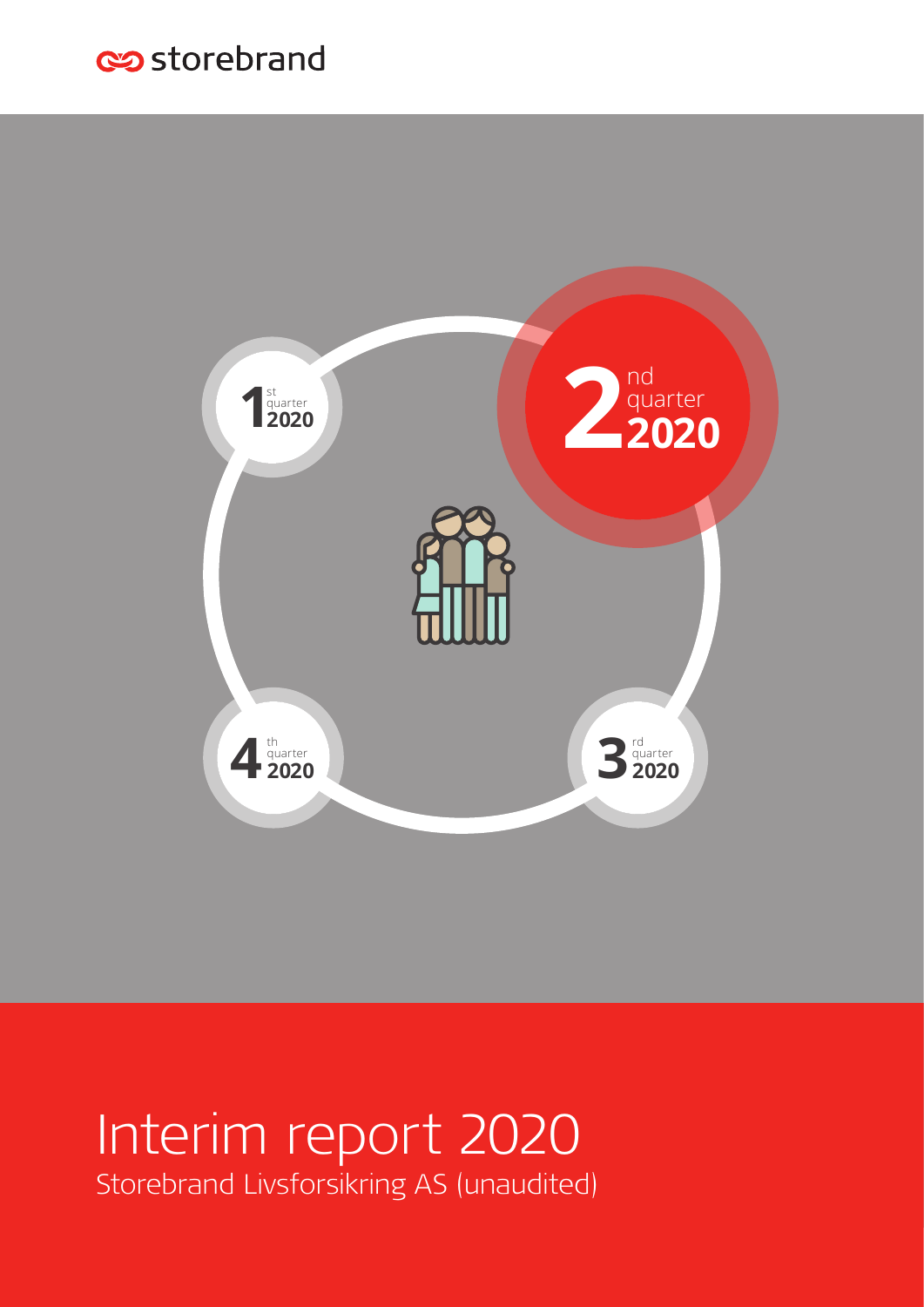# **Contents**

## **FINANCIAL PERFORMANCE BUSINESS AREAS**

| Storebrand Livsforsikring Group by the content of the content of the content of the content of the content of the content of the content of the content of the content of the content of the content of the content of the con |  |
|--------------------------------------------------------------------------------------------------------------------------------------------------------------------------------------------------------------------------------|--|
|                                                                                                                                                                                                                                |  |
|                                                                                                                                                                                                                                |  |
| Guaranteed pension (and a series of the control of the control of the control of the control of the control of the control of the control of the control of the control of the control of the control of the control of the co |  |
|                                                                                                                                                                                                                                |  |
|                                                                                                                                                                                                                                |  |
|                                                                                                                                                                                                                                |  |

## **FINANCIAL STATEMENTS/NOTES**

### **Notice:**

This document may contain forward-looking statements. By their nature, forward-looking statements involve risk and uncertainty because they relate to future events and circumstances that may be beyond the Storebrand Group's control As a result, the Storebrand Group's actual future financial condition, performance and results may differ materially from the plans, goals and expectations set forth in these forward-looking statements. Important factors that may cause such a difference for the Storebrand Group include, but are not limited to: (i) the macroeconomic development, (ii) change in the competitive climate, (iii) change in the regulatory environment and other government actions and (iv) market related risks such as changes in equity markets, interest rates and exchange rates, and the performance of financial markets generally. The Storebrand Group assumes no responsibility to update any of the forward-looking statements contained in this document or any other forward-looking statements it may make. This document contains alternative performance measures (APM) as defined by The European Securities and Market Authority (ESMA). An overview of APM can be found at www.storebrand.com/ir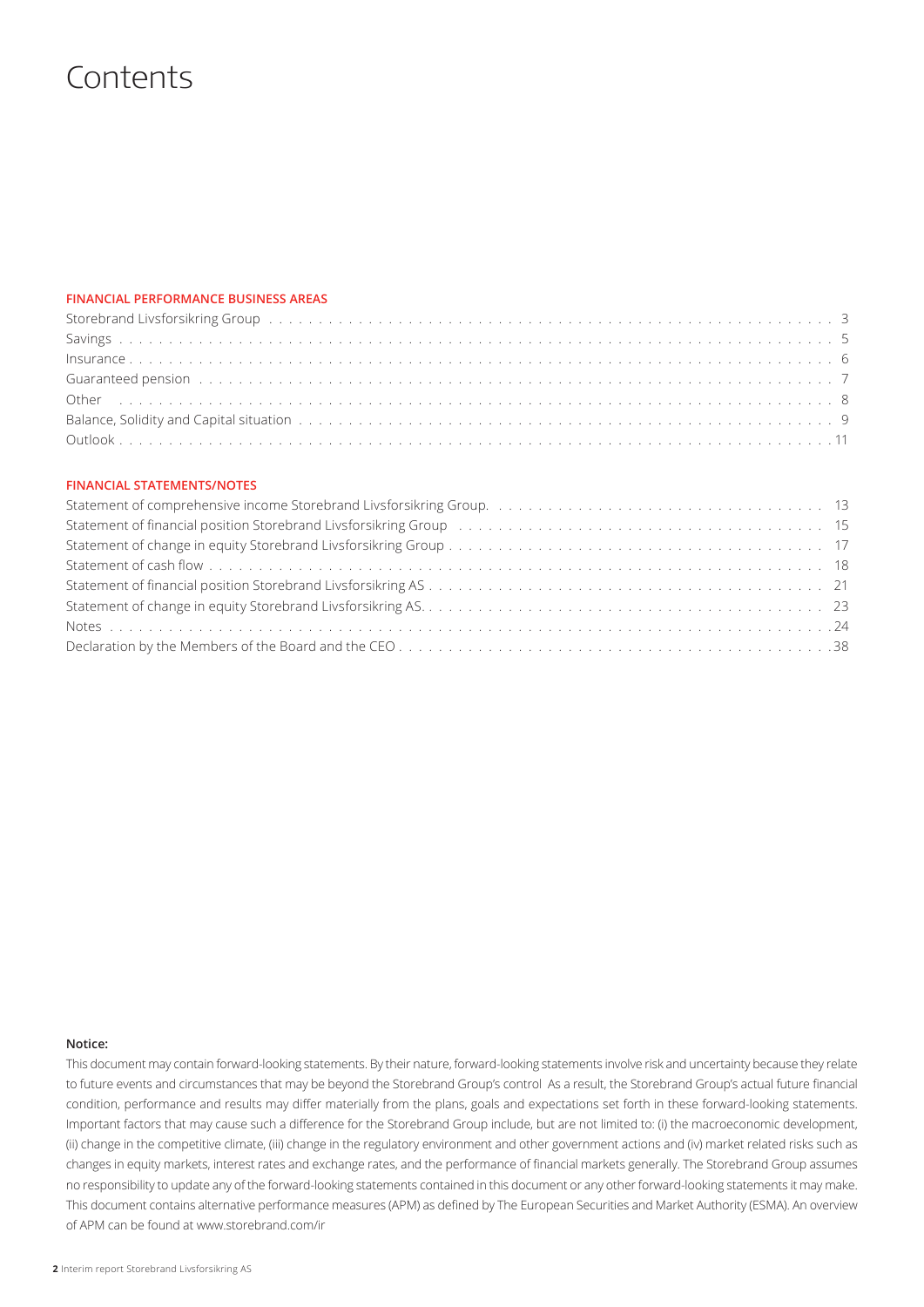# Storebrand Livsforsikring group

Storebrand Livsforsikring AS is a wholly owned subsidiary of the listed company Storebrand ASA. For information about the Storebrand Group's 1st half year result please refer to the Storebrand Group's interim report for the 1st half year of 2020. Storebrand Group's ambition is to be the best provider of long-term savings and insurance. The Group offers an integrated product range spanning from life insurance, P&C insurance, asset management and banking to private individuals, companies and public sector entities. The Group is divided into the segments Savings, Insurance, Guaranteed Pension and Other.

### **COVID-19 update**

In the 2nd quarter, the situation in the Norwegian and Swedish society following the COVID-19 pandemic has started to normalise after a turbulent 1st quarter. The immediate impact on Storebrand has been limited and the company has been close to fully operational throughout the pandemic and continued its strong growth in the underlying business. Storebrand's financial half-year results have been negatively affected by the financial market turmoil and a potential increase in disability in the society. Financial losses were reported in the 1st quarter, but these have partly been reversed in the 2nd quarter.

| PROFIT STOREBRAND LIVSFORSIKRING GROUP |
|----------------------------------------|
|----------------------------------------|

|                                                |        | 2020   | 2019   |        | $1.1 - 30.06$ | Full year |          |          |
|------------------------------------------------|--------|--------|--------|--------|---------------|-----------|----------|----------|
| (NOK million)                                  | Q2     | Q1     | Q4     | Q3     | Q2            | 2020      | 2019     | 2019     |
| Fee and administration income                  | 867    | 851    | 865    | 844    | 813           | 1.717     | 1,623    | 3,332    |
| Insurance result                               | 175    | $-131$ | 120    | 189    | 186           | 44        | 356      | 665      |
| Operational expenses                           | $-586$ | $-627$ | $-691$ | $-604$ | $-637$        | $-1,213$  | $-1.215$ | $-2,510$ |
| Operating profit                               | 456    | 93     | 294    | 428    | 362           | 549       | 764      | 1,486    |
| Financial items and risk result life & pension | 123    | $-471$ | 284    | 112    | 120           | $-348$    | 313      | 709      |
| Profit before amortisation                     | 578    | $-378$ | 578    | 540    | 482           | 200       | 1,078    | 2,196    |
| Amortisation                                   | $-94$  | -89    | $-87$  | $-85$  | $-84$         | $-183$    | $-169$   | $-341$   |
| Profit before tax                              | 484    | $-467$ | 491    | 456    | 398           | 17        | 908      | 1,855    |

The profit before amortisation was NOK 578m (NOK 482m) in the quarter and NOK 200m (NOK 1 078m) year to date. The figures in brackets are from the corresponding period last year.

Total fee and administration income amounted to NOK 867m (NOK 813m) in the quarter representing an increase of 7% compared to the same period last year. Adjusted for currency changes the increase was 1%. The increase is attributed to the savings segment where assets under management has grown, including Unit Linked in Norway and Sweden. In the Guaranteed segment, fee and administration income declined marginally to NOK 360m for the quarter compared to NOK 364m last year, a decrease in line with the run-off nature of this business. Year to date fee and administration income amounted to NOK 1 717m (NOK 1 623m) in the quarter representing an increase of 6% compared to the same period last year. Adjusted for currency changes the increase was 2%.

The Insurance result was NOK 175m (NOK 186m) and the total combined ratio was 89% (88%) in the quarter, ahead of the target of 90-92%. Year to date the Insurance result was NOK 44m (NOK 356m) with combined ratio of 111% (88%). The lower result in the first half of 2020 is a result of reserve strengthening done in the 1st quarter due to the risk of increased disability in Norway in light of COVID-19 and a possible subsequent economic downturn.

The operating costs in the quarter were NOK 586m (NOK 637m) and NOK 1 213m (NOK 1 215m) year to date. In the quarter strong cost discipline and somewhat lower marketing activity has affected the cost level. The underlying cost control is strong.

Overall, the operating profit increased to NOK 456m (NOK 362m) in the quarter due to growth in the Group's income, lower costs and a stable insurance result. Year to date operating profit was NOK 549m (NOK 764m) due to weak result in the 1st quarter.

The 'financial items and risk result' improved to NOK 123m (NOK 120m). Rebounding financial markets in the quarter reversed some of the mark to market losses from spreads widening on credit bond investments in the first quarter, primarily in the company portfolios. However, a lower volatility adjustment (VA) increases the need for Deferred Capital Contribution in the guaranteed Swedish pensions, resulting in negative total net profit sharing of NOK -205m for the Group. Year to date, the financial result is still negative at NOK -348m (NOK 313m).

Storebrand Livsforsikring Group booked a tax expense of NOK 190m (minus NOK 2m) in the quarter and a tax income of NOK 542m (minus NOK 106m) year to date. The effective tax rate in the 2nd quarter is affected by a partial reversal of the tax loss booked in the first quarter due to currency hedging of subsidiaries. Generally,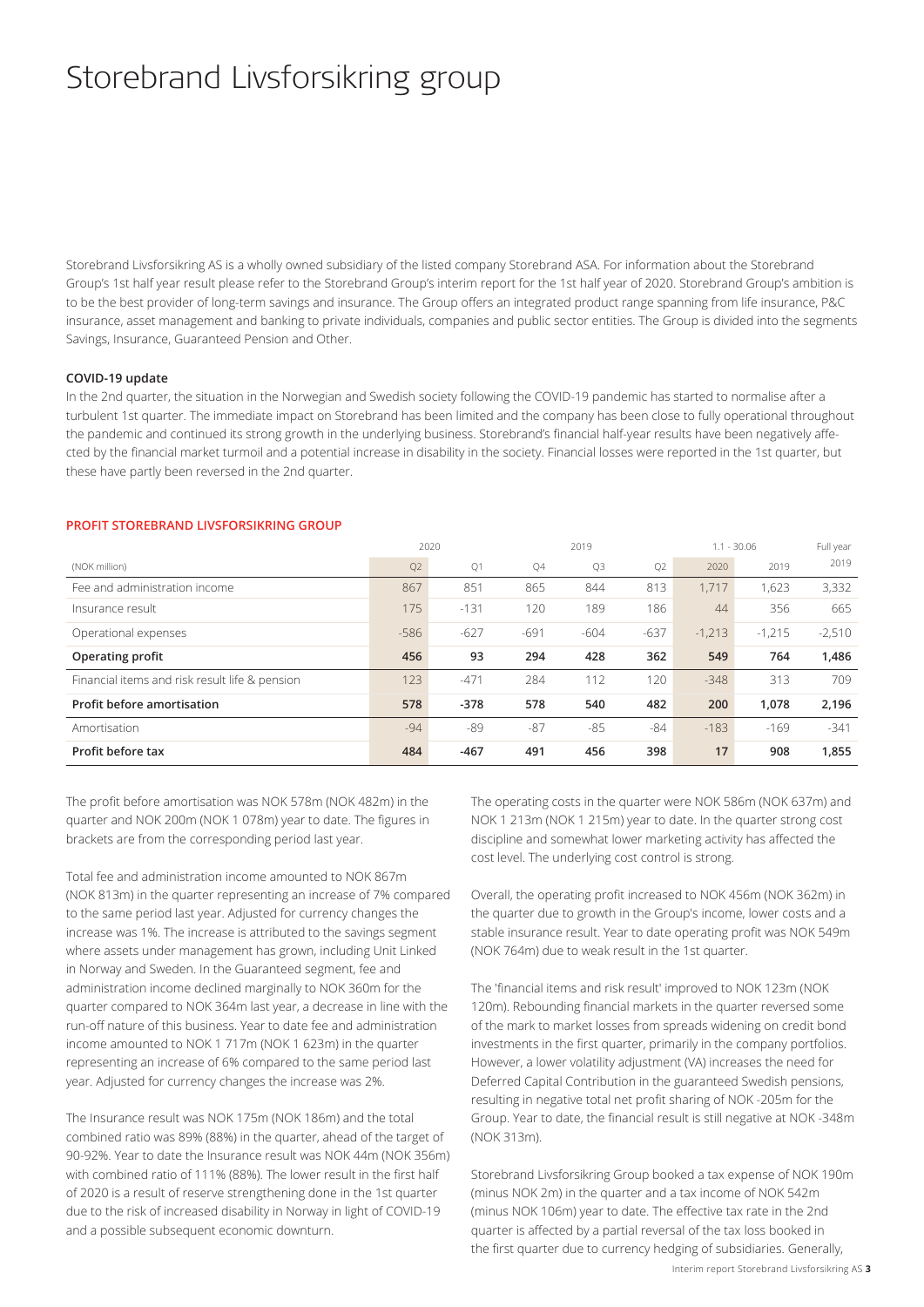the effective tax rate is influenced by the fact that the Group has operations in countries with tax rates that are different from Norway, and it varies from quarter to quarter depending on each legal entity's contribution to the Group result. The estimated normal tax rate is 20-23%, but currency can impact the quarterly tax rate. Tax related issues are described in note 7.

## **PROFIT STOREBRAND LIVSFORSIKRING GROUP - BY BUSINESS AREA**

|                            | 2020           |        |           | 2019           |     |        | $1.1 - 30.06$ |       |  |
|----------------------------|----------------|--------|-----------|----------------|-----|--------|---------------|-------|--|
| (NOK million)              | Q <sub>2</sub> | Q1     | <b>Q4</b> | Q <sub>3</sub> | Q2  | 2020   | 2019          | 2019  |  |
| Savings                    | 207            | 148    | 146       | 152            | 117 | 355    | 267           | 566   |  |
| Insurance                  | 90             | $-253$ | 23        | 89             | 96  | $-163$ | 170           | 281   |  |
| Guaranteed pensions        | $-8$           | 95     | 332       | 237            | 211 | 86     | 460           | 1,029 |  |
| Other                      | 289            | $-368$ | 77        | 62             | 58  | $-78$  | 182           | 320   |  |
| Profit before amortisation | 578            | $-378$ | 578       | 540            | 482 | 200    | 1,078         | 2,196 |  |

The Group reports the results by business segment. For a more detailed description of the results, see the sections by segment below. In the 2nd quarter, the Savings segment reported a profit before amortisation of NOK 207m (NOK 117), driven by increased assets under management and strong cost control. The insurance segment had a stable result development and reported a profit before amortisation of NOK 90m (NOK 96m). A loss of NOK -8m (NOK 211m) occurred in the Guaranteed pension segment, ,primarily due to increased need for Deferred Capital Contribution in SPP. In the Other segment, the profit amounted to NOK 289m (NOK 58m) as some of the unrealised losses on credit bonds in the company portfolios that occurred in the 1st quarter were reversed in the 2nd quarter.

## **CAPITAL SITUATION**

Storebrand uses the standard model for the calculation of Solvency II. The Storebrand Group's target solvency margin in accordance with the Solvency II regulations is a minimum of 150%, including use of the transitional rules. The solvency margin was 163% at the end of 1st half year 2020, this is within the target level of 150-180%. The Solvency margin without transitional rules was 137%. The reduction of the solvency margin in the quarter is due to record low interest rates, lower regulatory volatility adjustment and increased equity stress, as well as a higher allocation to bonds and equites. Market returns and group profit after tax, net of dividend set aside for 2020, as well as issuance of sub debt contribute positively to the solvency margin.

### **MARKET AND SALES PERFORMANCE**

The growth in Unit linked savings is driven by premiums from existing contracts, new sales, investment returns, conversion from Defined Benefit to Defined Contribution schemes and increased savings rates. Both the Swedish and the Norwegian Unit Linked business manage over NOK 100bn of pension assets each. In Norway, Storebrand is the market leader in Unit Linked occupational pension with 30% market share of gross premiums written (at the end of the 1st quarter 2020). SPP has a market share of 14% in the Swedish market for non-unionised occupational pensions ("Övrig Tjänstepension") and is rapidly growing its sales within United Linked pensions. New sales, measured in annual premium equivalent<sup>1)</sup>, grew to NOK 1,183m (NOK 453m) in the quarter and the net transfer balance was NOK 4,609m (NOK 339m).

Within Insurance, the annual portfolio premiums grew by 13% compared to the same period last year in line with our growth ambitions.

1) *Measured in SEK, as reported to Finansinspektionen, the Swedish Financial Supervisory Authority.*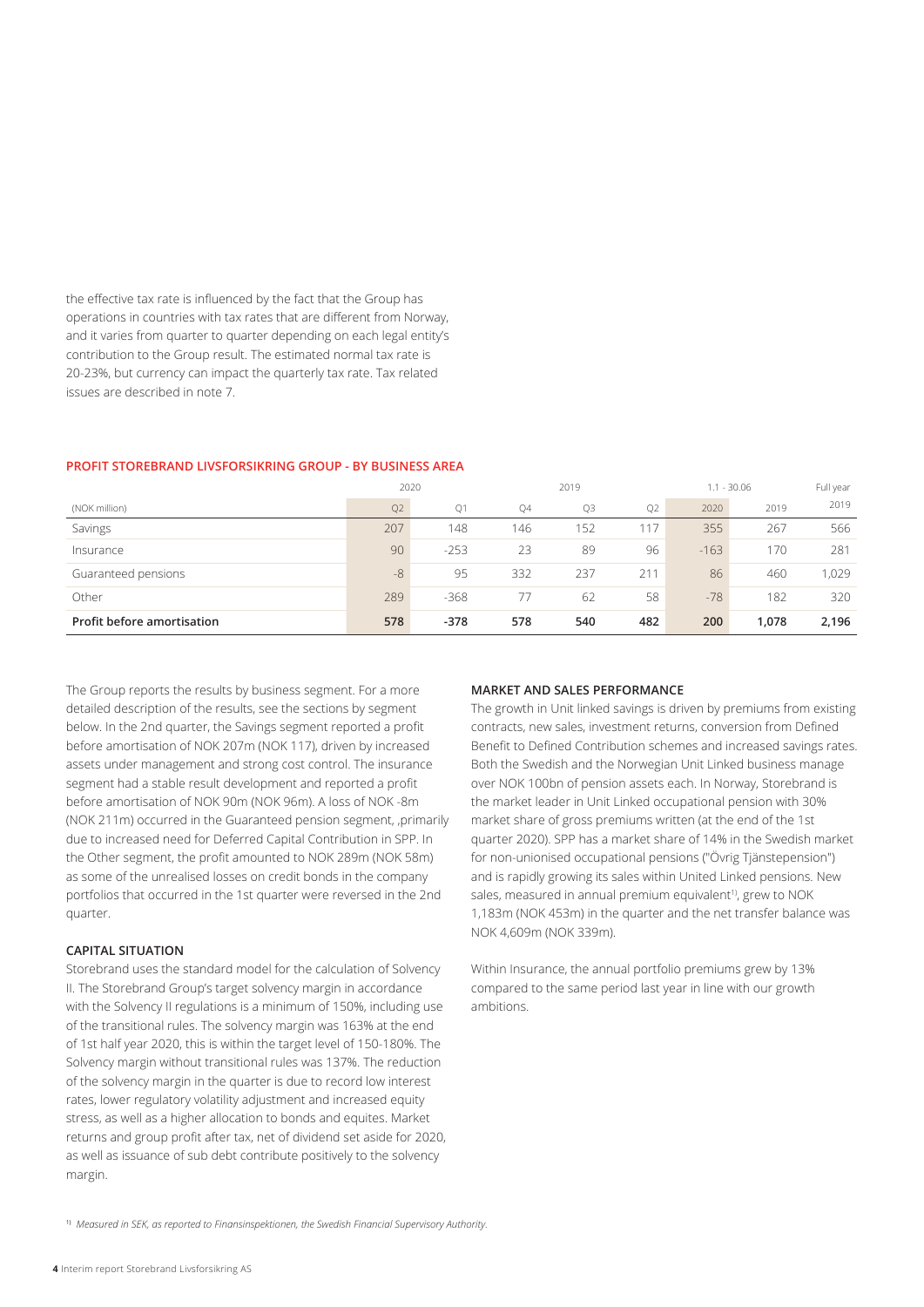# Savings

- 81% growth in operating profit in the 2nd quarter compared to last year
- 23% growth in Unit Linked premiums compared to last year
- Strong cost control

*The Savings segment includes products for retirement savings with no interest rate guarantees. The segment consists of defined contribution pensions in Norway and Sweden.* 

## **SAVINGS**

|                                                | 2020   |                |        | 2019   |        |        | $1.1 - 30.06$ | Full year |
|------------------------------------------------|--------|----------------|--------|--------|--------|--------|---------------|-----------|
| (NOK million)                                  | Q2     | O <sub>1</sub> | 04     | Q3     | O2     | 2020   | 2019          | 2019      |
| Fee and administration income                  | 487    | 488            | 484    | 450    | 436    | 975    | 871           | 1.805     |
| Operational expenses                           | $-265$ | $-305$         | $-338$ | $-291$ | $-313$ | $-570$ | $-594$        | $-1.222$  |
| Operating profit                               | 222    | 183            | 146    | 160    | 123    | 405    | 277           | 583       |
| Financial items and risk result life & pension | $-15$  | -36            |        | $-7$   | -6     | $-51$  | $-10$         | $-17$     |
| Profit before amortisation                     | 207    | 148            | 146    | 152    | 117    | 355    | 267           | 566       |

## **PROFIT**

The Savings segment reported a profit before amortisation and tax of NOK 207m (NOK 117m) for the quarter and NOK 355m (NOK 267m) year to date.

Compared to last year, the fee- and administration income in the Savings segment increased by 12% year to date, or 8% when adjusted for currency effects. The income growth within Norwegian Unit Linked is 12% and for Swedish United Linked it is 12% (3% currency adjusted). In the 2nd quarter the income increased by 5% when adjusted for currency effects.

Despite a record high unemployment level at the peak of the COVID-19 pandemic in Norway, pension premium payments have remained stable and retail savings into mutual funds have increased in the 2nd quarter. Altogether, returns, new sales and higher savings rates have driven asset growth leading to growth in management fees. Some of the growth is also attributed to currency effects from the Swedish business.

Operational cost within Savings decreased in the 2nd quarter both compared to the 1st quarter 2020 and to the 2nd quarter 2019. This is partly explained by lower marketing activity in light of Covid -19, and generally good cost control.

The financial result was NOK minus 15m (NOK minus 6m), explained by positive effects from reduced credit spreads and negative one-off item in the quarter. Year to date the financial result is NOK minus 51m (NOK minus 10m) due to the negative effects in the 1st quarter related to wider credit spreads.

## **BALANCE SHEET AND MARKET TRENDS**

The Unit Linked premiums were NOK 5.1bn (NOK 4.2bn) at the end of 2nd quarter, growing 23% compared to the 2nd quarter last year. Total assets under management in Unit Linked increased by NOK 25bn (12%) during the 2nd quarter to NOK 235bn. Compared to the same quarter last year, the growth is NOK 37bn (18%). Total net transfers in the quarter amounted to NOK 3.7bn net inflow, and NOK 7.0bn year to date.

In the Norwegian Unit Linked business, assets under management increased by NOK 12.1bn (12%) in the quarter, and by NOK 13.5bn (13%) compared to the same quarter last year. The underlying growth is driven by growth in occupational pension premium payments as well as good market returns and new sales. Storebrand remains market leader with 30% market share of gross premiums written (at the end of the 1st quarter 2020) within defined contribution corporate pensions.

In the Swedish market, SPP is the fourth largest, and fastest growing provider of non-unionised occupational pensions with a market share of 14% measured by gross premiums written (excluding transfers) within Unit Linked. Assets under management increased by SEK 14.3bn in the quarter and SEK 10.8bn (10,5%) compared to the same quarter last year. The growth is driven by strong growth in sales (APE) and positive net transfers – both from individual's pensions savings, but also from small scale consolidation of funds into SPP.

## **KEY FIGURES**

|                      | 2020    |                | 2019    |         |                |
|----------------------|---------|----------------|---------|---------|----------------|
| (NOK million)        | O2      | O <sub>1</sub> | 04      |         | Q <sub>2</sub> |
| Unit Linked Reserves | 234,644 | 210.061        | 219,793 | 206.717 | 198,032        |
| Unit Linked Premiums | 5,121   | 5.046          | 4.551   | 4.205   | 4.175          |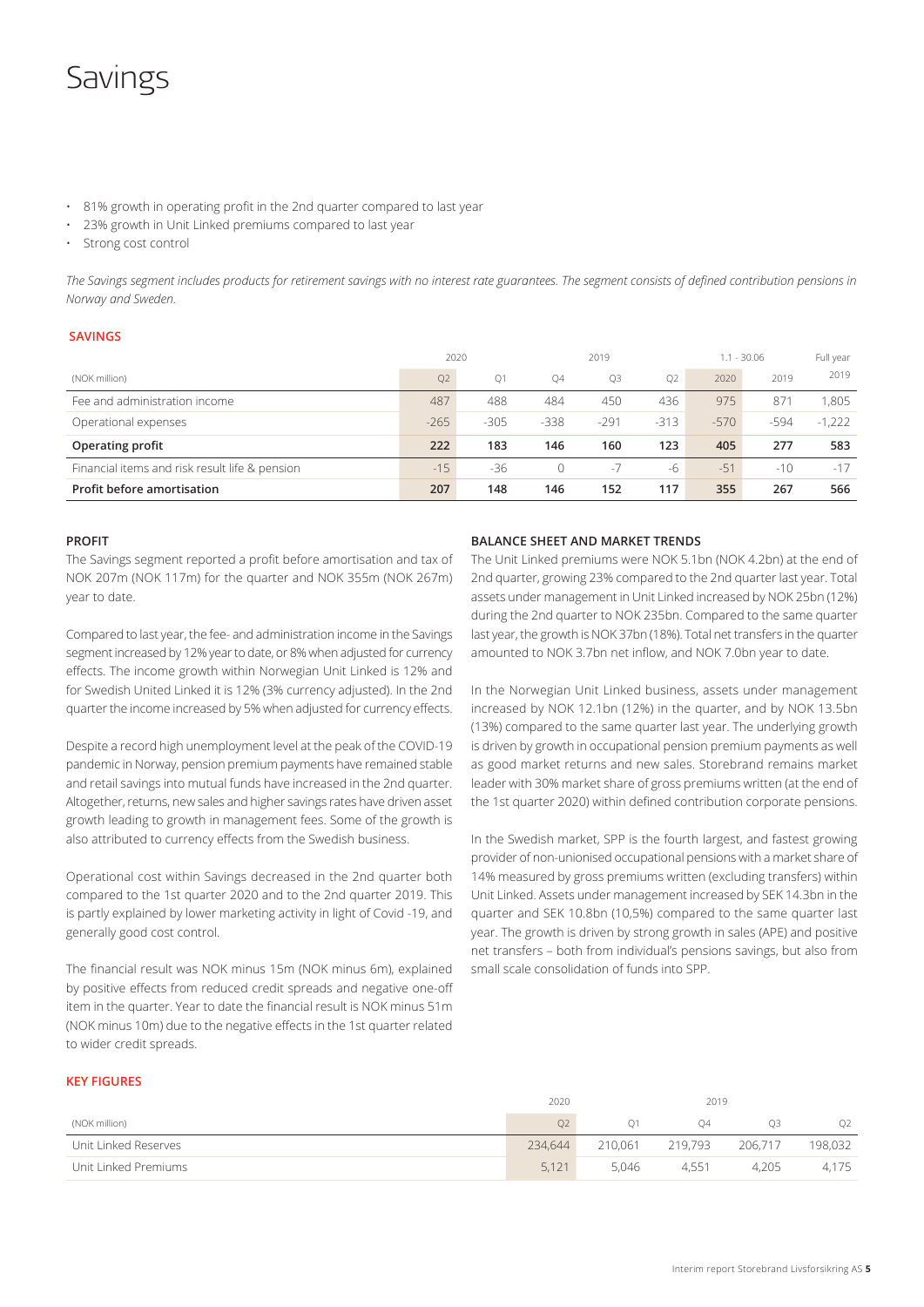# **Insurance**

- 13% growth in portfolio premiums y/y
- Combined ratio of 89% in the quarter, target 90-92%
- Stability and positive results from all lines of business

*The Insurance segment provides personal risk products in the Norwegian and Swedish retail market and employee insurance and pensions-related insurance in the Norwegian and Swedish corporate market.v* 

## **INSURANCE**

|                                                | 2020            | 2019   |        |        |                | $1.1 - 30.06$ | Full year |          |
|------------------------------------------------|-----------------|--------|--------|--------|----------------|---------------|-----------|----------|
| (NOK million)                                  | Q <sub>2</sub>  | Q1     | Q4     | Q3     | O <sub>2</sub> | 2020          | 2019      | 2019     |
| Insurance result                               | 175             | $-131$ | 120    | 189    | 186            | 44            | 356       | 665      |
| - Insurance premiums f.o.a.                    | 736             | 706    | 704    | 689    | 683            | 1.442         | .358      | 2.750    |
| - Claims f.o.a.                                | $-561$          | $-837$ | $-584$ | $-500$ | $-497$         | $-1,398$      | $-1.001$  | $-2,086$ |
| Operational expenses                           | $-95$           | $-107$ | $-115$ | $-105$ | $-102$         | $-202$        | $-197$    | $-417$   |
| Operating profit                               | 80              | $-238$ | 5      | 84     | 83             | $-158$        | 159       | 248      |
| Financial items and risk result life & pension | 10 <sup>°</sup> | $-15$  | 18     | 5      | 12             | $-5$          | 11        | 33       |
| <b>Profit before amortisation</b>              | 90              | $-253$ | 23     | 89     | 96             | $-163$        | 170       | 281      |

### **PROFIT**

Insurance delivered a result before amortisation of NOK minus 90m (NOK 96m) for the quarter and NOK minus 163m (NOK 170m) year to date. The combined ratio was 89% (88%) in the quarter and 111% (88%) year to date.

The 2nd quarter result is ahead of the target (a combined ratio of 90-92%) and an improvement from the 1st quarter when reserve strengthening was taken due to the COVID-19 pandemic and an expected increase in disability levels. The 2nd quarter claims ratio was 76% (73%) and all the three main product categories are generating positive results.

For Individual life, the result is weaker than normal due to increases in disability and child insurance claims. Price adjustments and discount restrictions have been implemented to improve results.

Group life, the result was NOK 17m (NOK -19m) in the quarter and NOK -243m (-39m) year to date. Most of the reserve strengthening conducted in the 1st quarter is attributed to Group life, explaining the negative result year to date. In light of this, the result in the quarter is satisfactory for Group life.

The result for Pension related disability insurance Nordic was NOK 35m (NOK 40m) in 2nd quarter and NOK 29m (NOK 77m) year to date. The positive result is mainly generated in the Swedish business with continuing lower disability claims. In the Norwegian business, disability claims are stable.

Cost control has continued to be satisfactory. The cost ratio remains was 13% in the 2nd quarter (15%), lower than in the last quarter and compared to the 2nd quarter last year.

Insurance's investment portfolio in Norway amounted to NOK 7.0bn<sup>1)</sup> as of the 2nd quarter. It is primarily invested in fixed income securities with short to medium duration and achieved a financial return of 1.6% in the quarter and 1.5% year to date.

### **BALANCE SHEET AND MARKET TRENDS**

The Insurance segment offers a broad range of products to the retail market in Norway, as well as to the corporate market in both Norway and Sweden. Portfolio premium (annual) amounts to NOK 3,000m (NOK 2,628m) in the 2nd quarter. Overall growth in portfolio premiums (annual basis) amounted to 13% year to date, which is above Storebrand's target of 5%. The premium growth is attributed to increased business volumes in all lines of business. Profitability in the retail and corporate markets is satisfactory in general. The corporate market is more mature with lower margins and a strong focus on price. For risk cover in connection with defined-contribution pensions in Norway, future growth is expected to be driven by pension related disability insurance and salary growth. Storebrand is aiming to grow in the retail market.

|                                   | ZUZU | 2019 |
|-----------------------------------|------|------|
| <b>PORTFOLIO PREMIUM (ANNUAL)</b> |      |      |

| Portfolio premium                        | 3,000          | 2,923          | 2.622     | 2,687 | 2,645          |
|------------------------------------------|----------------|----------------|-----------|-------|----------------|
| Pension related disability insurance *** | 1,315          | 1.269          | 1.144     | 1.130 | 1.134          |
| Group life **                            | 990            | 975            | 805       | 895   | 857            |
| Individual life *                        | 695            | 680            | 673       | 662   | 655            |
| (NOK million)                            | Q <sub>2</sub> | O <sub>1</sub> | <b>Q4</b> | О3    | O <sub>2</sub> |
|                                          |                |                |           |       |                |

\* *Individual life disability insurance \*\* Group disability, workers compensation insurance \*\*\* DC disability risk premium Norway and disability risk Sweden*

| <b>KEY FIGURES</b>    | 2020 |                | 2019 |      |                |  |
|-----------------------|------|----------------|------|------|----------------|--|
| (NOK million)         | Q2   | O <sub>1</sub> | Q4   | O3   | O <sub>2</sub> |  |
| Claims ratio          | 76 % | 119 %          | 83 % | 73 % | 73 %           |  |
| Cost ratio            | 13 % | 15 %           | 16 % | 15 % | 15 %           |  |
| <b>Combined ratio</b> | 89 % | 134 %          | 99 % | 88%  | 88%            |  |

<sup>1)</sup> NOK 2.7bn of the investment portfolio is linked to disability coverages where the investment result goes to the customer reserves and not as a result element in the P&L.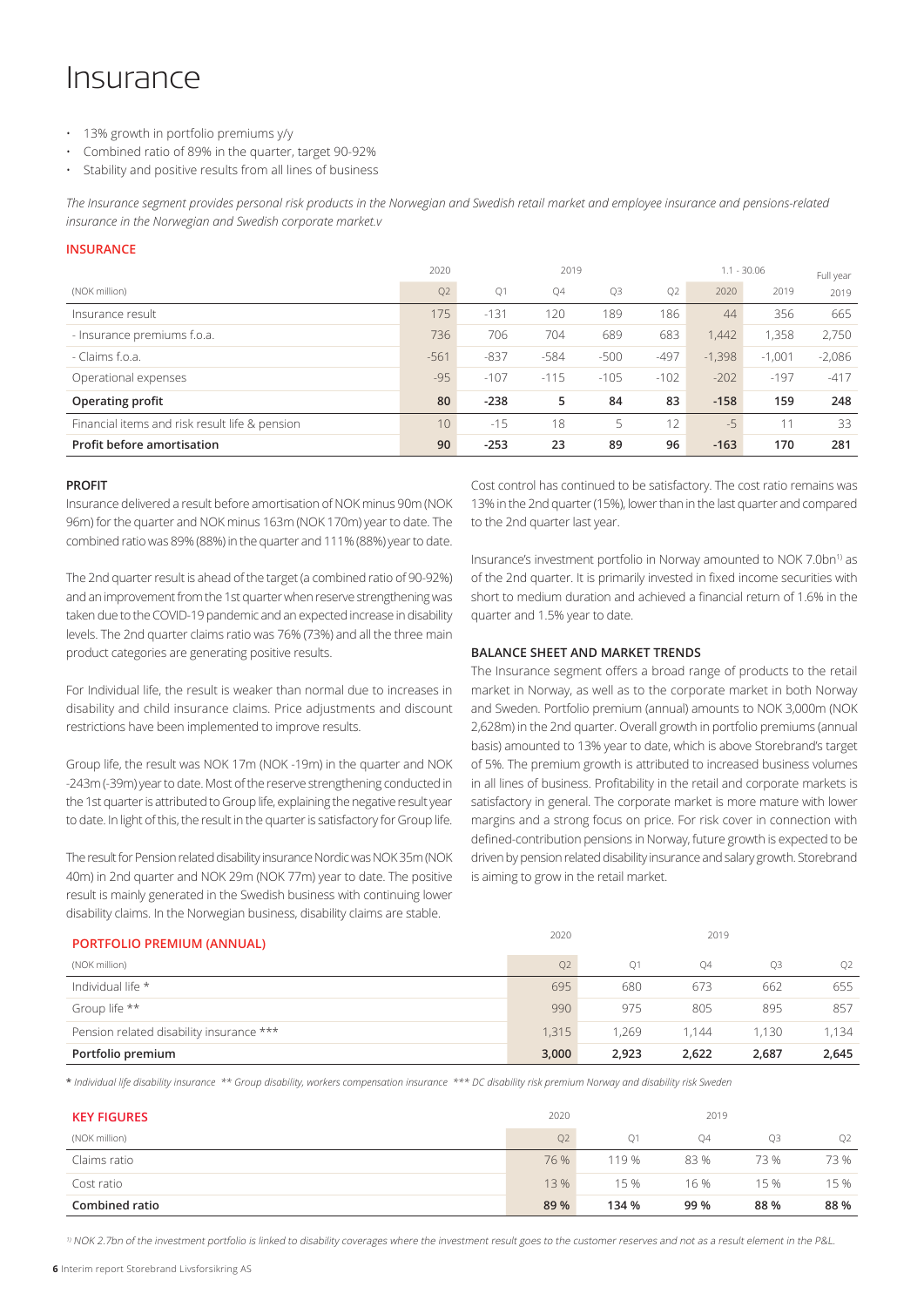# Guaranteed pension

- Income development in line with strategy and long term run-off
- Negative profit sharing driven by reduction in volatility adjustment (VA) in Sweden

*The Guaranteed Pension segment includes long-term pension savings products that give customers a guaranteed rate of return. The area includes defined benefit pensions in Norway and Sweden, paid-up policies and individual capital and pension insurances.*

### **GUARANTEED PENSION**

|                                                | 2020           | 2019           |        |                |                | $1.1 - 30.06$ | Full year |        |
|------------------------------------------------|----------------|----------------|--------|----------------|----------------|---------------|-----------|--------|
| (NOK million)                                  | Q <sub>2</sub> | O <sub>1</sub> | Q4     | O <sub>3</sub> | O <sub>2</sub> | 2020          | 2019      | 2019   |
| Fee and administration income                  | 360            | 349            | 368    | 384            | 364            | 710           | 724       | 1.475  |
| Operational expenses                           | $-214$         | $-202$         | $-225$ | $-199$         | $-209$         | $-416$        | $-395$    | $-819$ |
| Operating profit                               | 147            | 147            | 143    | 185            | 155            | 294           | 329       | 657    |
| Financial items and risk result life & pension | $-155$         | $-52$          | 189    | 52             | 56             | $-208$        | 131       | 372    |
| Profit before amortisation                     | -8             | 95             | 332    | 237            | 211            | 86            | 460       | 1.029  |

#### **PROFIT**

Guaranteed Pension achieved a loss (profit before amortisation) of NOK -8m (NOK 211m) in the 2nd quarter and NOK 86m (NOK 460m) year to date.

Fee and administration income has performed in line with the fact that a large part of the portfolio is mature and in long-term decline. Income of NOK 360m (NOK 364m) in the 2nd quarter and NOK 710m (724m) year to date represents a stable level.

Operating costs amounted to NOK 214m (NOK 209m) in the 2nd quarter and NOK 416m (NOK 395m) year to date. Over time, operating costs will be reduced as a result of the products being in long-term run-off.

The risk result amounted to NOK 50m (NOK 52m) in the 2nd quarter and NOK 24m (NOK 113m) year to date. The risk result continues to be strong in Norwegian Paid-up policies in the quarter based on strong tariffs for disability. In addition, SPP delivered a solid risk result in the quarter driven by positive longevity and disability improvements. However, the result in the Norwegian Defined Benefit portfolio is negative in the quarter and year to date due to weak disability results. To counter this, price adjustments are being implemented.

The result from profit sharing was NOK -205m (NOK 4m) in the 2nd quarter and NOK -231m (NOK 18m) year to date. The negative result stems primarily from Swedish Guaranteed business in SPP, which amounted to NOK -211 in the 2nd quarter and NOK -240m year to date. The negative result is mainly driven by developments in credit spreads, leading to unrealised losses and an increased need for Deferred Capital Contributions, as well as by changes in the volatility adjustment (VA). Although changes in VA should offset the financial impact of credit spread movements, an imperfect match between the actual investment portfolio and the VA reference portfolio impact the results.

## **BALANCE SHEET AND MARKET TRENDS**

The majority of the guaranteed products are closed for new business,

and the customers' choice of transferring from guaranteed to nonguaranteed products is in line with the Group's strategy. As of the 2nd quarter, customer reserves for guaranteed pensions amounted to NOK 274bn. This is an increase of NOK 11.2bn year to date, but adjusted for currency effects the change is NOK 2.8bn year to date. As a share of the total balance sheet, guaranteed reserves amounted to 53.9% (57.0%) as of the 2nd quarter, a reduction of 3.1 percentage points since last year. The premium income for guaranteed pensions (excluding transfers) was NOK 0.8bn (NOK 1.3bn) in the 2nd quarter and NOK 2.7bn (NOK 3.0bn) year to date.

In the Norwegian business, Paid-up policies is the only guaranteed pension portfolio experiencing some growth over time as active Defined Benefit contracts eventually become Paid-up policies. The Paid-up portfolio amounted to NOK 143bn as of the 2nd quarter – an increase of NOK 6.5bn from same period last year. The increase is mainly attributed to one large Defined Benefit contract converting to a Hybrid pension plan, resulting in a transfer of NOK 3bn in assets to Paid up policies in the 1st quarter this year. Reserves for Defined Benefit pensions in Norway amounted to NOK 30bn at the end of the 2nd quarter, representing a reduction of NOK 3.2bn compared to the level at the start of the year.

Guaranteed portfolios in the Swedish business totalled NOK 89bn as of the 2nd quarter, an increase of NOK 8.6bn compared to the level at the start of the year. Adjusted for currency effects, reserves increased by only NOK 0.3bn.

Driven by the development in financial markets, the total buffer capital for Guaranteed Pension increased by NOK 5.6bn in the 2nd quarter to NOK 33.1bn. Significant increases in the market value adjustment reserve, excess value of bonds at amortised cost and in conditional bonuses are the main reasons. As a share of the total customer reserves, the buffer capital in Sweden increased by 2.0 percentage points to 9.3% in the quarter, while the buffer capital in Norway increased by 1.2 percentage points to 9.5%.

### **KEY FIGURES**

|                                                     | 2020           |                |         |         |                |
|-----------------------------------------------------|----------------|----------------|---------|---------|----------------|
| (NOK million)                                       | O <sub>2</sub> | O <sub>1</sub> | O4      | O3      | O <sub>2</sub> |
| Guaranteed reserves                                 | 274,343        | 271.878        | 263,185 | 263.677 | 261,973        |
| Guaranteed reseves in % of total reserves           | 53.9%          | 56.4 %         | 54.5 %  | 56.1 %  | 57.0 %         |
| Transfer out of guaranteed reserves                 | $-684$         | $-95$          | 16      | 14      |                |
| Buffer capital in % of customer reserves Storebrand | 9.5%           | 8.4 %          | 8.6%    | 8.3%    | 7.9%           |
| Buffer capital in % of customer reserves SPP        | 9.3%           | 7.3 %          | 10.7 %  | 9.8%    | 9.9%           |

Interim report Storebrand Livsforsikring AS **7**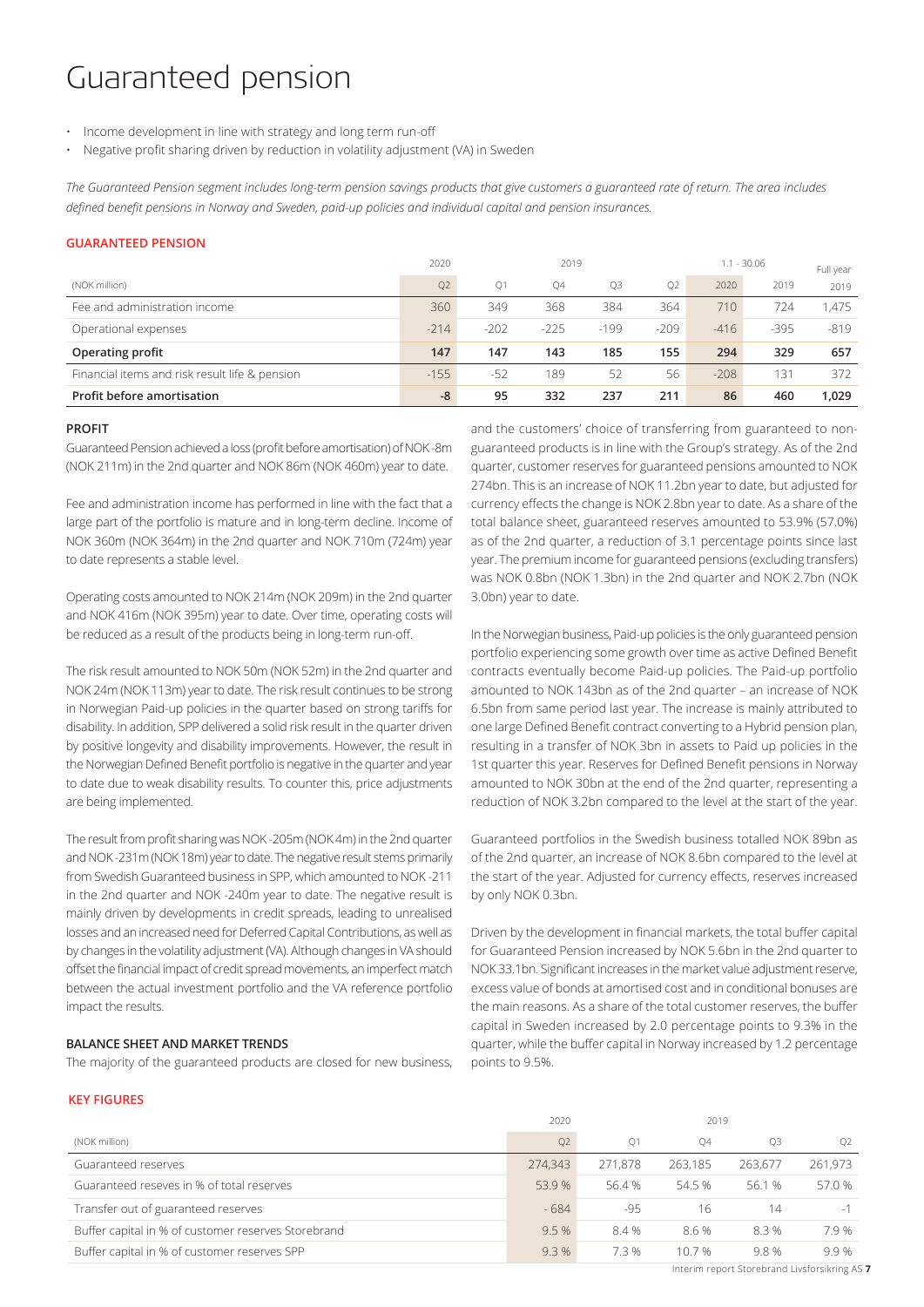# Other

*Under Other, the company portfolios and smaller daughter companies with Storebrand Life Insurance and SPP are reported. In addition, the result associated with the activities at BenCo is included.*

|                                                | 2020        |                | 2019      |       |                |       | $1.1 - 30.06$ | Full year |
|------------------------------------------------|-------------|----------------|-----------|-------|----------------|-------|---------------|-----------|
| (NOK million)                                  | Q2          | O <sub>1</sub> | <b>Q4</b> | O3    | O <sub>2</sub> | 2020  | 2019          | 2019      |
| Fee and administration income                  | 19          | 13             | 13        | 10    | 14             | 32    | 28            | 51        |
| Operational expenses                           | $-12$       | $-13$          | $-14$     | $-10$ | $-14$          | $-25$ | $-28$         | $-52$     |
| Operating profit                               | $7^{\circ}$ |                | $-1$      | 0     | $\mathbf{0}$   |       | 0             | $-1$      |
| Financial items and risk result life & pension | 283         | $-368$         | 78        | 62    | 58             | $-85$ | 182           | 321       |
| Profit before amortisation                     | 289         | $-368$         | 77        | 62    | 58             | $-78$ | 182           | 320       |

### **PROFIT**

**OTHER**

The Other segment reported a profit before amortisation of NOK 289m (NOK 58m) in the 2nd quarter. The positive result stems primarily from spreads narrowing on credit bond investments in the company portfolios, reversing some of the unrealised losses that occurred in the 1st quarter during the financial market turmoil. Year to date however, profit before amortisation still amount to a loss of NOK minus 78m (NOK 182m).

Fee and administration income of NOK 19m (NOK 14m) in the quarter as well as operational cost of NOK -12m (NOK -14m) were in line with the levels of previous quarters.

The financial result for the Other segment includes the company portfolios of SPP and Storebrand Life Insurance.

The Storebrand Life Insurance Group is funded by a combination of equity and subordinated loans. Given the interest rate level at the end of the 2nd quarter, interest expenses of approximately NOK 70m per quarter are expected going forward. The company portfolios in the Norwegian and Swedish life insurance companies amounted to NOK 27bn at end of the 2nd quarter.

The investments are primarily in interest-bearing securities in Norway and Sweden. The Norwegian company portfolio reported a return of 1.87% for the quarter and 0.62% year to date. The Swedish company portfolio achieved a return of 0.80% in the quarter and 0,06% year to date.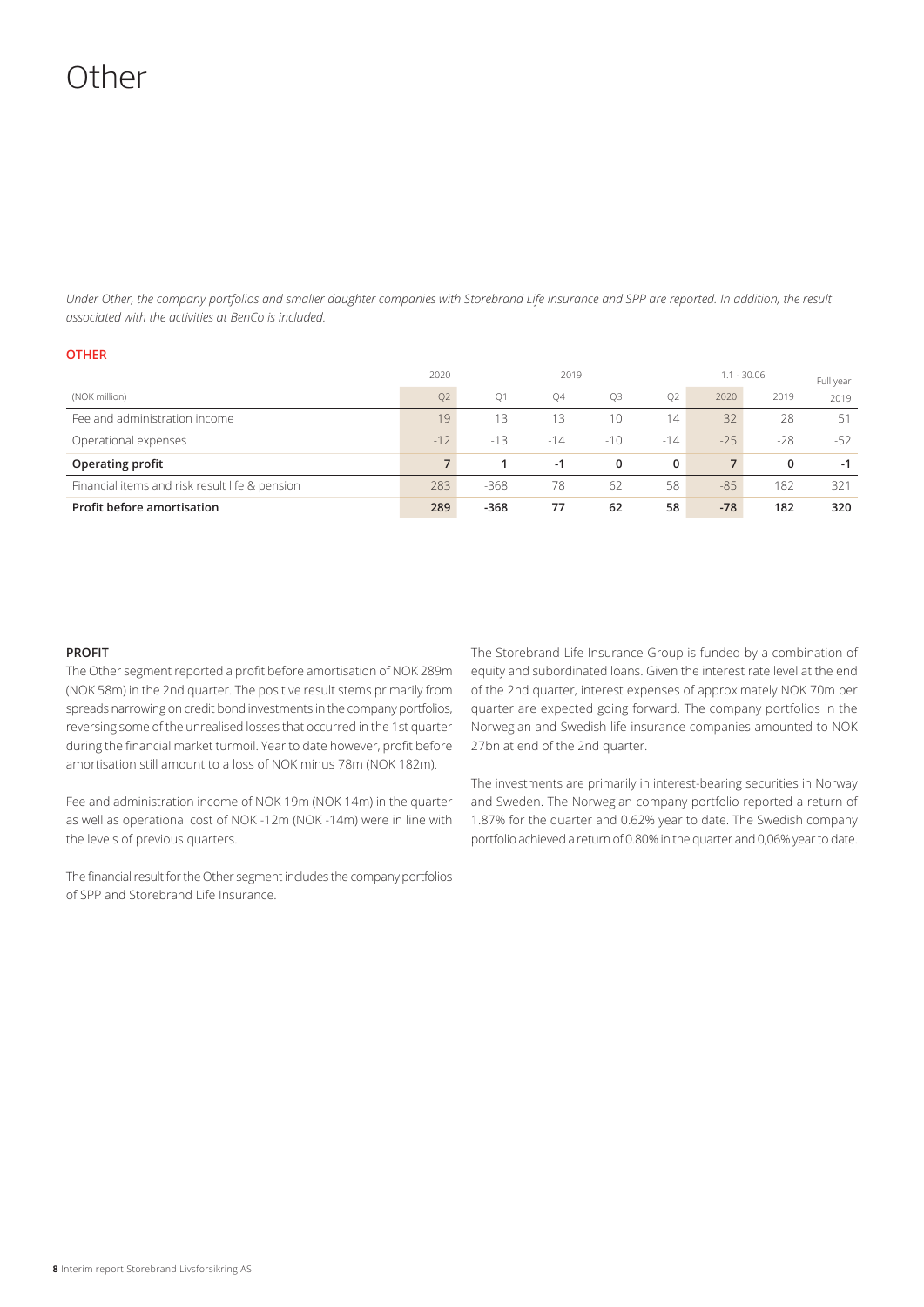# Balance sheet and capital situation

*Continuous monitoring and active risk management is a core area of Storebrand's business. Risk and solidity are both followed up on at the Group level and in the legal entities. Regulatory requirements for financial strength and risk management follow the legal entities to a large extent. The section is thus divided up by legal entities.* 

#### **STOREBRAND LIVSFORSIKRING GROUP**

The Solidity capital <sup>1)</sup> measures the amount of IFRS capital available to cover customer liabilities. The solidity capital amounted to NOK 67.3bn at the end of 1st half year 2020, an increase of NOK 4.6bn in 2nd quarter and NOK 4.8bn year to date. The change in the quarter is due to increased customer buffers in both the Norwegian and Swedish operations.

## **STORBRAND LIVSFORSIKRING AS**

The market value adjustment reserve increased during the 2nd quarter by NOK 2.1bn and NOK 1.9bn year to date. The market value adjustment reserves amounted to NOK 7.4bn at the end of the 1st half year 2020. The additional statutory reserves is unchanged during the 2nd quarter. As a result of low booked investment returns in some customer portfolios there are drawn additional statutory reserves to cover guaranteed interest by NOK 0.2bn year to date. The additional statutory reserves amounted to NOK 8.7bn at the end of the 1st half year 2020. The excess value of bonds and loans valued at amortised cost increased by NOK 2.7bn in the 2nd quarter and by NOK 4.7bn year to date due to decreases in interest rates. The excess value of bonds and loans valued at amortised cost amounted to NOK 9.4bn at the end of the 1st half year 2020. The excess value of bonds and loans at amortised cost is not included in the financial statements.



### **ALLOCATION OF GUARANTEED CUSTOMER ASSETS**

Customer assets increased by NOK 14.0bn in the 2nd quarter and NOK 5.3bn year to date. Customer assets totalled NOK 303bn at the end of the 1st half year 2020. Customer assets within non-guaranteed savings increased NOK 12.1bn during the 2nd quarter and NOK 2.8 year to date. Customer assets within non-guaranteed savings amounted to NOK 117bn at the end of 1st half year 2020. Guaranteed customer assets increased in the 2nd quarter by NOK 1.9bn and by NOK 2.5bn year to date. Guaranteed customer asset amounted to NOK 185bn at the end of 1st half year 2020.



#### **CUSTOMER BUFFER**

Market value adjustment reserve in % of customer funds with guarantee

Additional reserves in % of customer funds with guarantee additional statutory reserves, conditional bonuses.<sup>1)</sup> Consists of equity, subordinated loan capital, market value adjustment reserve, risk equalisation reserve, unrealised gains/losses on bonds and loans at amortised cost,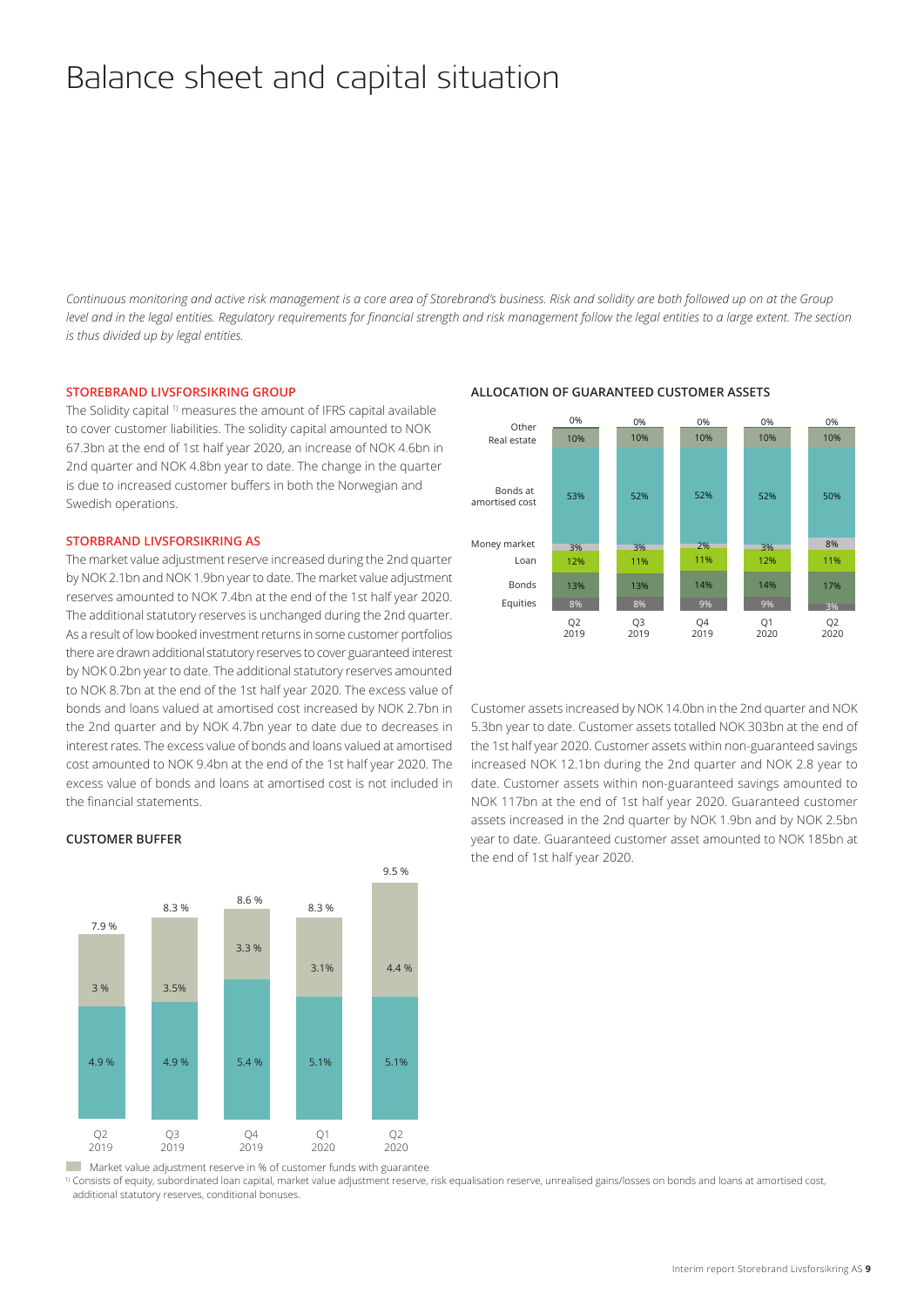

The buffer capital amounted to SEK 7.4bn (SEK 7.8bn) at the end of the 2nd quarter.

# **ALLOCATION OF GUARANTEED CUSTOMER ASSETS**



Total assets under management for customers in SPP were SEK 195bn (SEK 186bn) at the end of the 2nd quarter. This corresponds to an increase of 5.2% compared to the 2nd quarter last year. For customer assets in non-guaranteed savings, assets under management totalled SEK 113bn (SEK 103bn) at the end of the 2nd quarter, which corresponds to an increase of 11%, compared with the 2nd quarter 2019.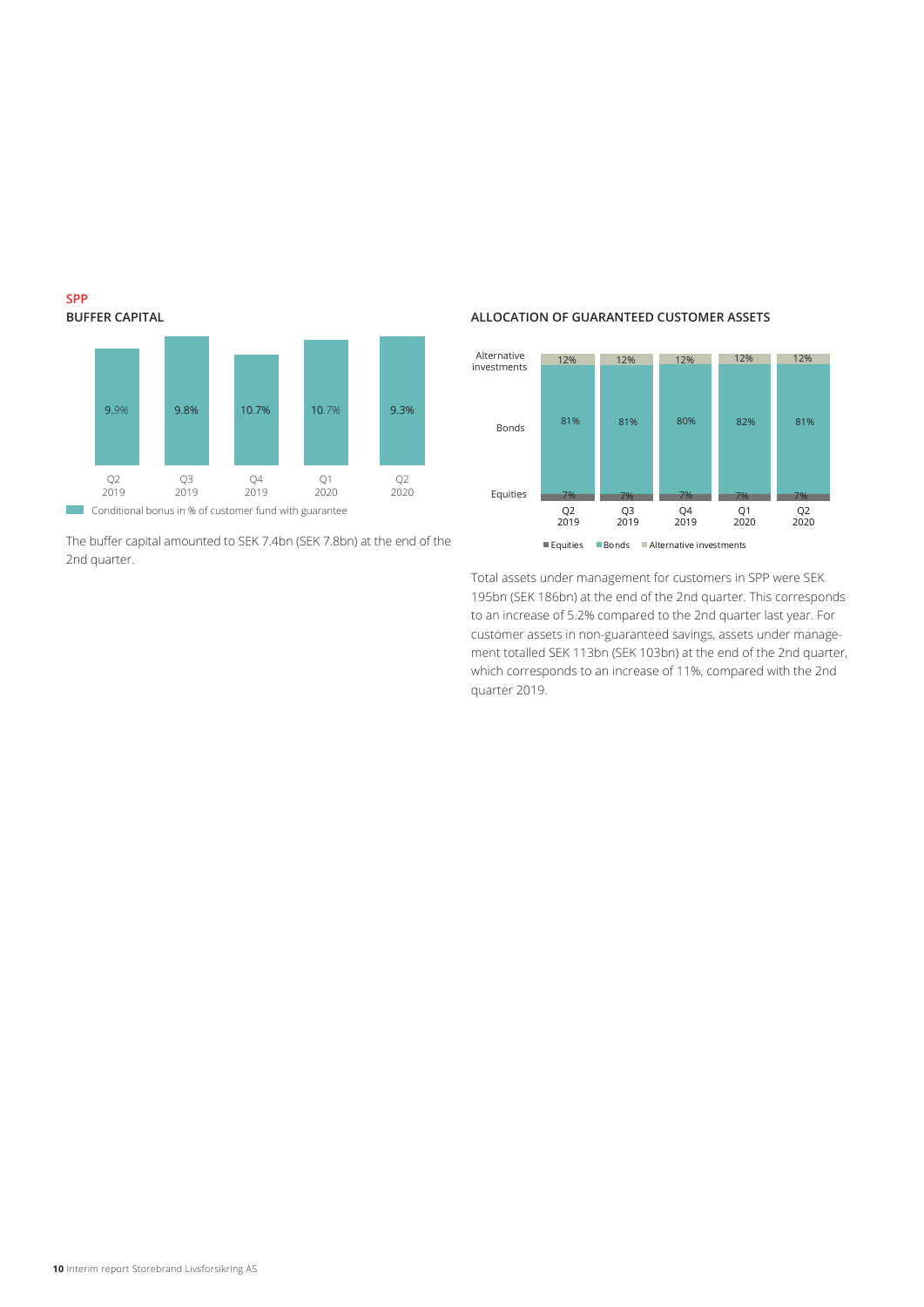# Outlook

## **STRATEGY**

Storebrand follows a twofold strategy. First, Storebrand aims to build a world class Savings Group supported by Insurance. Storebrand is the market leader in pension solutions to Norwegian businesses and a challenger in the Swedish market, and uniquely positioned in the growing retail savings market. Second, through cost control and disciplined use of capital, Storebrand aims to increase return to shareholders. Storebrand expects to start capital release as dividends and/or share buy backs when the solvency margin is above 180% (Storebrand Group). Under normal circumstances, the solvency margin is expected to grow 5 percentage points annually after dividends. The guaranteed business in long term run-off is projected to release NOK 10bn over the next years, but recent decline in interest rates increases uncertainty in its timing.

### **FINANCIAL PERFORMANCE**

As an immediate impact of COVID-19 and the economic downturn, Storebrand's financial half-year results have been affected negatively by credit spreads widening and increased unemployment has affected the disability insurance results negatively as reported in the 1st quarter. The situation in Norway is gradually normalising, but how the current unprecedented situation will unfold remains uncertain. Storebrand's financial risk management systems have performed well in the crisis and the Group is robust to handle a further economic downturn. Storebrand is fully operational with close to normal productivity and has made plans for various economic scenarios and has experienced strong underlying growth through the 1st half year despite the COVID-19 pandemic."

The market for Defined Contribution pensions is growing, and Storebrand's total reserves within Unit Linked increased by 18% in the last 12 months, despite the financial market turmoil following the COVID-19 pandemic. Adjusted for currency, the growth is 13% in Norway and 11% in Sweden. Continued good growth for Defined Contribution pensions is expected in the future. The loyalty program for employees at companies that have a pension scheme at Storebrand remains an important area of focus. The competition in the market has resulted in pressure on margins within these segments. This in turn sets requirements for relative cost reductions and efficiency improvements in distribution and product solutions to achieve continued profitable growth. In order to realise the ambitions in the retail market, sales must continue to increase.

The Guaranteed Pension segment is in long term run-off and the reserves for the guaranteed Defined Benefit solutions are decreasing.

However, there is continued growth in the reserves linked to Paid-up policies due to companies choosing to convert existing Defined Benefit schemes to Defined Contribution schemes and because Defined Benefit policies are converted to Paid-up policies as policyholders are entering retirement. It is expected that the growth in Paid-up policies will decline in the next few years and that there will be flat growth in reserves over several years before the reserves start to fall. The portfolio of Paid-up policies makes a limited contribution to the Group results with the present interest rates. Guaranteed reserves represent a declining share of the Group's total pension reserves and were 53.9% at the end of the quarter, a 3.1 percentage point reduction from the same period last year.

To ensure profitability and counter margin pressure in the financial industry, the group continues a strict reign on cost and invests in digital solutions to improve scalability and efficiency. Storebrand will still make selected investments in growth. Lower cost through automation, digitalisation and the partnerships are expected to cover normal investments in business growth and inflation the coming years.

#### **RISK**

Market risk is the Group's biggest risk. In the Board's self-assessment of risk and solvency (ORSA) process, developments in interest rates, credit spreads, and equity and property values are considered to be the biggest risks that influence the solvency of the Group. Much of the unrealised financial losses in the 1st quarter have been reversed in the 2nd quarter as credit spreads have narrowed and equity markets have rebounded. However, should the economic situation worsen and financial markets deteriorate again, investment losses may occur from credit spreads widening or declining real estate valuations for example.

Storebrand has adapted to the low interest rates by increasing duration in portfolios and building buffer capital. The level of the average annual interest rate guarantee is gradually reduced as older policies with higher guarantees are phased out. In the long term, continued low interest rates will represent a risk for products with guaranteed high interest rates. Storebrand has adjusted its asset allocation by building a robust portfolio of bonds at amortised cost to achieve a return above the guaranteed interest rate.

For insurance risk, increased longevity and the development in disability are the factors that have greatest influence on solvency. COVID-19 combined with plummeting oil prices led to an increase in the number of temporarily laid off workers in Norway, but many have already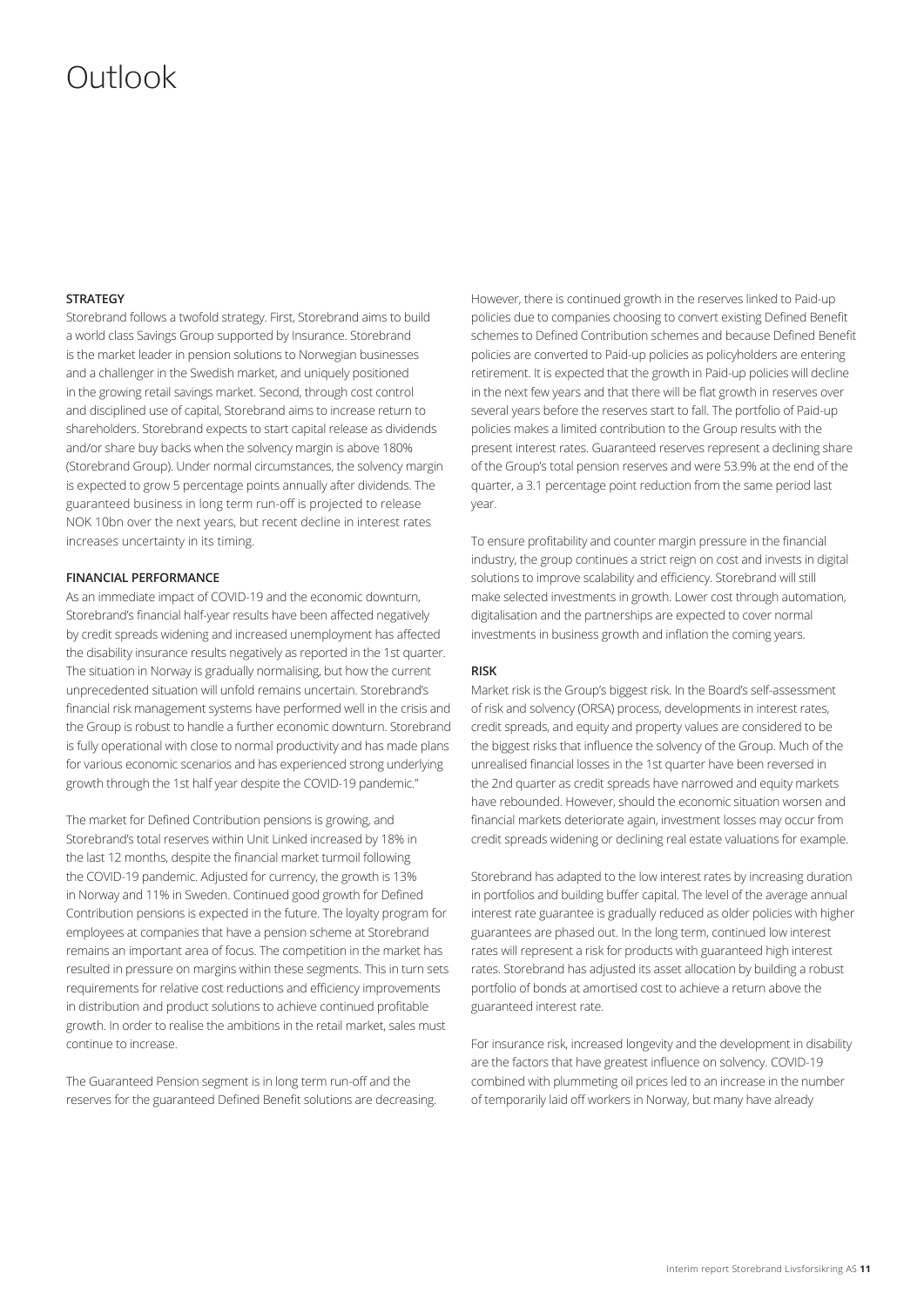returned to work. A prolonged situation with unemployment could lead to increased disability, which may result in increased claims. In the 1st quarter, Storebrand took extensive measures to strengthen its disability reserves. As of the 2nd quarter, these measures are deemed to be satisfactory. Should the situation worsen, further reserve and price increases can be undertaken.

Operational risk may also have an effect on solvency. The risk is closely monitored. The span of outcomes from regulatory risk has increased. Several processes, both on the domestic and international level, with potential implications for capital, customer returns and commercial opportunities are described below.

## **INDIVIDUAL PENSION ACCOUNT**

The Ministry of Finance has confirmed the timetable for introducing Individual Pension Accounts in 2021. Supplementary regulation has been sent on a public hearing until 3 August.

Defined contribution pension capital certificates issued by previous employers ("pensjonskapitalbevis") will be transferred into the active scheme unless the holder makes an active choice to stay with the current provider by opting-out ("negative acceptance"). A key aim of the reform is to reduce the costs associated with the administration of pension contributions from previous employers. The Ministry of Finance has proposed that individuals shall pay the same fee for former earnings transferred to the Individual Pension Account as the employer pays for current earnings. We expect this will be part of the final legislation, initially leading to significantly lower income for pension suppliers.

Storebrand currently has a higher market share for active defined contribution schemes than for certificates from such schemes and therefore expects some new net inflows of certificates from the proposed changes. Individuals will be able to transfer the pension account (both current and former earnings) to other providers.

Storebrand is participating in the Ministry of Finance implementing group on individual pension accounts.

## **GUARANTEED PENSION**

The Ministry of Finance has conducted a public consultation on proposals for changes in guaranteed pension regulations.

The Ministry of Finance decided shortly after the public consultation that pension providers' ability to book fixed income at amortised cost would not be revoked. Fixed income booked at amortised cost is an important tool for risk managing the guaranteed portfolio.

The Ministry of Finance is still working on which proposals to put forward to parliament regarding changes in buffer and guarantee regulation.

### **SOLVENCY II REVIEW**

The European Insurance and Occupational Pension Authority (EIOPA) has launched a public consultation on changes in the Solvency II standard model. EIOPA has proposed changes in the interest rate risk module that could increase the solvency capital requirement for Norwegian and Swedish insurers. EIOPA was expected to present final proposals to the Commission in June 2020. Due to the impact of the COVID-19 pandemic, EIOPA and the Commission has agreed on a revised timetable. EIOPA's advice will therefore not be delivered to the Commission until the end of December 2020.

The Commission has launched a public consultation asking for stakeholders' views on the broad objectives of the European framework, in particular issues relating to insurers' role in the long-term financing of the economy and the supply of long-term guarantees to clients.

We still expect final conclusions to be drawn by the Commission, the Parliament and the Council in 2022.

# Lysaker, 14 July 2020

Board of directors Storebrand Livsforsikring AS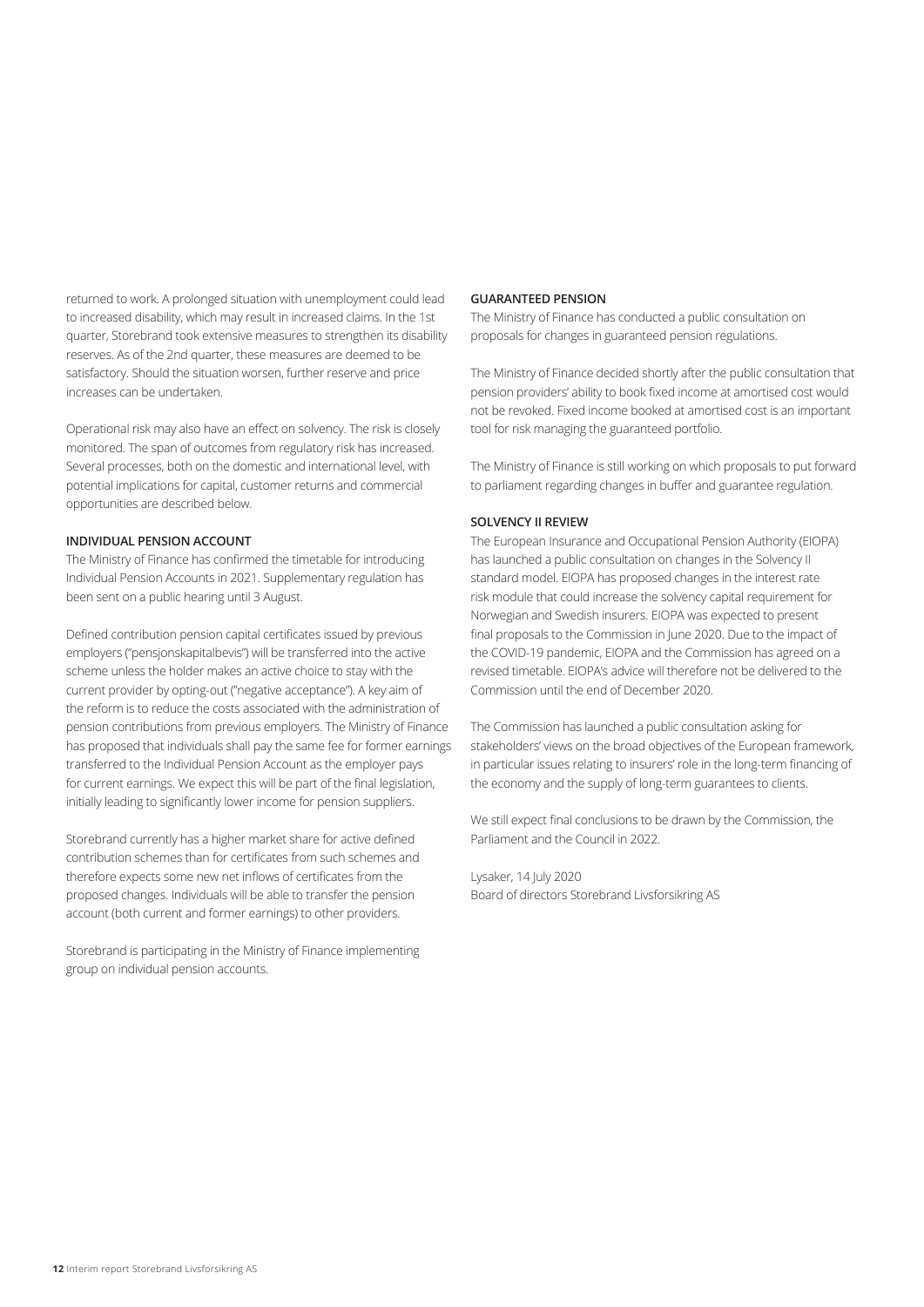# Storebrand Livsforsikring group Statement of comprehensive income

|                                                                                  | 2Q        |              | $01.01 - 30.06$ |           | Year      |
|----------------------------------------------------------------------------------|-----------|--------------|-----------------|-----------|-----------|
| (NOK million)                                                                    | 2020      | 2019         | 2020            | 2019      | 2019      |
| <b>TECHNICAL ACCOUNT:</b>                                                        |           |              |                 |           |           |
| Gross premiums written                                                           | 6,510     | 5,989        | 14,739          | 13,027    | 24,988    |
| Reinsurance premiums ceded                                                       | $-3$      | $-2$         | $-9$            | -8        | $-11$     |
| Premium reserves transferred from other companies                                | 6,658     | 1,935        | 12,297          | 3,416     | 6,239     |
| Premiums for own account                                                         | 13,165    | 7,922        | 27,027          | 16,435    | 31,216    |
|                                                                                  |           |              |                 |           |           |
| Income from investments in subsidiaries, associated companies and joint ventures |           |              |                 |           |           |
| companies                                                                        | $-15$     | 42           | 83              | 142       | 285       |
| Interest income and dividends etc. from financial assets                         | 1,789     | 1,794        | 3,335           | 3,597     | 7,790     |
| Net operating income from properties                                             | 272       | 264          | 530             | 526       | 1,003     |
| Changes in investment value                                                      | 4,256     | 1,811        | 1,836           | 5,115     | 5,053     |
| Realised gains and losses on investments                                         | 375       | 844          | 500             | 1,803     | 2,235     |
| Total net income from investments in the collective portfolio                    | 6,677     | 4,755        | 6,283           | 11,182    | 16,367    |
|                                                                                  |           |              |                 |           |           |
| Income from investments in subsidiaries, associated companies and joint ventures |           |              |                 |           |           |
| companies                                                                        | $-7$      | 13           | 14              | 28        | 56        |
| Interest income and dividends etc. from financial assets                         | 23        | 11           | 9               | $-7$      | 379       |
| Net operating income from properties                                             | 31        | 43           | 71              | 75        | 148       |
| Changes in investment value                                                      | 15,233    | 3,687        | $-11,359$       | 17,902    | 29,870    |
| Realised gains and losses on investments                                         | 3,368     | 739          | 848             | 1,355     | 1,941     |
| Total net income from investments in the investment selection portfolio          | 18,648    | 4,491        | $-10,417$       | 19,353    | 32,394    |
|                                                                                  |           |              |                 |           |           |
|                                                                                  |           |              |                 |           |           |
| Other insurance related income                                                   | 368       | 311          | 696             | 612       | 1,344     |
|                                                                                  |           |              |                 |           |           |
| Gross claims paid                                                                | $-5,008$  | $-4,643$     | $-10,420$       | $-10,065$ | $-19,591$ |
| Claims paid - reinsurance                                                        | 5         | 3            | 5               | 7         | 10        |
| Premium reserves etc. transferred to other companies                             | $-1,920$  | $-1,466$     | $-4,131$        | $-3,975$  | $-6,357$  |
| Claims for own account                                                           | $-6,923$  | $-6,106$     | $-14,546$       | $-14,033$ | $-25,938$ |
|                                                                                  |           |              |                 |           |           |
| To/from premium reserve, gross                                                   | $-1,391$  | $-993$       | $-2.927$        | $-3,584$  | $-531$    |
| To/from additional statutory reserves                                            | 19        | 14           | 61              | 43        | $-768$    |
| Change in value adjustment fund                                                  | $-2,124$  | $-828$       | $-1,903$        | $-2,895$  | $-3,255$  |
| Change in premium fund, deposit fund and the pension surplus fund                |           |              |                 |           | -2        |
| To/from technical reserves for non-life insurance business                       | 14        | 10           | $-119$          | -6        | -8        |
| Change in conditional bonus                                                      | $-875$    | $-159$       | 2,125           | $-666$    | $-1,858$  |
| Transfer of additional statutory reserves and value adjustment fund from other   |           |              |                 |           |           |
| insurance companies/pension funds                                                | $-3$      | $\mathbf{1}$ | $-8$            | $-3$      | $-11$     |
| Changes in insurance obligations recognised in the Profit and Loss Account -     |           |              |                 |           |           |
| contractual obligations                                                          | $-4,360$  | $-1,955$     | $-2,772$        | $-7,111$  | $-6,433$  |
| Change in pension capital                                                        | $-26,247$ | $-7,833$     | $-4,069$        | $-23,790$ | $-43,761$ |
| Changes in insurance obligations recognised in the Profit and Loss Account -     |           |              |                 |           |           |
| investment portfolio separately                                                  | $-26,247$ | $-7,833$     | $-4,069$        | $-23,790$ | -43,761   |
| Profit on investment result                                                      |           |              |                 |           | -199      |
| Risk result allocated to insurance contracts                                     |           |              |                 |           | $-196$    |
| Other allocation of profit<br>Unallocated profit                                 | $-348$    | $-303$       | $-553$          | $-264$    | -43       |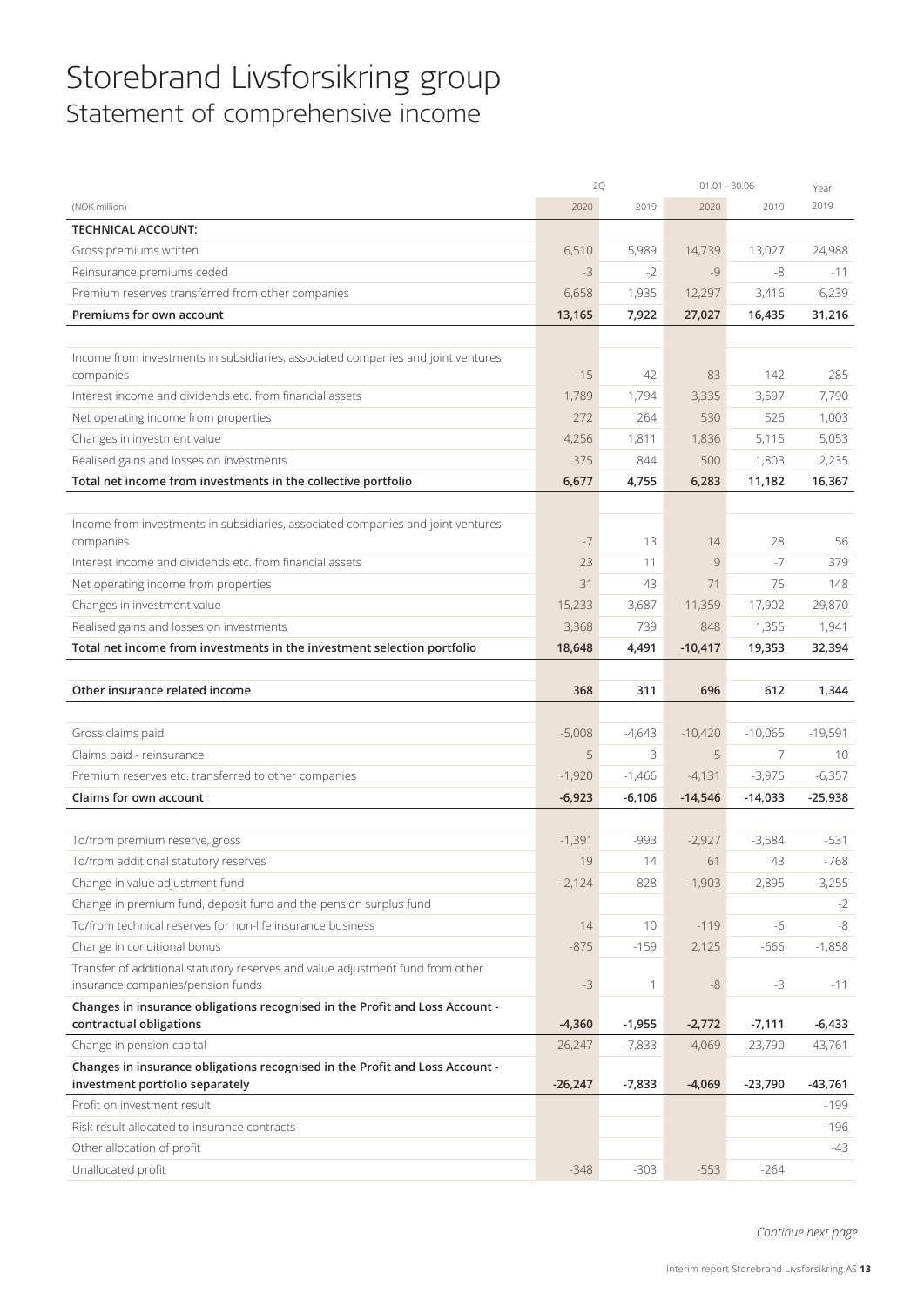# Storebrand Livsforsikring group Statement of comprehensive income continue

|                                                                                        |                | 2Q     | $01.01 - 30.06$ |              | Year     |
|----------------------------------------------------------------------------------------|----------------|--------|-----------------|--------------|----------|
| (NOK million)                                                                          | 2020           | 2019   | 2020            | 2019         | 2019     |
| Funds allocated to insurance contracts                                                 | $-348$         | $-303$ | $-553$          | $-264$       | $-438$   |
| Management expenses                                                                    | $-44$          | $-48$  | $-92$           | $-96$        | $-189$   |
| Selling expenses                                                                       | $-238$         | $-199$ | $-473$          | $-385$       | $-788$   |
| Change in pre-paid direct selling expenses                                             | 24             | 14     | 42              | 28           | 51       |
| Insurance-related administration expenses (incl. commissions for reinsurance received) | $-315$         | $-392$ | $-665$          | $-749$       | $-1,565$ |
| Insurance-related operating expenses                                                   | $-574$         | $-625$ | $-1,189$        | $-1,202$     | $-2,492$ |
| Other insurance related expenses                                                       | $-105$         | -236   | $-176$          | $-313$       | -388     |
| Technical insurance profit                                                             | 300            | 421    | 284             | 871          | 1,871    |
|                                                                                        |                |        |                 |              |          |
| NON-TECHNICAL ACCOUNT:                                                                 |                |        |                 |              |          |
| Income from investments in subsidiaries, associated companies and joint ventures       |                |        |                 |              |          |
| companies                                                                              | 24             | 1      | 24              | 9            | 15       |
| Interest income and dividends etc. from financial assets                               | 62             | 108    | 177             | 217          | 448      |
| Changes in investment value                                                            | 346            | 49     | $-12$           | 145          | 113      |
| Realised gains and losses on investments                                               | $-32$          | -9     | $-104$          | -6           | 83       |
| Net income from investments in company portfolio                                       | 400            | 149    | 85              | 364          | 660      |
| Other income                                                                           | 32             | 37     | 88              | 85           | 173      |
|                                                                                        |                |        |                 |              |          |
| Management expenses                                                                    | $-5$           | -5     | $-9$            | $-9$         | $-18$    |
| Other expenses                                                                         | $-243$         | $-204$ | $-431$          | $-402$       | $-831$   |
| Management expenses and other costs linked to the company portfolio                    | $-248$         | $-209$ | $-440$          | $-411$       | $-849$   |
| Profit or loss on non-technical account                                                | 184            | $-23$  | $-267$          | 38           | $-16$    |
|                                                                                        |                |        |                 |              |          |
| Profit before tax                                                                      | 484            | 398    | 17              | 908          | 1,855    |
|                                                                                        |                |        |                 |              |          |
| Tax expenses                                                                           | $-190$         | 2      | 542             | $-106$       | $-333$   |
| Profit before other comprehensive income                                               | 294            | 400    | 559             | 802          | 1,522    |
| Change in actuarial assumptions                                                        | $-2$           | $-3$   | $-4$            | $-5$         | 14       |
| Change in value adjustment reserve own properties                                      | 3              | 11     | 22              | $-22$        | $-22$    |
| Adjustment of insurance liabilities                                                    | $-3$           | $-11$  | $-22$           | 22           | 22       |
| Tax on other profit elements not to be classified to profit/loss                       |                |        |                 |              | 9        |
| Other comprehensive income not to be classified to profit/loss                         | $-2$           | $-3$   | $-4$            | -6           | 23       |
|                                                                                        |                |        |                 |              |          |
| Profit/loss cash flow hedging                                                          | $-20$          |        | 14              | $-21$        | $-36$    |
| Currency translation differences                                                       | $-132$         |        | 248             | $-190$       | $-164$   |
| Other profit comprehensive income that may be classified to profit /loss               | $-152$         | 0      | 262             | $-212$       | $-201$   |
|                                                                                        |                |        |                 |              |          |
| Other comprehensive income                                                             | $-154$         | $-4$   | 259             | $-217$       | $-177$   |
|                                                                                        |                |        |                 |              |          |
| TOTAL COMPREHENSIVE INCOME                                                             | 140            | 397    | 818             | 585          | 1,345    |
|                                                                                        |                |        |                 |              |          |
| <b>PROFIT IS ATTRIBUTABLE TO:</b>                                                      |                |        |                 |              |          |
| Majority share of profit                                                               | 291            | 401    | 556             | 801          | 1,515    |
| Minority share of profit                                                               | $\overline{4}$ | $-1$   | 3               | $\mathbf{1}$ | 7        |
|                                                                                        |                |        |                 |              |          |
| <b>COMPREHENSIVE INCOME IS ATTRIBUTABLE TO:</b>                                        |                |        |                 |              |          |
| Majority share of profit                                                               | 147            | 394    | 818             | 585          | 1,347    |
| Minority share of profit                                                               | $-6$           | 3      |                 |              | $-2$     |
|                                                                                        |                |        |                 |              |          |

**14** Interim report Storebrand Livsforsikring AS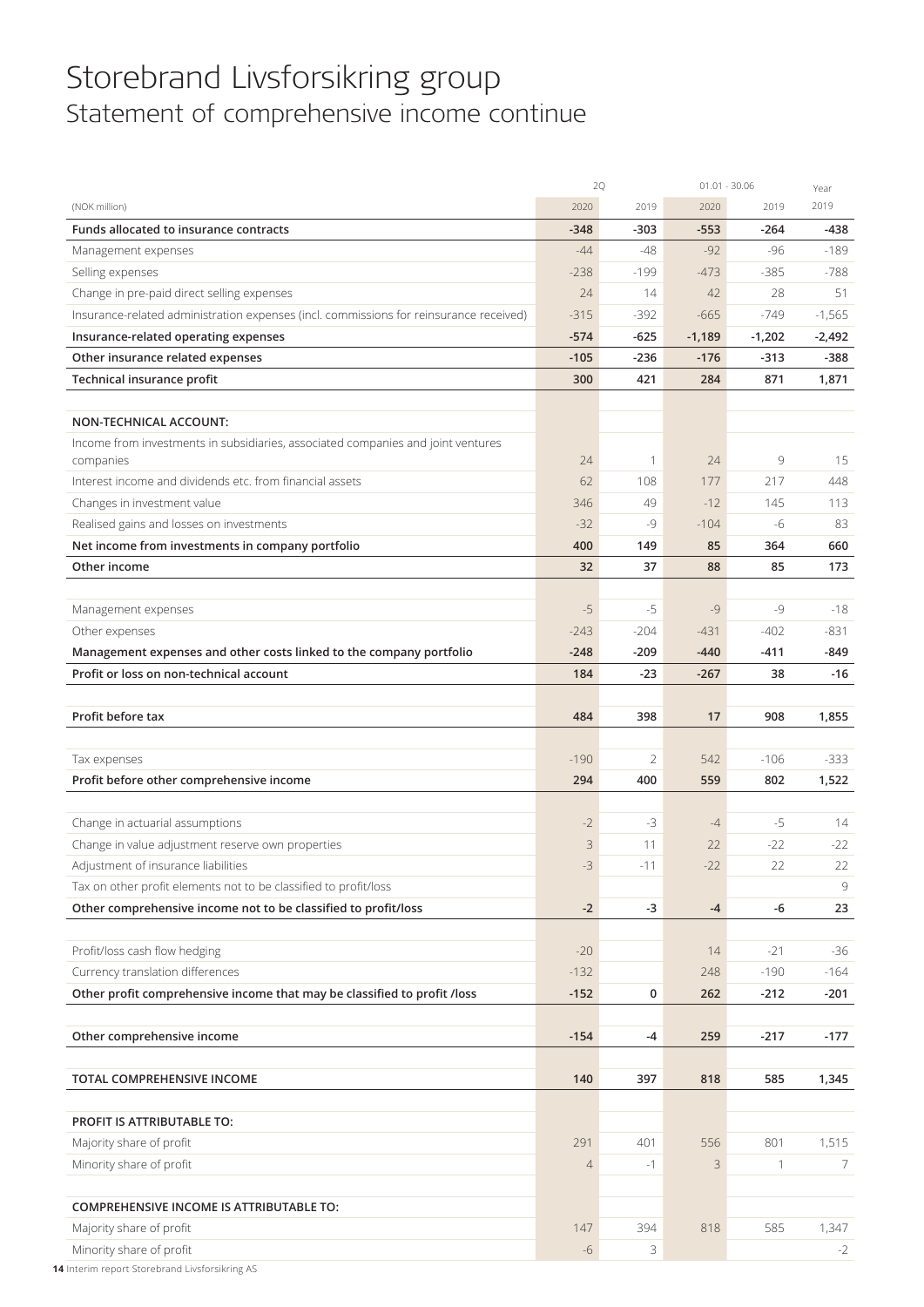# Storebrand Livsforsikring group Statement of financial position

| (NOK million)                                                                         | 30.06.2020     | 30.06.2019 | 31.12.2019 |
|---------------------------------------------------------------------------------------|----------------|------------|------------|
| <b>ASSETS</b>                                                                         |                |            |            |
| Assets in company portfolio                                                           |                |            |            |
| Goodwill                                                                              | 826            | 735        | 750        |
| Other intangible assets                                                               | 3,290          | 3,148      | 3,073      |
| <b>Total intangible assets</b>                                                        | 4,115          | 3,883      | 3,824      |
|                                                                                       |                |            |            |
| Properties at fair value                                                              | 49             | 50         | 49         |
| Equities and units in subsidiaries, associated companies and joint ventures companies | 121            | 108        | 114        |
| Loans at amortised cost                                                               | $\overline{2}$ | 2          | 2          |
| Bonds at amortised cost                                                               | 8,113          | 7,542      | 7,119      |
| Deposits at amortised cost                                                            | 903            | 430        | 582        |
| Equities and fund units at fair value                                                 | 34             | 19         | 25         |
| Bonds and other fixed-income securities at fair value                                 | 17,017         | 17,016     | 19,914     |
| Derivatives at fair value                                                             | 1,301          | 1,003      | 1,122      |
| <b>Total investments</b>                                                              | 27,540         | 26,171     | 28,926     |
| Receivables in connection with direct business transactions                           | 473            | 489        | 310        |
| Receivables in connection with reinsurance transactions                               | $\overline{2}$ | 5          | 17         |
| Receivables with group company                                                        | 74             | 104        | 112        |
| Other receivables                                                                     | 3,471          | 4,458      | 3,206      |
| <b>Total receivables</b>                                                              | 4,020          | 5,057      | 3,645      |
| Tangible fixed assets                                                                 | 352            | 316        | 325        |
| Cash, bank                                                                            | 2,255          | 2,103      | 1,814      |
| Tax assets                                                                            | 1,917          | 1,785      | 1,566      |
| Other assets designated according to type                                             | 67             | 70         | 67         |
| <b>Total other assets</b>                                                             | 4,591          | 4,274      | 3,772      |
| Pre-paid direct selling expenses                                                      | 686            | 548        | 583        |
| Other pre-paid costs and income earned and not received                               | 227            | 224        | 138        |
| Total pre-paid costs and income earned and not received                               | 913            | 773        | 721        |
| Total assets in company portfolio                                                     | 41,178         | 40,158     | 40,887     |
|                                                                                       |                |            |            |
| Assets in customer portfolios                                                         |                |            |            |
| Properties at fair value                                                              | 26,618         | 24,666     | 25,526     |
| Properties for own use                                                                | 1,537          | 1,309      | 1,375      |
| Equities and units in subsidiaries, associated companies and joint ventures companies | 4,853          | 3,345      | 3,352      |
| Bonds held to maturity                                                                | 13,394         | 13,376     | 13,377     |
| Bonds at amortised cost                                                               | 91,312         | 88,587     | 89,790     |
| Loans at amortised cost                                                               | 23,378         | 24,046     | 23,735     |
| Deposits at amortised cost                                                            | 9,893          | 7,210      | 6,163      |
| Equities and fund units at fair value                                                 | 17,328         | 23,831     | 25,677     |
| Bonds and other fixed-income securities at fair value                                 | 98,757         | 85,939     | 83,881     |
| Loans at fair value                                                                   | 7,647          | 5,044      | 6,393      |
| Financial derivatives at fair value                                                   | 8,420          | 5,866      | 3,122      |
| Total investments in collective portfolio                                             | 303,136        | 283,218    | 282,391    |

*Continue next page*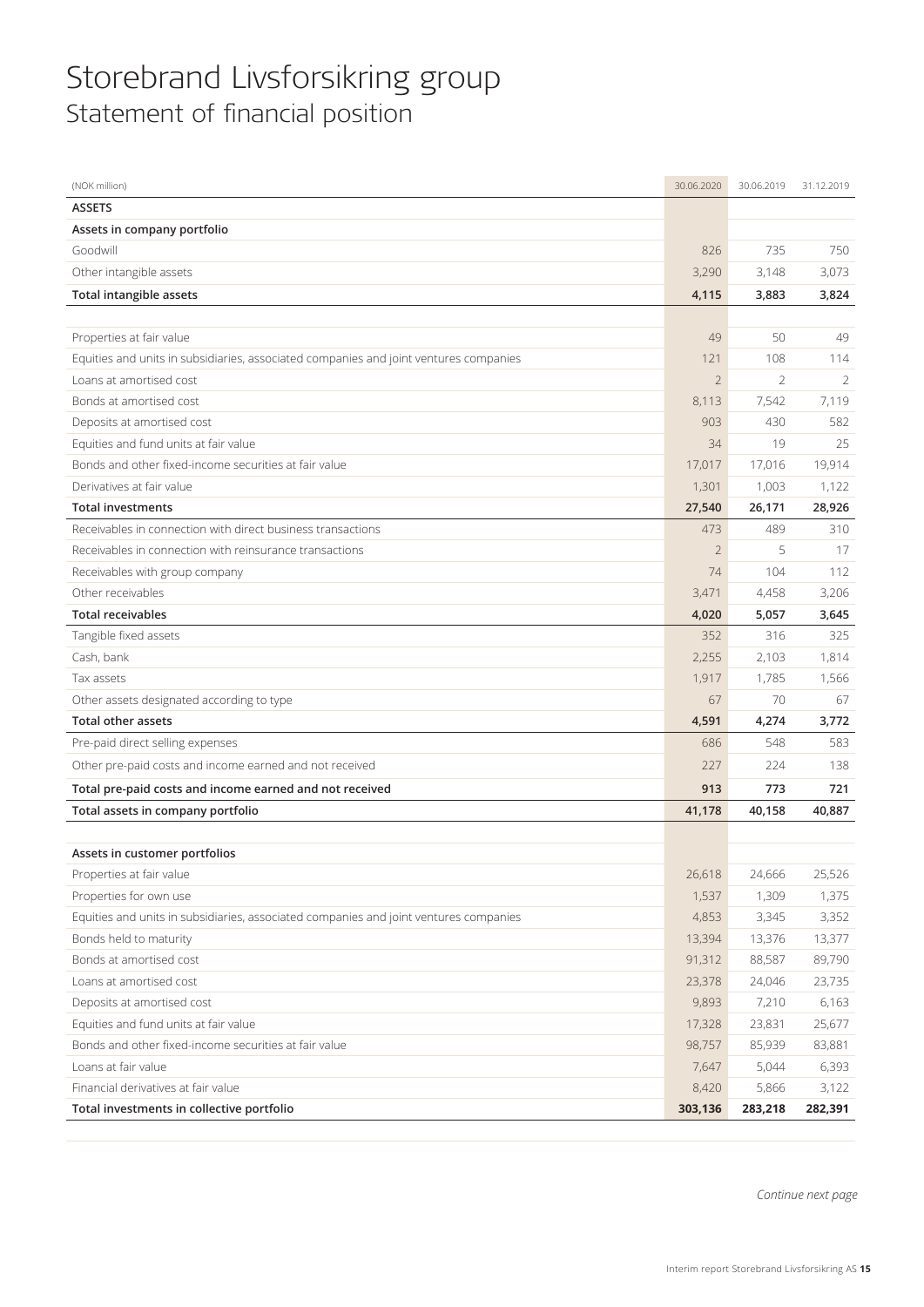# Storebrand Livsforsikring group Statement of financial position continue

| (NOK million)                                                                         | 30.06.2020     | 30.06.2019     | 31.12.2019 |
|---------------------------------------------------------------------------------------|----------------|----------------|------------|
| Reinsurance share of insurance obligations                                            | 24             | 67             | 69         |
| Properties at fair value                                                              | 3,860          | 3,589          | 3,839      |
| Equities and units in subsidiaries, associated companies and joint ventures companies | 1,060          | 686            | 693        |
| Loans                                                                                 | 36             |                |            |
| Deposits at amortised cost                                                            | 718            | 893            | 1,312      |
| Equities and fund units at fair value                                                 | 179,003        | 149,293        | 168,344    |
| Bonds and other fixed-income securities at fair value                                 | 49,223         | 43,037         | 44,245     |
| Loans at fair value                                                                   | 141            | 340            | 343        |
| Financial derivatives at fair value                                                   | 757            | 409            | 1,009      |
| Total investments in investment selection portfolio                                   | 234,799        | 198,247        | 219,786    |
| Total assets in customer portfolio                                                    | 537,958        | 481,532        | 502,246    |
| <b>TOTAL ASSETS</b>                                                                   | 579,137        | 521,690        | 543,133    |
|                                                                                       |                |                |            |
| <b>EQUITY AND LIABILITIES</b>                                                         |                |                |            |
| Share capital                                                                         | 3,540          | 3,540          | 3,540      |
| Share premium                                                                         | 9,711          | 9,711          | 9,711      |
| Other paid in equity                                                                  | 599            | 88             | 88         |
| Total paid in equity                                                                  | 13,850         | 13,339         | 13,339     |
| Risk equalisation fund                                                                | 459            | 361            | 466        |
| Security reserves                                                                     | 5              | $\overline{4}$ | 5          |
| Other earned equity                                                                   | 10,279         | 10,941         | 11,627     |
| Minority's share of equity                                                            | 65             | 109            | 113        |
| <b>Total earned equity</b>                                                            | 10,808         | 11,414         | 12,211     |
| Perpetual subordinated loan capital                                                   | 1,100          | 2,102          | 1,974      |
| Dated subordinated loan capital                                                       | 7,731          | 5,559          | 6,675      |
| Total subordinated loan capital and hybrid tier 1 capital                             | 8,832          | 7,660          | 8,649      |
| Premium reserves                                                                      | 264,757        | 254,237        | 253,582    |
| Additional statutory reserves                                                         | 8,653          | 8,218          | 9,023      |
| Market value adjustment reserve                                                       | 7,403          | 5,140          | 5,500      |
| Premium fund, deposit fund and the pension surplus fund                               | 2,063          | 1,971          | 2,016      |
| Conditional bonus                                                                     | 8,453          | 8,243          | 9,302      |
| Unallocated profit to insurance contracts                                             | 771            | 434            |            |
| Other technical reserve                                                               | 695            | 646            | 649        |
| Total insurance obligations in life insurance - contractual obligations               | 292,795        | 278,889        | 280,072    |
| Pension capital                                                                       | 234,632        | 197,725        | 219,793    |
| Total insurance obligations in life insurance - investment portfolio separately       | 234,632        | 197,725        | 219,793    |
| Pension liabilities etc.                                                              | 105            | 136            | 100        |
| Deferred tax                                                                          | 587            | 94             | 527        |
| Other provisions for liabilities                                                      | 115            | 125            | 127        |
| <b>Total provisions for liabilities</b>                                               | 807            | 355            | 754        |
| Liabilities in connection with direct insurance                                       | 850            | 1,229          | 1,015      |
| Liabilities in connection with reinsurance                                            | $\overline{2}$ | 2              | 3          |
| Financial derivatives                                                                 | 1,297          | 829            | 932        |
| Liabilities to group companies                                                        | 1,541          | 30             | 33         |
| Other liabilities                                                                     | 13,263         | 9,767          | 5,560      |
| <b>Total liabilities</b>                                                              | 16,953         | 11,856         | 7,543      |
| Other accrued expenses and received, unearned income                                  | 460            | 451            | 772        |
| Total accrued expenses and received, unearned income                                  | 460            | 451            | 772        |
| TOTAL EQUITY AND LIABILITIES                                                          | 579,137        | 521,690        | 543,133    |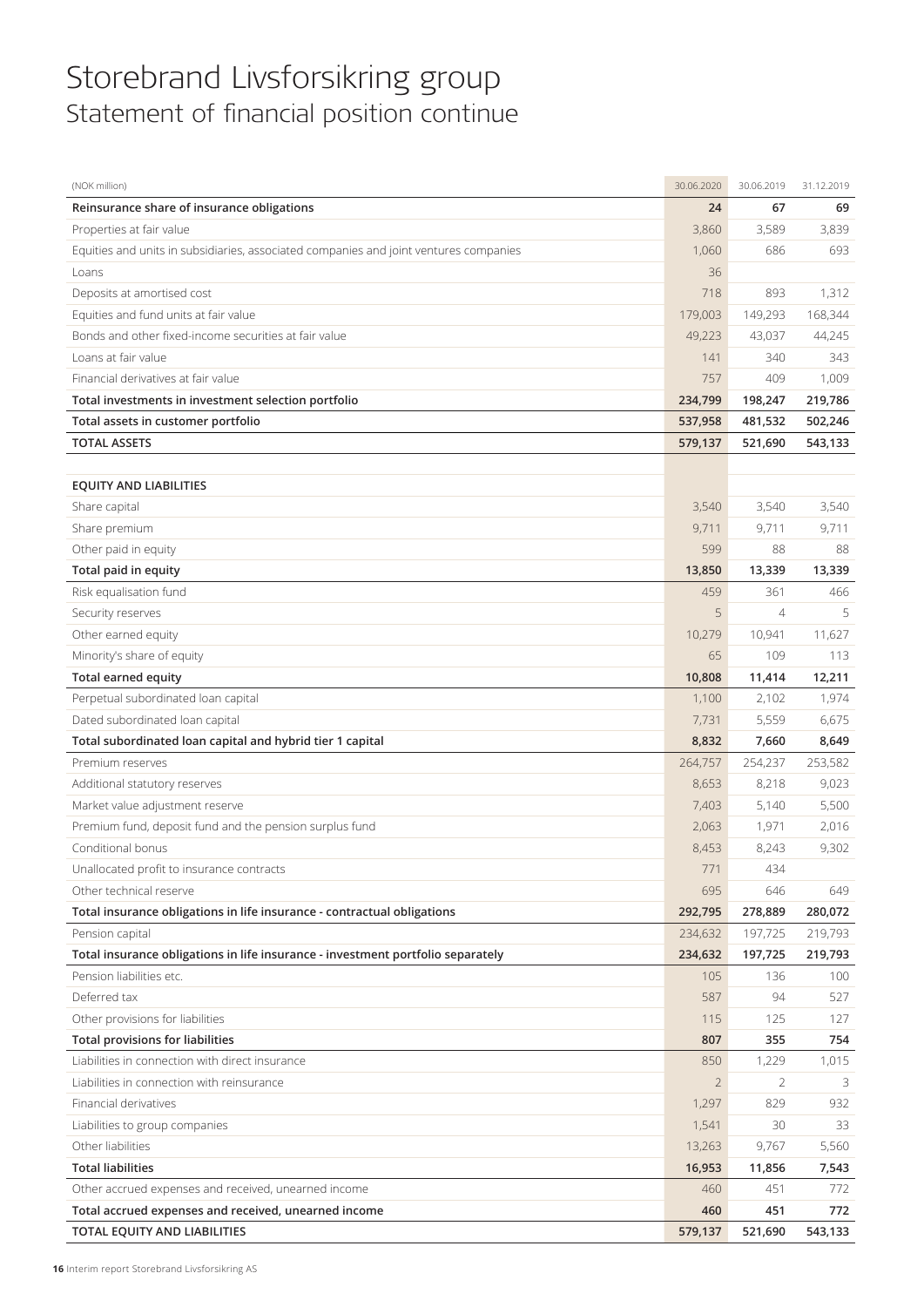# Storebrand Livsforsikring group Statement of change in equity

|                                           |         |         | Majority's share of equity |            |              |          |                      |                |          |
|-------------------------------------------|---------|---------|----------------------------|------------|--------------|----------|----------------------|----------------|----------|
|                                           |         |         |                            |            | Risk         |          |                      |                |          |
|                                           | Share   | Share   | Other paid                 | Total paid | equalisation | Security | Other                | Minority       | Total    |
| (NOK million)                             | capital | premium | in equity                  | in equity  | fund         | reserves | equity <sup>1)</sup> | interests      | equity   |
| Equity at 31.12.2018                      | 3,540   | 9,711   |                            | 13,251     | 234          | 0        | 13,714               | 114            | 27,313   |
| Profit for the period                     |         |         |                            |            | 127          |          | 674                  | 1              | 802      |
| Other comprehensive income                |         |         |                            |            |              |          | $-217$               | $\mathbf{0}$   | $-217$   |
| Total comprehensive income for the period |         |         |                            |            | 127          |          | 456                  | 1              | 585      |
|                                           |         |         |                            |            |              |          |                      |                |          |
| Equity transactions with owner:           |         |         |                            |            |              |          |                      |                |          |
| Received dividend/group contributions     |         |         | 88                         | 88         |              |          |                      |                | 88       |
| Paid dividend/group contributions         |         |         |                            |            |              |          | $-3,221$             |                | $-3,221$ |
| Other                                     |         |         |                            |            |              |          | $-4$                 | $-7$           | $-11$    |
| Equity at 30.06.2019                      | 3,540   | 9,711   | 88                         | 13,339     | 361          | 0        | 10,945               | 109            | 24,753   |
| Profit for the period                     |         |         |                            |            | 232          | 5        | 1,278                | $\overline{7}$ | 1,522    |
| Other comprehensive income                |         |         |                            |            |              |          | $-175$               | $-2$           | $-177$   |
| Total comprehensive income for the period |         |         |                            |            | 232          | 5        | 1,102                | 6              | 1,345    |
|                                           |         |         |                            |            |              |          |                      |                |          |
| Equity transactions with owner:           |         |         |                            |            |              |          |                      |                |          |
| Received dividend/group contributions     |         |         | 88                         | 88         |              |          |                      |                | 88       |
| Paid dividend/group contributions         |         |         |                            |            |              |          | $-3.221$             |                | $-3,221$ |
| Other                                     |         |         |                            |            |              |          | 33                   | $-7$           | 26       |
| Equity at 31.12.2019                      | 3,540   | 9,711   | 88                         | 13,339     | 466          | 5        | 11,628               | 113            | 25,550   |
| Profit for the period                     |         |         |                            |            | $-7$         |          | 563                  | 3              | 559      |
| Other comprehensive income                |         |         |                            |            |              |          | 259                  |                | 259      |
| Total comprehensive income for the period |         |         |                            |            | $-7$         |          | 822                  | 3              | 818      |
|                                           |         |         |                            |            |              |          |                      |                |          |
| Equity transactions with owner:           |         |         |                            |            |              |          |                      |                |          |
| Received dividend/group contributions     |         |         | 511                        | 511        |              |          |                      |                | 511      |
| Paid dividend/group contributions         |         |         |                            |            |              |          | $-2,219$             |                | $-2,219$ |
| Other                                     |         |         |                            |            |              |          | 49                   | $-52$          | $-3$     |
| Equity at 30.06.2020                      | 3,540   | 9,711   | 599                        | 13,850     | 459          | 5        | 10,280               | 65             | 24,658   |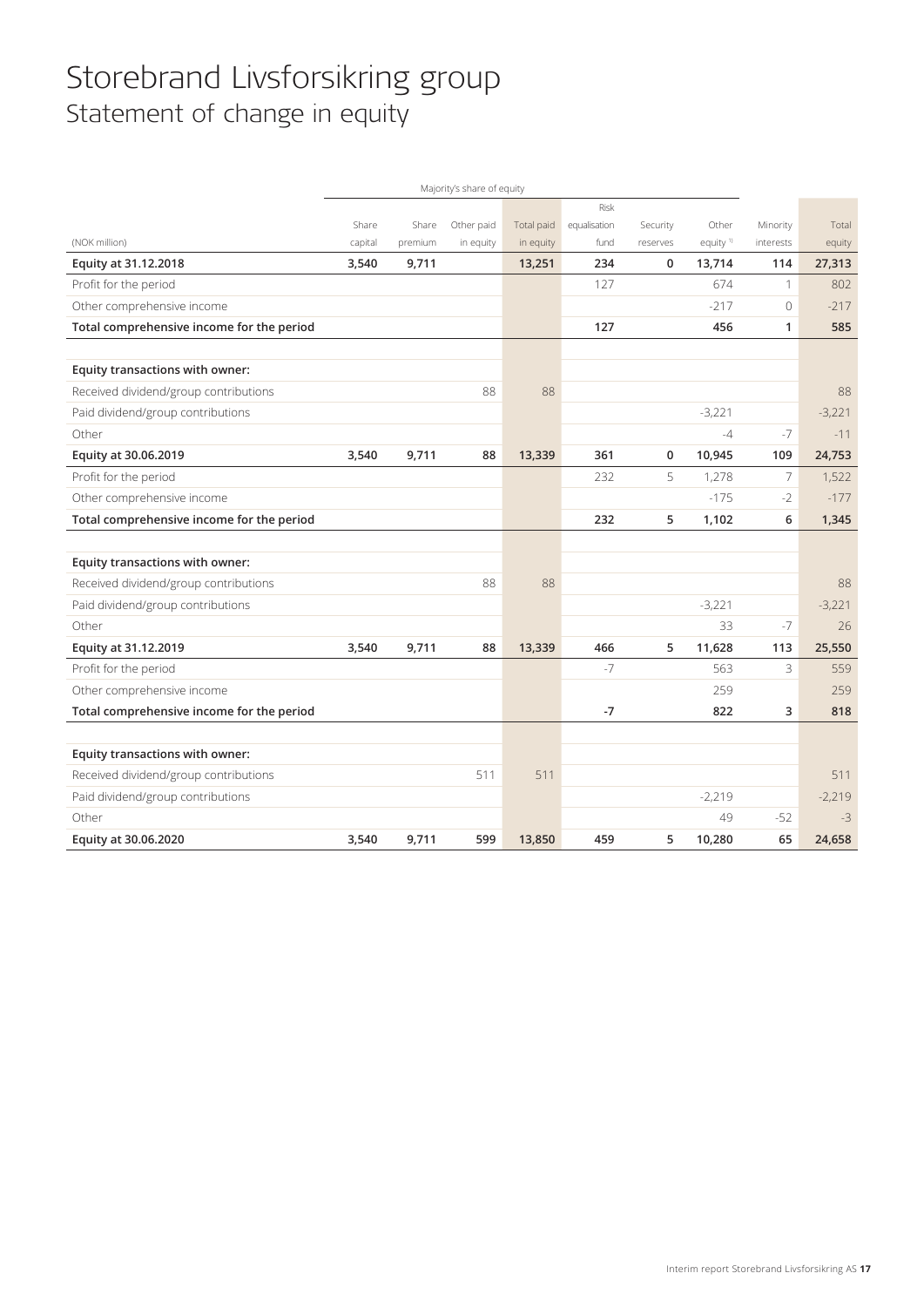# Storebrand Livsforsikring Statement of cash flow 1. January - 30. June

| Storebrand Livsforsikring |           |                                                                   |          | Storebrand Livsforsikring AS |
|---------------------------|-----------|-------------------------------------------------------------------|----------|------------------------------|
| group                     |           |                                                                   |          |                              |
| 2019                      | 2020      | (NOK million)                                                     | 2020     | 2019                         |
|                           |           | Cash flow from operational activities                             |          |                              |
| 25,236                    | 14,582    | Net received - direct insurance                                   | 9,848    | 17,104                       |
| $-19,913$                 | $-10,537$ | Net claims/benefits paid - direct insurance                       | $-6,555$ | $-12,529$                    |
| $-118$                    | 8,167     | Net receipts/payments - policy transfers                          | 2,017    | $-1,368$                     |
| $-765$                    | $-49$     | Net change insurance liabilities                                  | 65       | $-260$                       |
| 1,344                     | 696       | Receipts - interest, commission and fees from customers           |          |                              |
| $-388$                    | $-176$    | Payments - interest, commission and fees to customers             | $-156$   | $-368$                       |
| $-2,492$                  | $-1,189$  | Net receipts/payments operations                                  | $-678$   | $-1,509$                     |
| 2,687                     | $-5$      | Net receipts/payments - other operational activities              | 5,509    | 710                          |
| 5,591                     | 11,490    | Net cash flow from operational activities before financial assets | 10,051   | 1,780                        |
| 310                       | $-15$     | Net receipts/payments - loans to customers                        | 523      | 1,556                        |
| $-1,148$                  | $-7,362$  | Net receipts/payments - financial assets                          | $-7,965$ | 2,115                        |
| $-368$                    | 481       | Net receipts/payments - property activities                       |          |                              |
| $-2,092$                  | $-2,988$  | Net change bank deposits insurance customers                      | $-2,110$ | $-2,770$                     |
| $-3,298$                  | $-9,884$  | Net cash flow from operational activities from financial assets   | $-9,552$ | 901                          |
| 2,293                     | 1,605     | Net cash flow from operational activities                         | 499      | 2,681                        |
|                           |           |                                                                   |          |                              |
|                           |           | Cash flow from investment activities                              |          |                              |
|                           | -46       | Net payments - purchase/capitalisation associated companies       | -46      |                              |
| $-14$                     | $-17$     | Net receipts/payments - sale/purchase of fixed assets             | $-3$     | $-15$                        |
| -14                       | $-63$     | Net cash flow from investment activities                          | $-49$    | $-15$                        |
|                           |           |                                                                   |          |                              |
|                           |           | Cash flow from financing activities                               |          |                              |
| 927                       | 499       | Payment of subordinated loan capital                              | 499      | 927                          |
| $-128$                    | $-872$    | Repayment of subordinated loan capital                            | $-872$   | $-128$                       |
| $-355$                    | $-313$    | Payments - interest on subordinated loan capital                  | $-313$   | $-355$                       |
| 110                       | 682       | Payments received of dividend and group contribution              | 1,286    | 110                          |
| $-3,200$                  | $-682$    | Payment of dividend and group contribution                        | $-682$   | $-3,200$                     |
| $-2,646$                  | -686      | Net cash flow from financing activities                           | $-81$    | $-2,646$                     |
| $-367$                    | 856       | Net cash flow for the period                                      | 369      | 20                           |
| 2,931                     | 10,741    | of which net cash flow for the period before financial assets     | 9,920    | $-881$                       |
|                           |           |                                                                   |          |                              |
| $-367$                    | 856       | Net movement in cash and cash equivalent assets                   | 369      | 20                           |
| 2,717                     | 2,396     | Cash and cash equivalents at start of the period                  | 1,410    | 1,390                        |
| 46                        | $-95$     | Currency translation differences                                  |          |                              |
| 2,396                     | 3,157     | Cash and cash equivalent assets at the end of the period          | 1,779    | 1,410                        |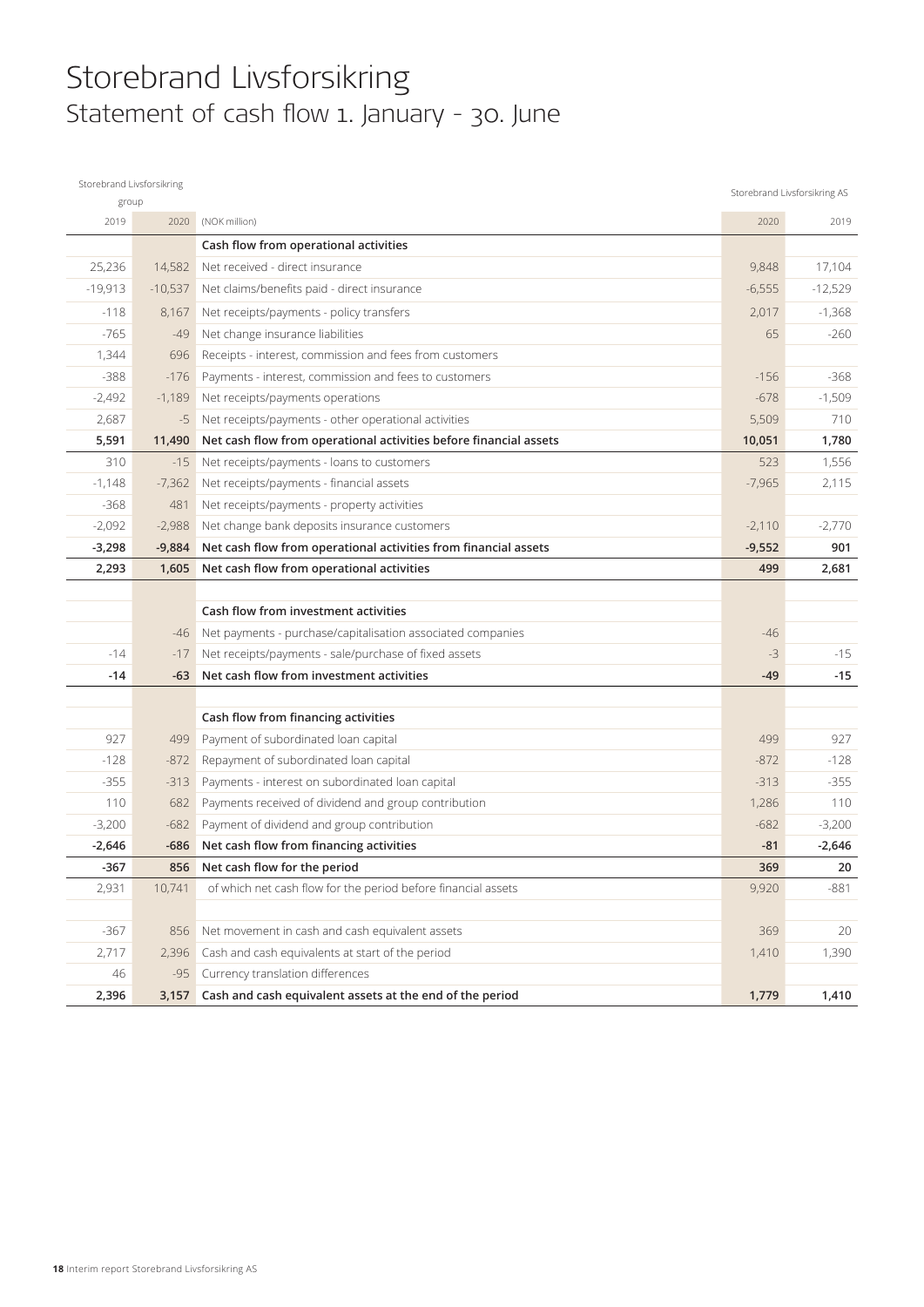# Storebrand Livsforsikring AS Statement of comprehensive income

|                                                                                                         | 2Q             |          |                | $01.01 - 30.06$ |           |
|---------------------------------------------------------------------------------------------------------|----------------|----------|----------------|-----------------|-----------|
| (NOK million)                                                                                           | 2020           | 2019     | 2020           | 2019            | Year 2019 |
| <b>TECHNICAL ACCOUNT</b>                                                                                |                |          |                |                 |           |
| Gross premiums written                                                                                  | 4,048          | 3,995    | 10,014         | 9,049           | 16,905    |
| Reinsurance premiums ceded                                                                              | $-2$           | $-1$     | $-8$           | $-7$            | -8        |
| Premium reserves transferred from other companies                                                       | 355            | 1,188    | 4,994          | 1,799           | 3,139     |
| Premiums for own account                                                                                | 4,402          | 5,182    | 15,000         | 10,842          | 20,036    |
|                                                                                                         |                |          |                |                 |           |
| Income from investments in subsidiaries, associated companies and joint ventures                        |                |          |                |                 |           |
| companies                                                                                               | 269            | 697      | $-474$         | 1,779           | 3,461     |
| of which from investment in property companies                                                          | $-137$         | 436      | $-30$          | 700             | 1,302     |
| Interest income and dividends etc. from financial assets                                                | 1,186          | 1,363    | 2,471          | 2,735           | 5,389     |
| Changes in investment value                                                                             | 1,582          | 595      | 3,228          | 1,894           | 1,702     |
| Realised gains and losses on investments                                                                | 811            | $-75$    | $-122$         | $-350$          | $-455$    |
| Total net income from investments in the collective portfolio                                           | 3,848          | 2,580    | 5,104          | 6,059           | 10,097    |
| Income from investments in subsidiaries, associated companies and joint ventures                        |                |          |                |                 |           |
| companies                                                                                               | 1,347          | 513      | 585            | 1,927           | 3,870     |
| of which from investment in rproperty companies                                                         | $-37$          | 106      | $-10$          | 154             | 289       |
| Interest income and dividends etc. from financial assets                                                | $-54$          | $-92$    | $-155$         | $-183$          | 64        |
| Changes in investment value                                                                             | 4,653          | 330      | $-4,853$       | 4,670           | 8,534     |
| Realised gains and losses on investments                                                                | 4,482          | 795      | 21             | 1,373           | 1,430     |
| Total net income from investments in the investment selection portfolio                                 | 10,428         | 1,545    | $-4,402$       | 7,788           | 13,897    |
|                                                                                                         |                |          |                |                 |           |
| Other insurance related income                                                                          | 222            | 178      | 407            | 350             | 824       |
|                                                                                                         |                |          |                |                 |           |
| Gross claims paid                                                                                       | $-2,970$       | $-2,869$ | $-6,459$       | $-6,424$        | $-12,226$ |
| Claims paid - reinsurance                                                                               | $\overline{4}$ | 3        | $\overline{4}$ | $\overline{7}$  | 9         |
| Premium reserves etc. transferred to other companies                                                    | $-1,295$       | $-1,028$ | $-2,977$       | $-3,095$        | $-4,506$  |
| Claims for own account                                                                                  | $-4,262$       | $-3,894$ | $-9,432$       | $-9,512$        | $-16,723$ |
|                                                                                                         |                |          |                |                 |           |
| To/from premium reserve, gross                                                                          | 661            | 304      | $-362$         | $-407$          | 543       |
| To/from additional statutory reserves                                                                   | 19             | 14       | 61             | 43              | $-768$    |
| Change in value adjustment fund                                                                         | $-2,124$       | $-828$   | $-1,903$       | $-2.895$        | $-3,255$  |
| Change in premium fund, deposit fund and the pension surplus fund                                       |                |          |                |                 | $-2$      |
| To/from technical reserves for non-life insurance business                                              | 14             | 10       | $-119$         | -6              | $-8$      |
| Transfer of additional statutory reserves and value adjustment fund from other                          |                |          |                |                 |           |
| insurance companies/pension funds                                                                       | $-3$           | 1        | $-8$           | $-3$            | $-11$     |
| Changes in insurance obligations recognised in the Profit and Loss Account -<br>contractual obligations | $-1,433$       | $-500$   | $-2,332$       | $-3,268$        | $-3,501$  |
| Change in pension capital                                                                               | $-12,157$      | $-3,902$ | $-2,803$       | $-10,393$       | $-21,134$ |
| Changes in insurance obligations recognised in the Profit and Loss Account -                            |                |          |                |                 |           |
| investment portfolio separately                                                                         | $-12,157$      | $-3,902$ | $-2,803$       | $-10,393$       | $-21,134$ |
| Profit on investment result                                                                             |                |          |                |                 | $-199$    |
| Risk result allocated to insurance contracts                                                            |                |          |                |                 | $-196$    |
| Other allocation of profit                                                                              |                |          |                |                 | -43       |
| Unallocated profit                                                                                      | $-372$         | $-280$   | $-762$         | $-416$          |           |
| Funds allocated to insurance contracts                                                                  | $-372$         | $-280$   | $-762$         | $-416$          | -438      |

*Continue next page*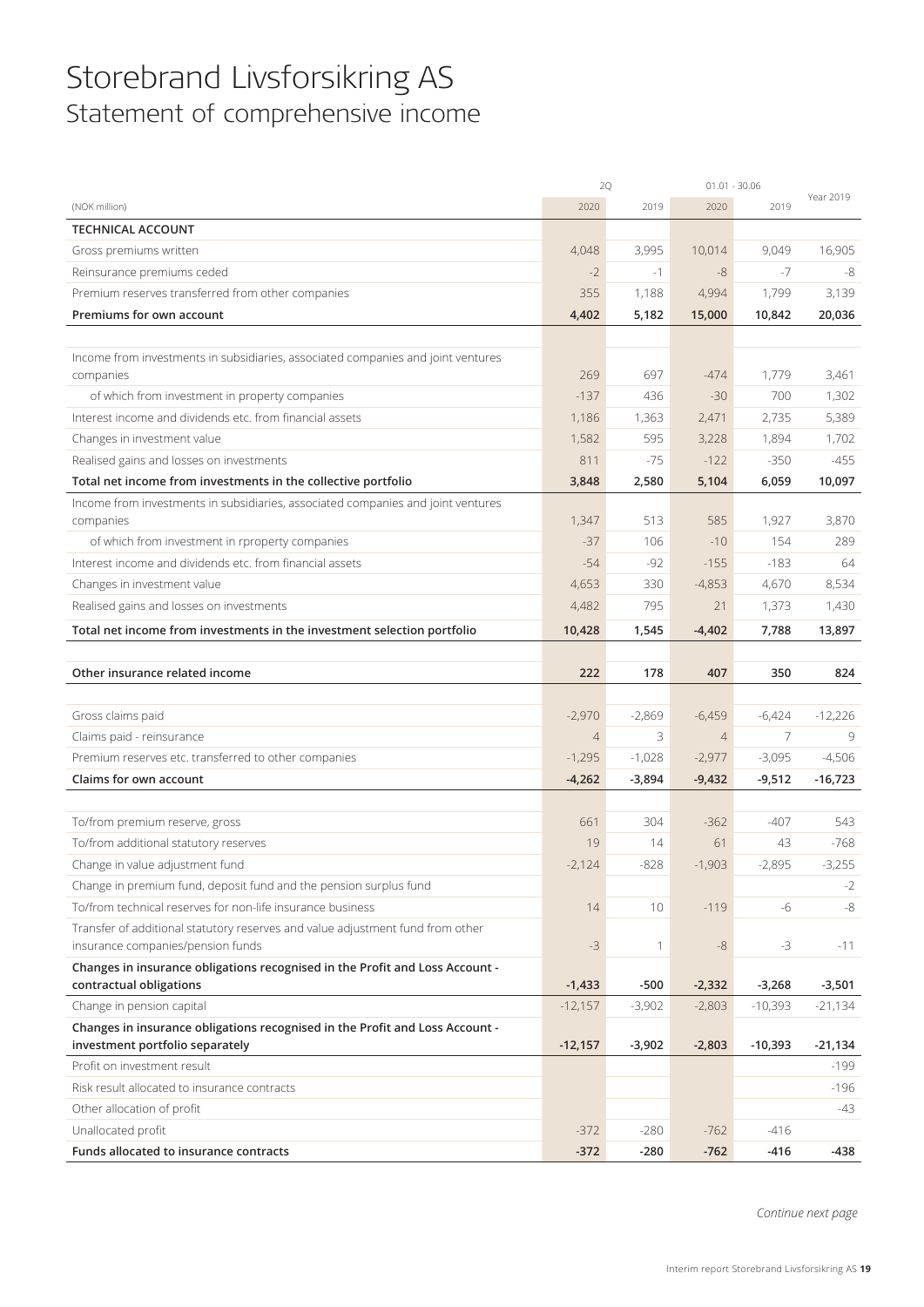# Storebrand Livsforsikring AS Statement of comprehensive income continue

|                                                                                        | 2Q     |        | $01.01 - 30.06$ |        |           |
|----------------------------------------------------------------------------------------|--------|--------|-----------------|--------|-----------|
| (NOK million)                                                                          | 2020   | 2019   | 2020            | 2019   | Year 2019 |
|                                                                                        |        |        |                 |        |           |
| Management expenses                                                                    | $-44$  | -48    | $-92$           | $-96$  | $-189$    |
| Selling expenses                                                                       | $-87$  | $-65$  | $-183$          | $-126$ | $-269$    |
| Insurance-related administration expenses (incl. commissions for reinsurance received) | $-179$ | $-254$ | $-402$          | $-489$ | $-1,051$  |
| Insurance-related operating expenses                                                   | $-310$ | $-368$ | $-678$          | $-711$ | $-1,509$  |
| Other insurance related expenses after reinsurance share                               | $-91$  | $-220$ | $-156$          | $-284$ | $-368$    |
| Technical insurance profit                                                             | 274    | 322    | $-53$           | 454    | 1,180     |
|                                                                                        |        |        |                 |        |           |
| NON-TECHNICAL ACCOUNT                                                                  |        |        |                 |        |           |
| Income from investments in subsidiaries, associated companies and joint ventures       |        |        |                 |        |           |
| companies                                                                              | 422    | 737    | 1,018           | 471    | 546       |
| of which from investment in property companies                                         |        |        |                 |        |           |
| Interest income and dividends etc. from financial assets                               | 60     | 105    | 172             | 215    | 448       |
| Changes in investment value                                                            | 262    | 36     | 29              | 111    | 102       |
| Realised gains and losses on investments                                               | 157    | 45     | $-562$          | 306    | 279       |
| Net income from investments in company portfolio                                       | 902    | 923    | 657             | 1,103  | 1,374     |
|                                                                                        |        |        |                 |        |           |
| Other income                                                                           | $-3$   | 7      | $\mathbf{1}$    | 11     | 22        |
|                                                                                        |        |        |                 |        |           |
| Management expenses                                                                    | $-5$   | $-5$   | $-9$            | $-9$   | $-18$     |
| Other expenses                                                                         | $-122$ | -99    | $-191$          | $-187$ | $-390$    |
| Total management expenses and other costs linked to the company portfolio              | $-126$ | $-104$ | $-200$          | $-196$ | -408      |
| Profit or loss on non-technical account                                                | 773    | 826    | 458             | 918    | 988       |
| Profit before tax                                                                      | 1,047  | 1,148  | 405             | 1,372  | 2,168     |
|                                                                                        |        |        |                 |        |           |
| Tax expenses                                                                           | $-170$ | 3      | 597             | $-55$  | $-322$    |
| Profit before other comprehensive income                                               | 877    | 1,151  | 1,002           | 1,317  | 1,846     |
|                                                                                        |        |        |                 |        |           |
| Change in actuarial assumptions                                                        |        |        |                 |        | $-4$      |
| Tax on other profit elements not to be classified to profit/loss                       |        |        |                 |        | 10        |
| Other comprehensive income not to be classified to profit/loss                         |        |        |                 |        | 6         |
|                                                                                        |        |        |                 |        |           |
| Profit/loss cash flow hedging                                                          | $-20$  |        | 14              | $-21$  | $-36$     |
| Other comprehensive income that may be classified to profit /loss                      | $-20$  | 0      | 14              | $-21$  | $-36$     |
|                                                                                        |        |        |                 |        |           |
| Other comprehensive income                                                             | $-20$  | 0      | 14              | $-21$  | -30       |
|                                                                                        |        |        |                 |        |           |
| TOTAL COMPREHENSIVE INCOME                                                             | 857    | 1,150  | 1,016           | 1,296  | 1,816     |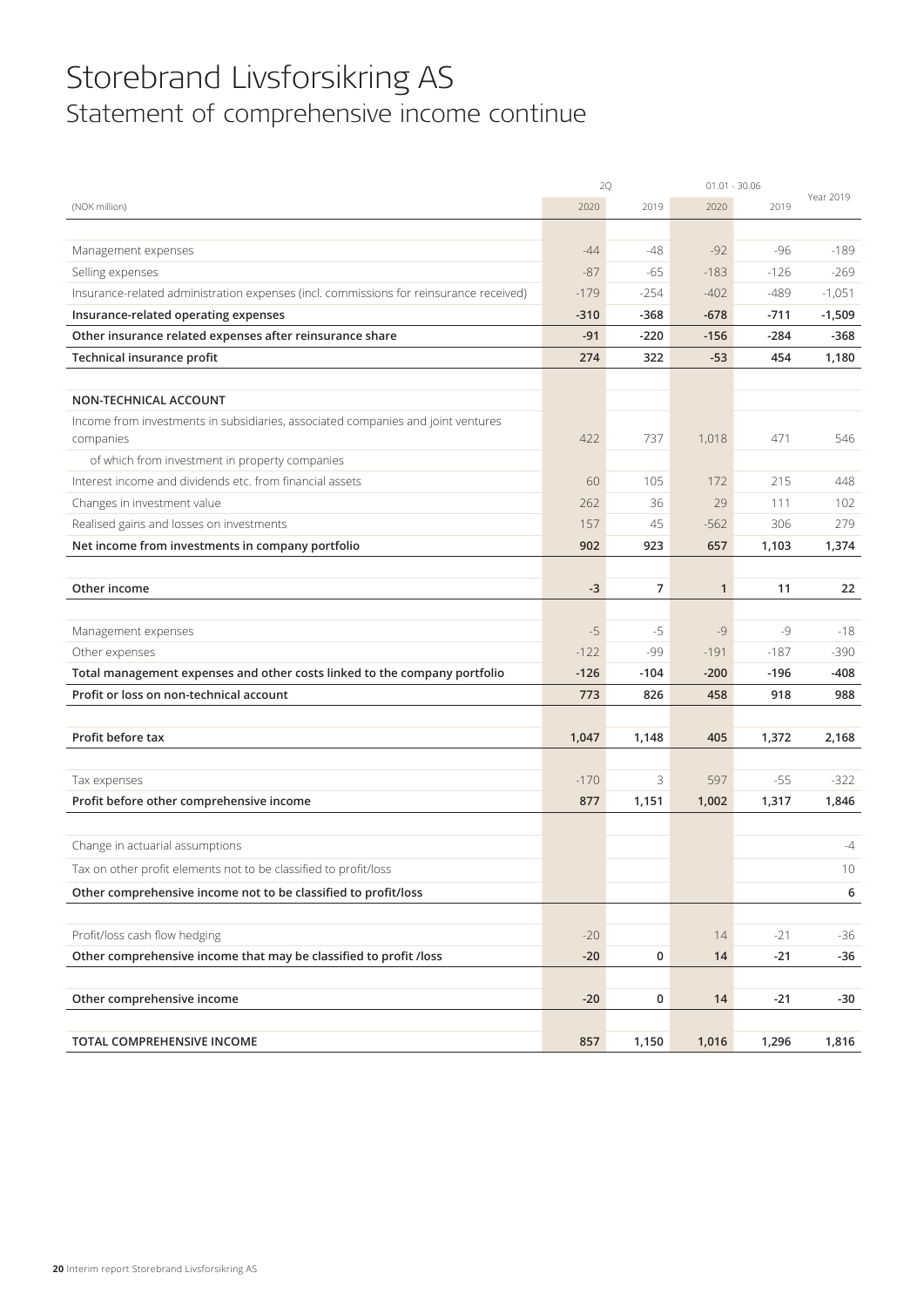# Storebrand Livsforsikring AS Statement of financial position

| (NOK million)                                                                         | 30.06.2020     | 30.06.2019 | 31.12.2019 |
|---------------------------------------------------------------------------------------|----------------|------------|------------|
| <b>ASSETS</b>                                                                         |                |            |            |
| Assets in company portfolio                                                           |                |            |            |
| Other intangible assets                                                               | 380            | 340        | 338        |
| <b>Total intangible assets</b>                                                        | 380            | 340        | 338        |
| Equities and units in subsidiaries, associated companies and joint ventures companies | 13,627         | 12,676     | 12,814     |
| of which investment in property companies                                             |                |            |            |
| Loans at amortised cost                                                               | 1              | 1          | 1          |
| Bonds at amortised cost                                                               | 8,113          | 7,542      | 7,119      |
| Deposits at amoritsed cost                                                            | 806            | 427        | 508        |
| Equities and fund units at fair value                                                 | 33             | 19         | 24         |
| Bonds and other fixed-income securities at fair value                                 | 10,573         | 10,274     | 11,675     |
| Derivatives at fair value                                                             | 1,301          | 1,003      | 1,122      |
| <b>Total investments</b>                                                              | 34,453         | 31,942     | 33,262     |
| Receivables in connection with direct business transactions                           | 470            | 478        | 305        |
| Receivables in connection with reinsurance transactions                               | $\overline{2}$ | 5          | 9          |
| Receivables with group company                                                        | 59             | 81         | 770        |
| Other receivables                                                                     | 1,156          | 2,431      | 356        |
| <b>Total receivables</b>                                                              | 1,687          | 2,995      | 1,439      |
| Tangible fixed assets                                                                 | 17             | 8          | 19         |
| Cash, bank                                                                            | 973            | 1,025      | 902        |
| Tax assets                                                                            | 1,935          | 1,766      | 1,340      |
| <b>Total other assets</b>                                                             | 2,924          | 2,799      | 2,261      |
|                                                                                       |                |            |            |
| Other pre-paid costs and income earned and not received                               | 47             | 99         | 25         |
| Total pre-paid costs and income earned and not received                               | 47             | 99         | 25         |
| Total assets in company portfolio                                                     | 39,492         | 38,174     | 37,326     |
|                                                                                       |                |            |            |
| Assets in customer portfolios                                                         |                |            |            |
| Equities and units in subsidiaries, associated companies and joint ventures companies | 29,255         | 27,244     | 28,662     |
| of which investment in property companies                                             | 20,287         | 19,267     | 19,565     |
| Bonds held to maturity                                                                | 13,394         | 13,376     | 13,377     |
| Bonds at amortised cost                                                               | 91,312         | 88,587     | 89,790     |
| Loans at amoritsed cost                                                               | 23,378         | 24,046     | 23,735     |
| Deposits at amoritsed cost                                                            | 7,220          | 4,379      | 4,444      |
| Equities and fund units at fair value                                                 | 5,262          | 7,341      | 7,860      |
| Bonds and other fixed-income securities at fair value                                 | 28,385         | 24,571     | 22,173     |
| Financial derivatives at fair value                                                   | 5,824          | 1,590      | 1,080      |
| Total investments in collective portfolio                                             | 204,030        | 191,135    | 191,121    |
|                                                                                       |                |            |            |
| Reinsurance share of insurance obligations                                            | 21             | 67         | 67         |
| Equities and units in subsidiaries, associated companies and joint ventures companies | 20,774         | 17,941     | 20,077     |
| of which investment in property companies                                             | 4,958          | 4,320      | 4,643      |
| Lendings at amoritsed cost                                                            | 36             |            |            |
| Deposits at amoritsed cost                                                            | 321            | 809        | 986        |
| Equities and fund units at fair value                                                 | 55,425         | 48,395     | 54,990     |

*Continue next page*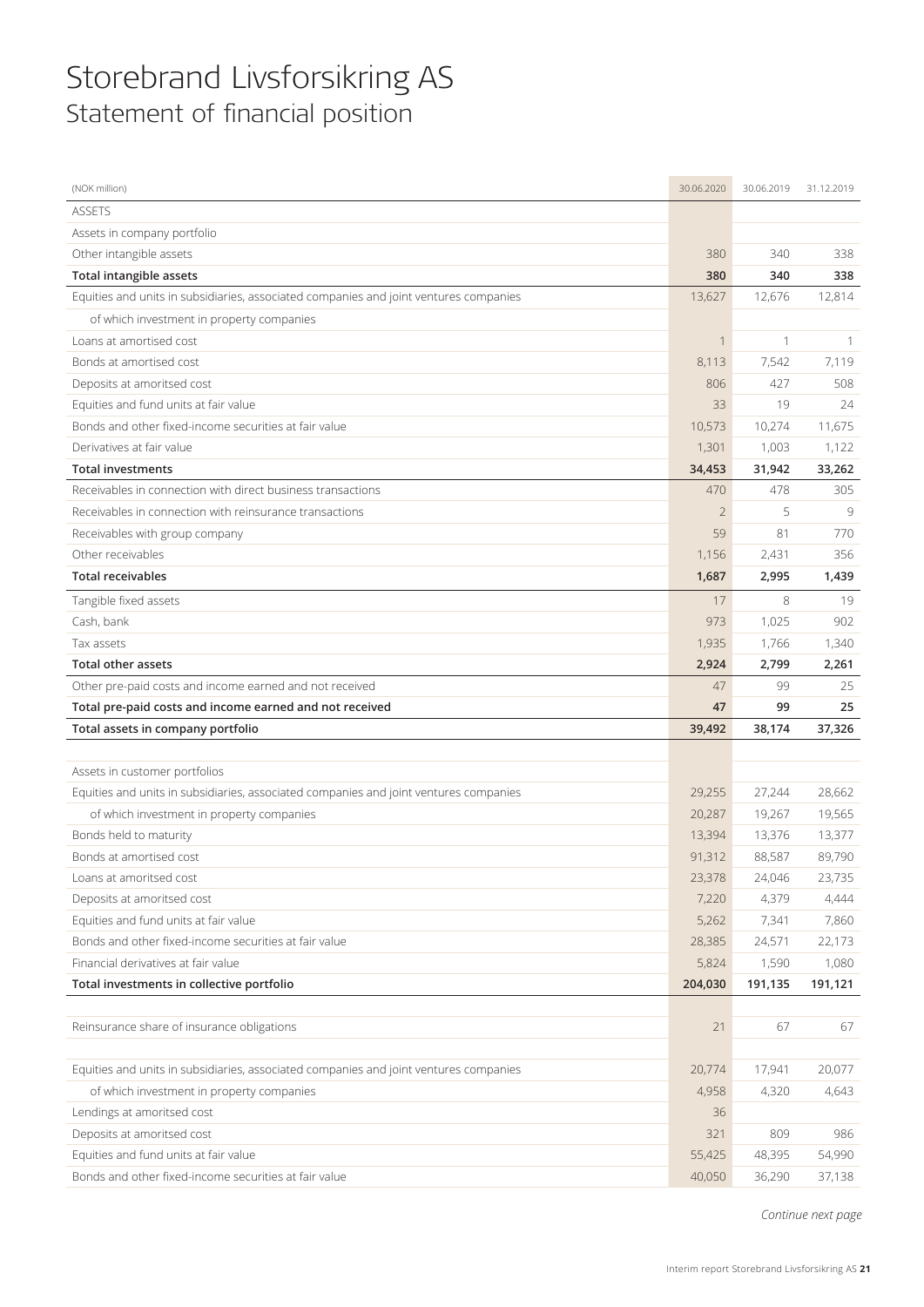# Storebrand Livsforsikring AS Statement of financial position continue

| (NOK million)                                                                   | 30.06.2020     | 30.06.2019     | 31.12.2019 |
|---------------------------------------------------------------------------------|----------------|----------------|------------|
| Loans at fair value                                                             | 141            | 340            | 343        |
| Financial derivatives at fair value                                             | 757            | 409            | 1,009      |
| Total investments in investment selection portfolio                             | 117,503        | 104,184        | 114,544    |
| Total assets in customer portfolios                                             | 321,554        | 295,386        | 305,732    |
| <b>TOTAL ASSETS</b>                                                             | 361,046        | 333,560        | 343,058    |
|                                                                                 |                |                |            |
| EQUITY AND LIABILITIES                                                          |                |                |            |
| Share capital                                                                   | 3,540          | 3,540          | 3,540      |
| Share premium                                                                   | 9,711          | 9,711          | 9,711      |
| Other paid in equity                                                            | 599            | 88             | 599        |
| Total paid in equity                                                            | 13,850         | 13,339         | 13,850     |
| Risk equalisation fund                                                          | 459            | 361            | 466        |
| Security reserves                                                               | 5              | $\overline{4}$ | 5          |
| Other earned equity                                                             | 12,212         | 12,977         | 11,190     |
| Total earned equity                                                             | 12,676         | 13,341         | 11,661     |
| Perpetual subordinated loan capital                                             | 1,100          | 2,102          | 1,974      |
| Dated subordinated loan capital                                                 | 7,731          | 5,559          | 6,675      |
| Total subordinated loan capital and hybrid tier 1 capital                       | 8,832          | 7,660          | 8,649      |
| Premium reserves                                                                | 172,534        | 172,610        | 171,973    |
| Additional statutory reserves                                                   | 8,862          | 8,218          | 9,023      |
| Market value adjustment reserve                                                 | 7,403          | 5,140          | 5,500      |
| Premium fund, deposit fund and the pension surplus fund                         | 2,063          | 1,971          | 2,016      |
| Unallocated profit to insurance contracts                                       | 771            | 434            |            |
| Other technical reserve                                                         | 695            | 646            | 649        |
| Total insurance obligations in life insurance - contractual obligations         | 192,328        | 189,019        | 189,161    |
| Pension capital                                                                 | 117,333        | 103,811        | 114,538    |
| Total insurance obligations in life insurance - investment portfolio separately | 117,333        | 103,811        | 114,538    |
| Pension liabilities etc.                                                        | 7              | 12             | 7          |
| <b>Total provisions for liabilities</b>                                         | $\overline{7}$ | 12             | 7          |
| Liabilities in connection with direct insurance                                 | 612            | 1,025          | 758        |
| Financial derivatives                                                           | 740            | 173            | 421        |
| Liabilities to group companies                                                  | 1,553          | 40             | 2,257      |
| Other liabilities                                                               | 12,974         | 4,987          | 1,450      |
| <b>Total liabilities</b>                                                        | 15,879         | 6,227          | 4,886      |
| Other accrued expenses and received, unearned income                            | 141            | 152            | 305        |
| Total accrued expenses and received, unearned income                            | 141            | 152            | 305        |
| TOTAL EQUITY AND LIABILITIES                                                    | 361,046        | 333,560        | 343,058    |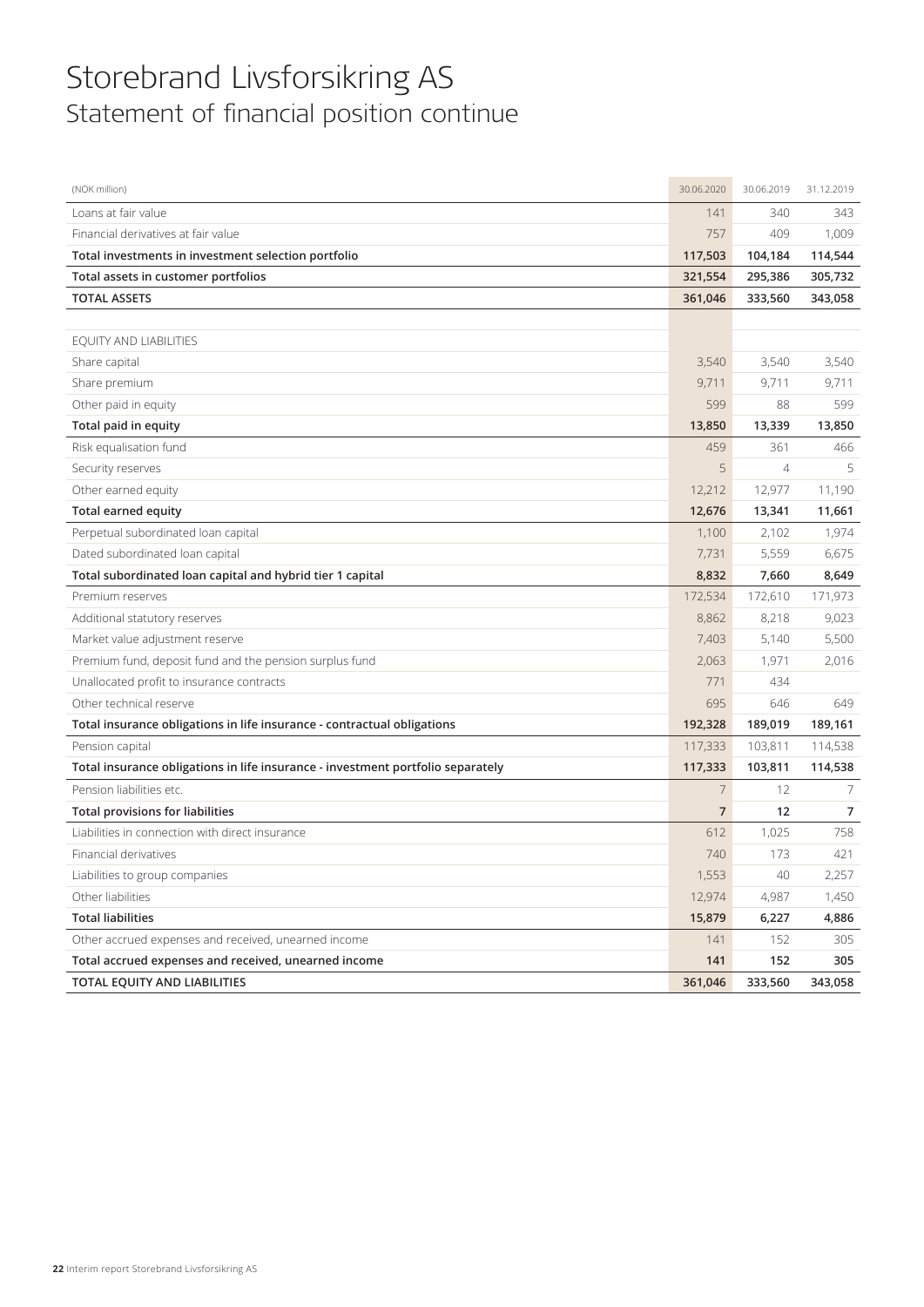# Storebrand Livsforsikring AS Statement of change in equity

|                                   |                       | Share   |            |            | Risk         |          |          |          |
|-----------------------------------|-----------------------|---------|------------|------------|--------------|----------|----------|----------|
|                                   | Share                 | premium | Other paid | Total paid | equalisation | Security | Other    | Total    |
| (NOK million)                     | capital <sup>1)</sup> | reserve | in capital | in equity  | fund         | reserves | equity   | equity   |
| Equity at 31.12.2018              | 3,540                 | 9,711   | 84         | 13,335     | 233          |          | 11,812   | 25,381   |
| Profit for the period             |                       |         |            |            | 127          |          | 1,190    | 1,317    |
| Other comprehensive income        |                       |         |            |            |              |          | $-21$    | $-21$    |
| Total comprehensive income for    |                       |         |            |            |              |          |          |          |
| the period                        |                       |         |            |            | 127          |          | 1,169    | 1,296    |
|                                   |                       |         |            |            |              |          |          |          |
| Equity transactions with owner:   |                       |         |            |            |              |          |          |          |
| Received dividend/group           |                       |         |            |            |              |          |          |          |
| contributions                     |                       |         | 3          | 3          |              |          |          | 3        |
| Equity at 30.06.2019              | 3,540                 | 9,711   | 88         | 13,339     | 360          |          | 12,980   | 26,680   |
| Profit for the period             |                       |         |            |            | 232          | 5        | 1,609    | 1,846    |
| Other comprehensive income        |                       |         |            |            |              |          | $-30$    | $-30$    |
| Total comprehensive income for    |                       |         |            |            |              |          |          |          |
| the period                        |                       |         |            |            | 232          | 5        | 1,578    | 1,816    |
|                                   |                       |         |            |            |              |          |          |          |
| Equity transactions with owner:   |                       |         |            |            |              |          |          |          |
| Received dividend/group contribu- |                       |         |            |            |              |          |          |          |
| tions                             |                       |         | 515        | 515        |              |          |          | 515      |
| Paid dividend/group contributions |                       |         |            |            |              |          | $-2,200$ | $-2,200$ |
| Equity at 31.12.2019              | 3,540                 | 9,711   | 599        | 13,850     | 466          | 5        | 11,190   | 25,511   |
| Profit for the period             |                       |         |            |            | $-7$         |          | 1,009    | 1,002    |
| Other comprehensive income        |                       |         |            |            |              |          | 14       | 14       |
| Total comprehensive income for    |                       |         |            |            |              |          |          |          |
| the period                        |                       |         |            |            | $-7$         |          | 1,023    | 1,016    |
|                                   |                       |         |            |            |              |          |          |          |
| Equity transactions with owner:   |                       |         |            |            |              |          |          |          |
| Other                             |                       |         |            |            |              |          |          |          |
|                                   |                       |         |            |            |              |          | $-1$     | $-1$     |

1) 35 404 200 shares of NOK 100 par value.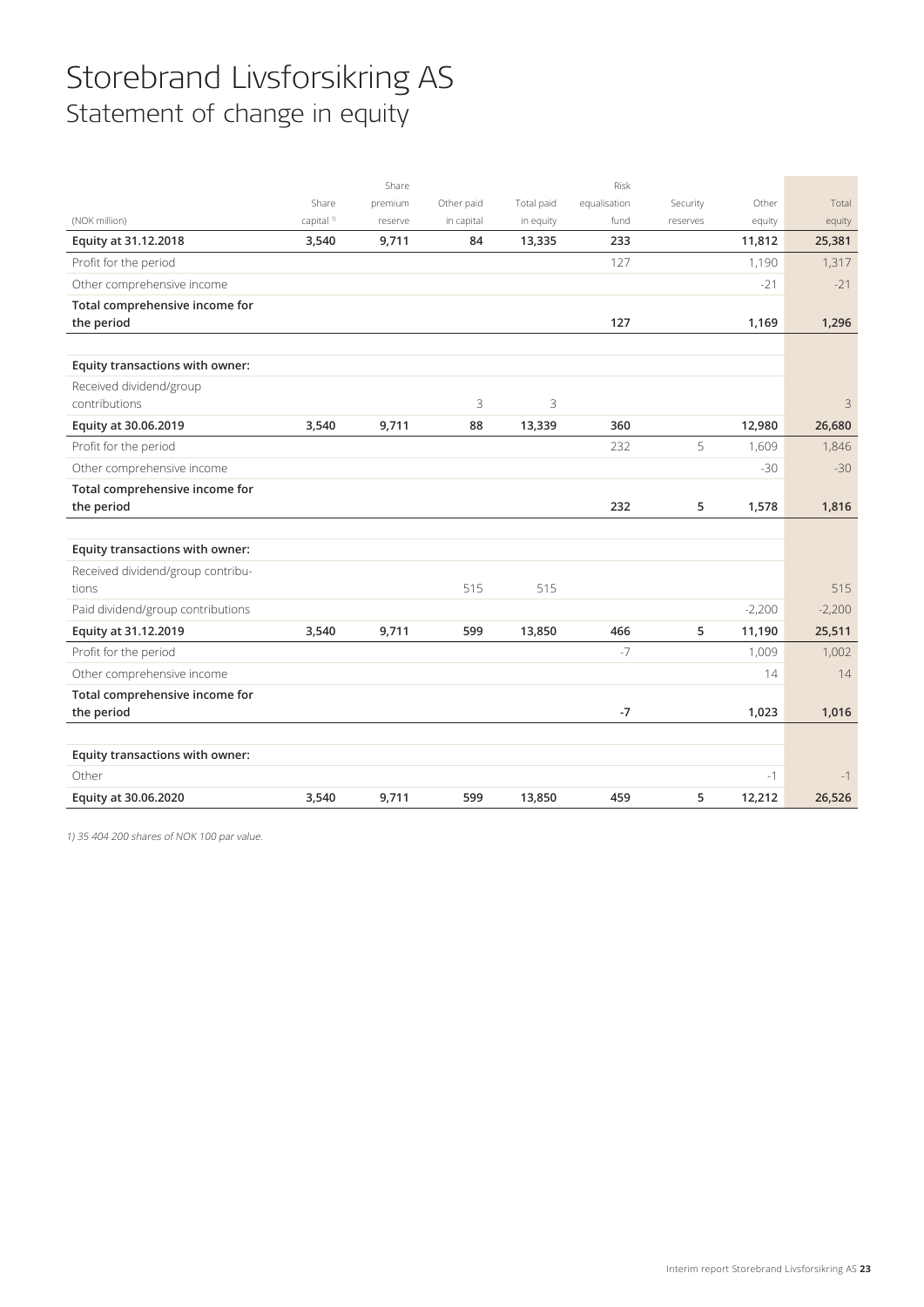# Notes Storebrand Livsforsikring group

## **Note** 01

# Accounting policies

The Group's interim financial statements include Storebrand Livsforsikring AS, subsidiaries, associated and joint-ventures companies. The financial statements are prepared in accordance with the "Regulation on the annual accounts etc. of lifeinsurance companies" for the parent company and the consolidated financial statements in accordance with IAS 34 Interim Financial Reporting. The interim financial statements do not contain all the information that is required in full annual financial statements.

A description of the accounting policies applied in the preparation of the financial statements are provided in the 2019 annual report, and the interim financial statements are prepared in accordance with these accounting policies.

Storebrand Livsforsikring AS - the company's financial statements The financial statements have been prepared in accordance with the accounting principles that were used in the annual report for 2019.

There are none new or changed accounting standards that entered into effect in 2020 that have significant effect on Storebrand's consolidated financial statements.



# Estimates

In preparing the Group's financial statements the management are required to make estimates, judgements and assumptions of uncertain amounts. The estimates and underlying assumptions are reviewed on an ongoing basis and are based on historical experience and expectations of future events and represent the management's best judgement at the time the financial statements were prepared.

Actual results may differ from these estimates.

A description of the most critical estimates and judgements that can affect recognised amounts is included in the 2019 annual report in note 2, insurance risk in note 6, valuation of financial instruments at fair value is described in note 11 and in the interim financial statements note 9 Solvency II.

# **Note** 03

# Segments - profit segments

Storebrand´s operation includes the segments Savings, Insurance, Guaranteed Pension and Other.

### **SAVINGS**

The savings segment includes products for retirement savings with no interest rate guarantees. The segment consists of defined contribution pensions in Norway and Sweden. In addition, certain other subsidiaries in Storebrand Livsforsikring and SPP are included in Savings.

### **INSURANCE**

The insurance segment provides personal risk products in the Norwegian retail market in addition to employer's liability insurance and pension-related insurance in the Norwegian and Swedish corporate markets.

### **GUARANTEED PENSION**

The guaranteed Pension segment includes long-term pension savings products that which give provides customers a guaranteed rate of return. The area includes defined benefit pensions in Norway and Sweden, paid-up policies and individual capital and pension insurances.

### **OTHER**

The result for the company portfolios and small subsidiaries of Storebrand Life Insurance and SPP. In addition, the activities at BenCo are reported in this segment. The elimination of intra-group transactions that have been included in the other segments has also been included.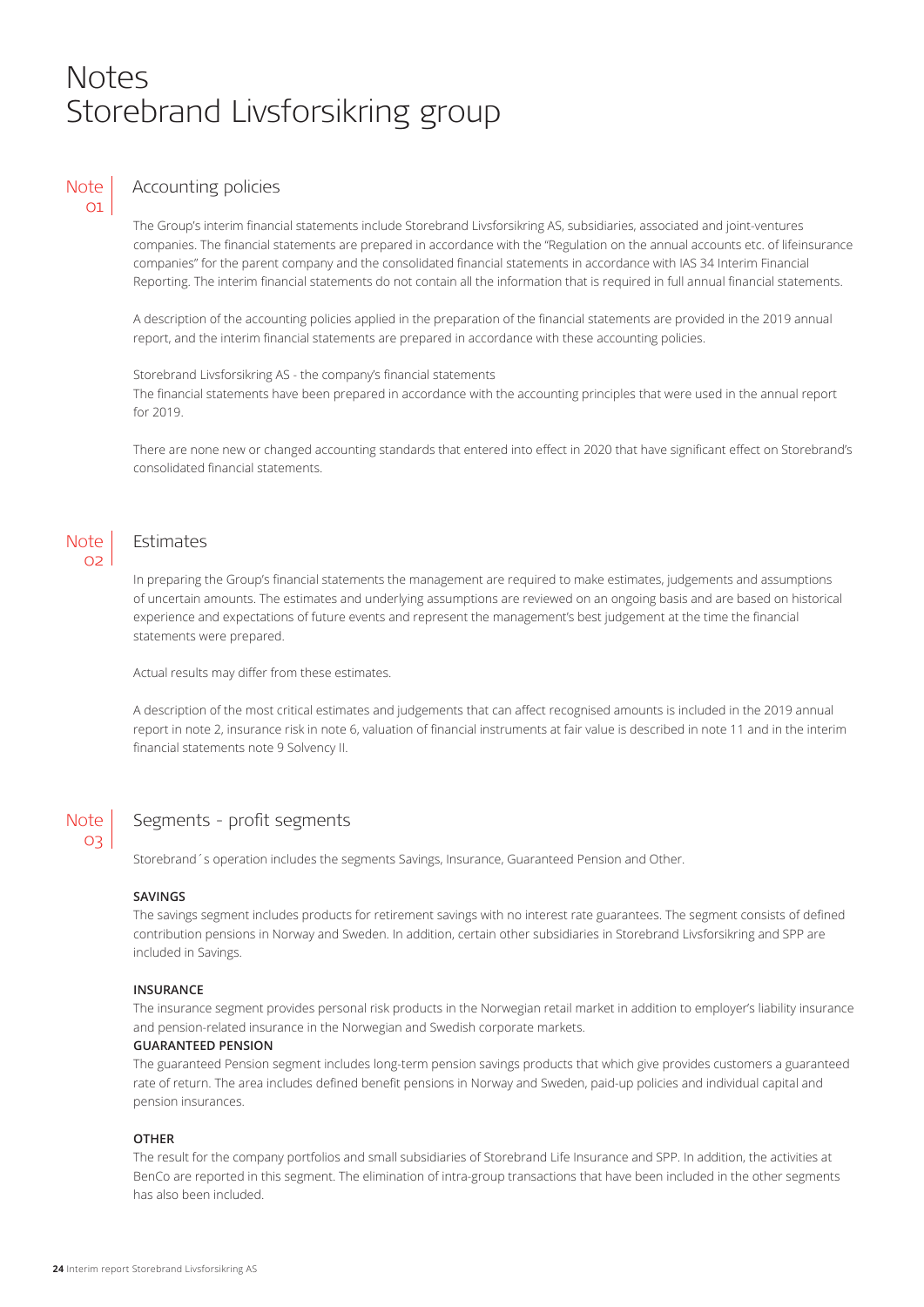## **RECONCILIATION WITH THE PROFIT AND LOSS ACCOUNTING**

Profit in the segments are reconciled with the corporate profit and loss account before tax. The corporate profit and loss account includes gross income and gross expenses linked to both the insurance customers and owners. The various segments are to a large extent followed up on net profit margins, including risk and administration results. The profit lines that are used in segment reporting will therefore not be identical with the profit lines in the corporate profit and loss account.

A description of the most important differences is included in the 2019 annual report in note 3 Segment reporting.

## **PROFIT BY SEGMENTS**

|                                   | Q <sub>2</sub> |       | $1.1 - 30.06$ |        | Year   |
|-----------------------------------|----------------|-------|---------------|--------|--------|
| (NOK million)                     | 2020           | 2019  | 2020          | 2019   | 2019   |
| Savings                           | 207            | 117   | 355           | 267    | 491    |
| Insurance                         | 90             | 96    | $-163$        | 170    | 554    |
| Guaranteed pension                | $-8$           | 211   | 86            | 460    | 1,148  |
| Other                             | 289            | 58    | $-78$         | 182    | 121    |
| <b>Profit before amortisation</b> | 578            | 482   | 200           | 1,078  | 2,315  |
| Amortisation of intangible assets | $-94$          | $-84$ | $-183$        | $-169$ | $-305$ |
| <b>Profit before tax</b>          | 484            | 398   | 17            | 908    | 2,010  |

## **SEGMENT INFORMATION Q2**

|                                                | Savings |        | Insurance |        |        | Guaranteed pension |
|------------------------------------------------|---------|--------|-----------|--------|--------|--------------------|
| (NOK million)                                  | 2020    | 2019   | 2020      | 2019   | 2020   | 2019               |
| Fee and administration income                  | 487     | 436    |           |        | 360    | 364                |
| Insurance result                               |         |        | 175       | 186    |        |                    |
| - Insurance premiums for own account           |         |        | 736       | 683    |        |                    |
| - Claims for own account                       |         |        | $-561$    | $-497$ |        |                    |
| Operational cost                               | $-265$  | $-313$ | $-95$     | $-102$ | $-214$ | $-209$             |
| Operating profit                               | 222     | 123    | 80        | 83     | 147    | 155                |
| Financial items and risk result life & pension | $-15$   | -6     | 10        | 12     | $-155$ | 56                 |
| <b>Profit before amortisation</b>              | 207     | 117    | 90        | 96     | $-8$   | 211                |
| Profit before tax                              | 207     | 117    | 90        | 96     | $-8$   | 211                |

|                                                |                |              |        | Storebrand Livsforsikring |
|------------------------------------------------|----------------|--------------|--------|---------------------------|
|                                                |                | Other        |        | group                     |
| (NOK million)                                  | 2020           | 2019         | 2020   | 2019                      |
| Fee and administration income                  | 19             | 14           | 867    | 813                       |
| Insurance result                               |                |              | 175    | 186                       |
| - Insurance premiums for own account           |                |              | 736    | 683                       |
| - Claims for own account                       |                |              | $-561$ | $-497$                    |
| Operational cost                               | $-12$          | $-14$        | $-586$ | $-637$                    |
| Operating profit                               | $\overline{7}$ | $\mathbf{0}$ | 456    | 362                       |
| Financial items and risk result life & pension | 283            | 58           | 123    | 120                       |
| Profit before amortisation                     | 289            | 58           | 578    | 482                       |
| Amortisation of intangible assets              |                |              | $-94$  | -84                       |
| Profit before tax                              | 289            | 58           | 484    | 398                       |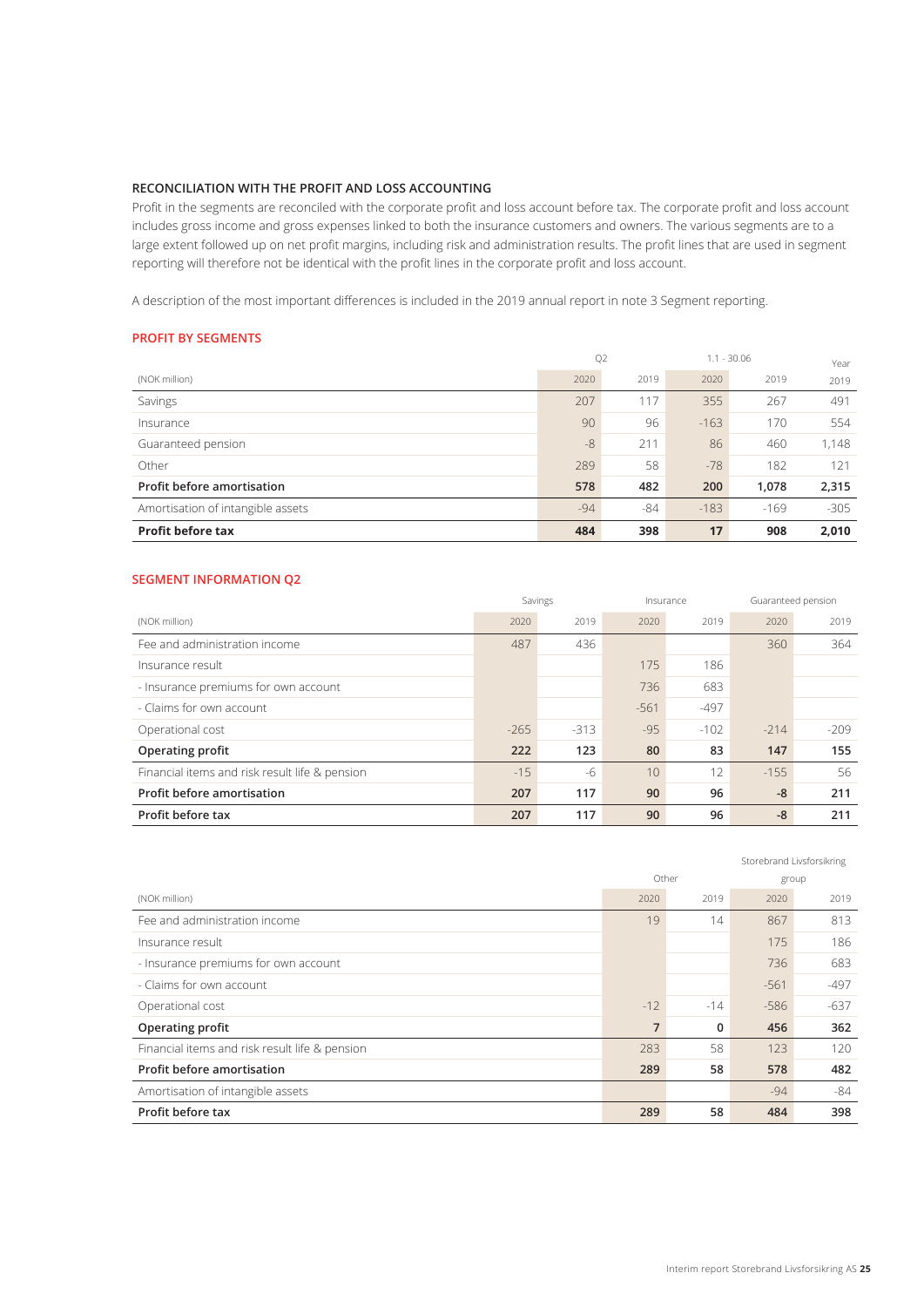### **SEGMENT INFORMATION AS AT 30.06**

|                                                | Savings |       | Insurance |          |        | Guaranteed pension |
|------------------------------------------------|---------|-------|-----------|----------|--------|--------------------|
| (NOK million)                                  | 2020    | 2019  | 2020      | 2019     | 2020   | 2019               |
| Fee and administration income                  | 975     | 871   |           |          | 710    | 724                |
| Insurance result                               |         |       | 44        | 356      |        |                    |
| - Insurance premiums for own account           |         |       | 1,442     | 1,358    |        |                    |
| - Claims for own account                       |         |       | $-1,398$  | $-1,001$ |        |                    |
| Operational cost                               | $-570$  | -594  | $-202$    | $-197$   | $-416$ | -395               |
| <b>Operating profit</b>                        | 405     | 277   | $-158$    | 159      | 294    | 329                |
| Financial items and risk result life & pension | $-51$   | $-10$ | $-5$      | 11       | $-208$ | 131                |
| Profit before amortisation                     | 355     | 267   | $-163$    | 170      | 86     | 460                |
| Profit before tax                              | 355     | 267   | $-163$    | 170      | 86     | 460                |

|                                                |                |       |          | Storebrand Livsforsikring |
|------------------------------------------------|----------------|-------|----------|---------------------------|
|                                                |                | Other |          | group                     |
| (NOK million)                                  | 2020           | 2019  | 2020     | 2019                      |
| Fee and administration income                  | 32             | 28    | 1,717    | 1,623                     |
| Insurance result                               |                |       | 44       | 356                       |
| - Insurance premiums for own account           |                |       | 1,442    | 1,358                     |
| - Claims for own account                       |                |       | $-1,398$ | $-1,001$                  |
| Operational cost                               | $-25$          | $-28$ | $-1,213$ | $-1,215$                  |
| Operating profit                               | $\overline{7}$ | 0     | 549      | 764                       |
| Financial items and risk result life & pension | $-85$          | 182   | $-348$   | 313                       |
| Profit before amortisation                     | $-78$          | 182   | 200      | 1,078                     |
| Amortisation of intangible assets              |                |       | $-183$   | $-169$                    |
| Profit before tax                              | $-78$          | 182   | 17       | 908                       |

## Note  $O\angle$

# Financial market risk and insurance risk

Risks are described in the annual report for 2019 in note 6 (Insurance risk), note 7 (Financial market risk), note 8 (Liquidity risk), note 9 (Credit risk) and note 10 (Concentrations of risk).

### **FINANCIAL MARKET RISK**

Market risk means changes in the value of assets due to unexpected volatility or price changes in the financial markets. It also refers to the risk that the value of the insurance liability develops differently than the assets. The most significant market risks for Storebrand are interest rate risk, equity market risk, property price risk, credit risk and currency exchange rate risk.

For the life insurance companies, the financial assets are invested in a variety of sub-portfolios. Market risk affects Storebrand's income and profit differently in the different portfolios. There are three main types of sub-portfolios: company portfolios, customer portfolios without a guarantee (unit linked) and customer portfolios with a guarantee.

The market risk in the company portfolios has a direct impact on Storebrand's profit.

The market risk in customer portfolios without a guarantee (unit linked) is borne by the customers, meaning Storebrand is not directly affected by changes in value. Nevertheless, changes in value do affect Storebrand's profit indirectly. Income is based mainly on the size of the portfolios, while the costs tend to be fixed. Lower returns from the financial market than expected will therefore have a negative effect on Storebrand's income and profit.

For customer portfolios with a guarantee, the net risk for Storebrand will be lower than the gross market risk. The extent of risk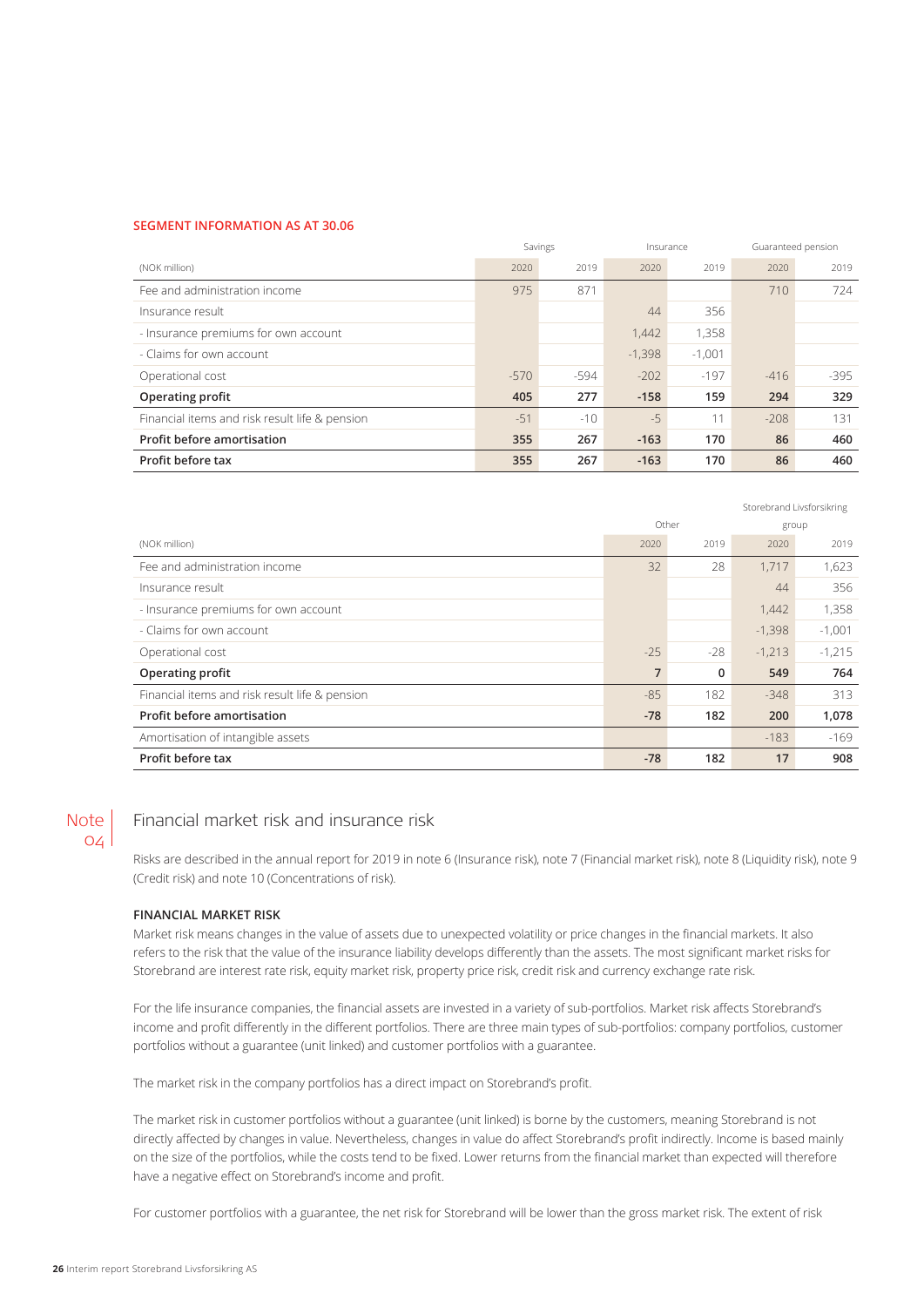sharing with customers depends on several factors, the most important being the size and flexibility of the customer buffers, and the level and duration of the interest rate guarantee. If the investment return is not sufficiently high to meet the guaranteed interest rate, the shortfall will be met by using customer buffers in the form of risk capital built up from previous years' surpluses. Risk capital primarily consists of unrealised gains, additional statutory reserves and conditional bonuses. Storebrand is responsible for meeting any shortfall that cannot be covered by the customer buffers.

For guaranteed customer portfolios, the risk is affected by changes in the interest rate level. Falling interest rates are positive for the investment return in the short term due to price appreciation for bonds, but negative in the long term because it reduces the probability of achieving a return higher than the guarantee.

The first half of 2020 has been strongly affected by the development linked to the COVID-19 virus spread. From the last part of February and throughout March, the contagion, and the consequences of containment both in Norway and globally, led to financial turmoil with falling equity prices, increased credit spreads, falling interest rates and lower tradability for many financial assets. In combination with reduced oil prices, the conditions also led to a significant weakening of the Norwegian Krone. In the second quarter, the financial market and especially the equity market has recovered, helped by supporting policy measures. Storebrand has risk management which through policies and principles handles and dampens the effect of volatile financial markets, but the market turmoil has lead to negative effects on the half-year results. The uncertainty regarding the financial markets and the effects from COVID-19 going forward is still higher than normal market risk.

The equity market was strong in the second quarter, recovering most of the losses from the first quarter. Global equities increased 19 percent and Norwegian equities increased 12 percent in the second quarter. For the first half year, global equities ended down 5 percent while Norwegian equities fell 15 percent. The market for corporate bonds was also strong in the second quarter, recovering more than half the increase in credit spreads from the first quarter. Increased credit spreads contributed to a negative return in the first half, but higher spreads are positive for expected return going forward.

Norges Bank reduced the interest rate further in the second quarter to zero, from 1.75 percent at the start of the year. Short term interest rates are down by approx. 1.5 pp from the start of the year. Long term interest rates have also declined during the first half of 2020. The Norwegian 10-year swap-rate fell by 1.2 pp. The Swedish 10-year swap-rate fell by 0.4 pp. Due to most of the interest rate investments in the Norwegian customer portfolios being held at amortized cost, changes in interest rates have a limited effect on booked returns in the short term. However, with the present interest rates, new bond investments provide a lower return than the average interest rate guarantee. A lower interest rate is also negative for the solvency position.

The Norwegian Krone strengthened in the second quarter, but not enough to make up for the significant weakening in the first quarter. From the start of the year, the Norwegian Krone has weakened approx. 10 percent against both the US dollar, the Euro and the Swedish Krona. A high degree of currency hedging in the portfolio means that the exchange rate fluctuations have a modest effect on results and Storebrand's market risk.

Financial instruments valued at fair value level three are priced based on models. Examples of such financial instruments are investment property, private equity and mortgages. The valuation models gather and employ information from a wide range of wellinformed sources. There is greater uncertainty regarding the input factors and the valuation from these models than normal. Any continued spread of COVID-19, governmental measurements to contain the spread and the effects for the economy are uncertain and will have impact on the valuation of financial instruments. There is a large range of possible outcomes for these input data and thus for the modelled prices. Hence, the values reflect management's best estimate, but contain greater uncertainty than in a normal quarter. Sensitivities for the valuation from changes in key inputs are provided in note 6.

During the first quarter the investment allocation to equities was reduced in line with the principles for dynamic risk management. During the second quarter there has been a reweighting of the equity position in line with increasing equity markets.

Despite weak equity and credit markets, the return for the guaranteed customer portfolios in Norway on average was positive in the first half. Unrealised gains for equities fell, but this was more than countered by an increase in unrealised gains for interest rate swaps. The return for guaranteed customer portfolios in Sweden was positive in the first half, but lower than the change in value of the liabilities. This led to a decrease in conditional bonuses and an increase in deferred capital contribution.

The return in the unit linked portfolios was positive in the second quarter, but negative in the first half, mainly due to the weak equity markets. This will lead to lower income for Storebrand going forward, dependant on whether and when the market recovers further.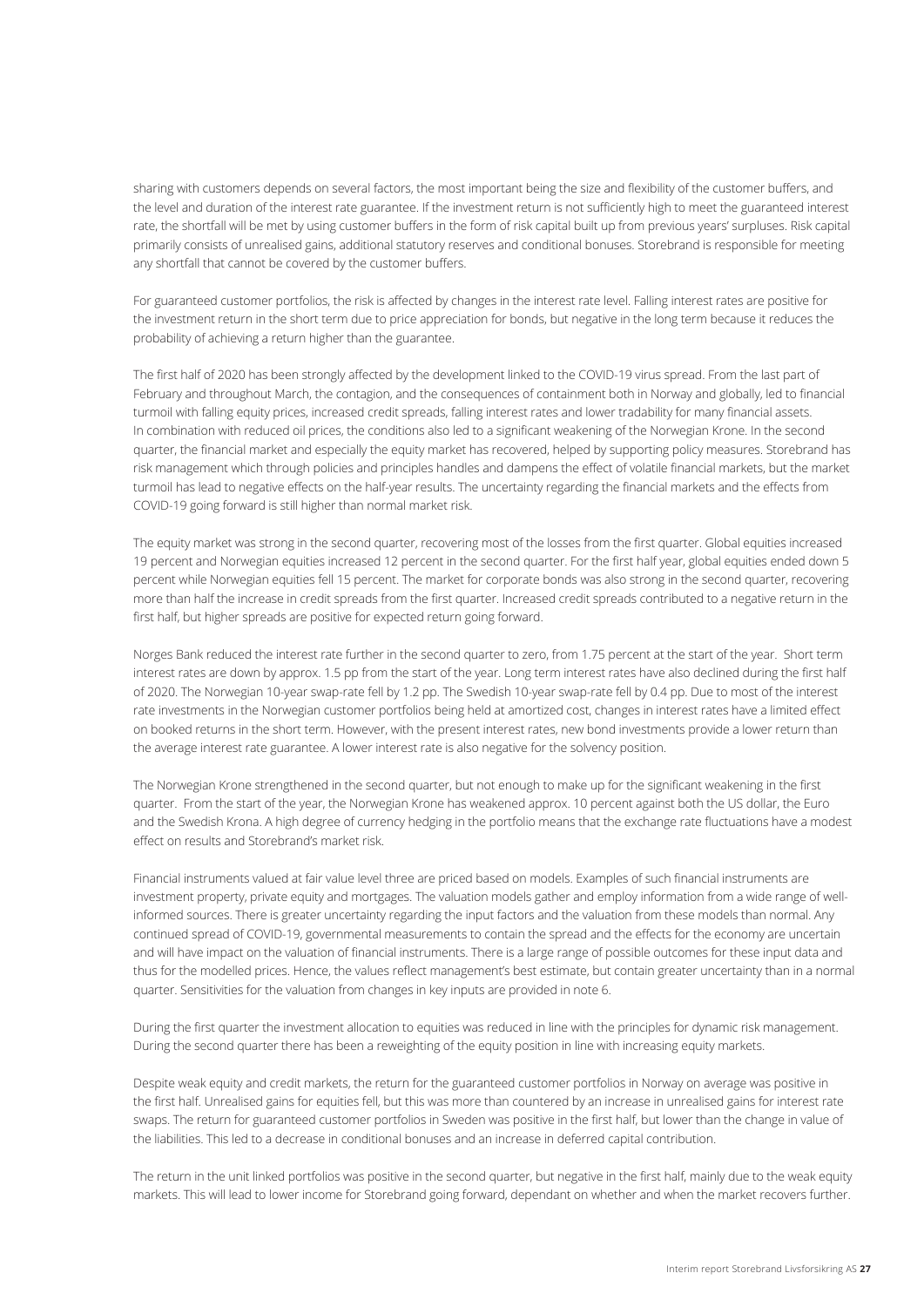## **SENSITIVITY ANALYSES**

The tables show the fall in value for Storebrand Life Insurance and SPP's investment portfolios as a result of immediate changes in value related to financial market risk. The calculation is model-based, and the result is dependent on the choice of stress level for each category of asset. The stresses have been applied to the company portfolio and guaranteed customer portfolios as at 30 June 2020. The effect of each stress changes the return in each profile.

Unit linked insurance without a guaranteed annual return is not included in the analysis. For these products, the customers bear the market risk and the effect of a falling market will not directly affect the result or buffer capital.

The amount of stress is the same that is used for the company's risk management. Two stress tests have been defined. Stress test 1 is a fall in the value of shares, corporate bonds and property in combination with lower interest rates. Stress test 2 is a somewhat smaller fall in the value of shares, corporate bonds and property in combination with higher interest rates.

### **LEVEL OF STRESS**

|                                      | Stresstest 1 | Stresstest 2 |
|--------------------------------------|--------------|--------------|
| Interest level (parallel shift       | $-100bp$     | $+100bp$     |
| Equity                               | $-20%$       | $-12%$       |
| Property                             | $-12%$       | $-7%$        |
| Credit spread (share of solvency II) | 50%          | 30%          |

Because it is the immediate market changes that are calculated, dynamic risk management will not affect the outcome. If it is assumed that the market changes occur over a period, then dynamic risk management would reduce the effect of the negative outcomes and reinforce the positive outcomes to some extent.

As a result of customer buffers, the effect of the stresses on the result will be lower than the values described in the tables. As at 30 June 2020, the customer buffers are of such a size that the effects on the result are significantly lower.

## **STRESSTEST 1**

|                    | Storebrand Livforsikring |                    |             | SSP Pension & Försäkring |
|--------------------|--------------------------|--------------------|-------------|--------------------------|
| Sensitivity        | NOK Million              | Share of portfolio | NOK Million | Share of portfolio       |
| Interest rate risk | 4,072                    | 1.9%               | $-287$      | $-0.3%$                  |
| Equity risk        | $-3.024$                 | $-1.4\%$           | $-1,863$    | $-2.1%$                  |
| Property risk      | $-2.510$                 | $-1.2%$            | $-1,205$    | $-1.4%$                  |
| Credit srisk       | $-1.412$                 | $-0.7%$            | $-925$      | $-1.1\%$                 |
| <b>Total</b>       | $-2,875$                 | $-1.3%$            | $-4.280$    | $-4.9%$                  |

## **STRESSTEST 2**

| Sensitivity        | NOK Million | Share of portfolio | NOK Million | Share of portfolio |
|--------------------|-------------|--------------------|-------------|--------------------|
| Interest rate risk | $-4,072$    | 1.9%               | $-287$      | $-0.3%$            |
| Equity risk        | $-1,850$    | $-0.9%$            | $-1.118$    | $-1.3%$            |
| Property risk      | $-1.464$    | $-0.7%$            | $-703$      | $-0.8%$            |
| Credit srisk       | $-860$      | $-0.4%$            | $-555$      | $-0.6%$            |
| <b>Total</b>       | $-8,210$    | $-3.8%$            | $-2,089$    | $-2.4%$            |

Storebrand Livforsikring SSP Pension & Försäkring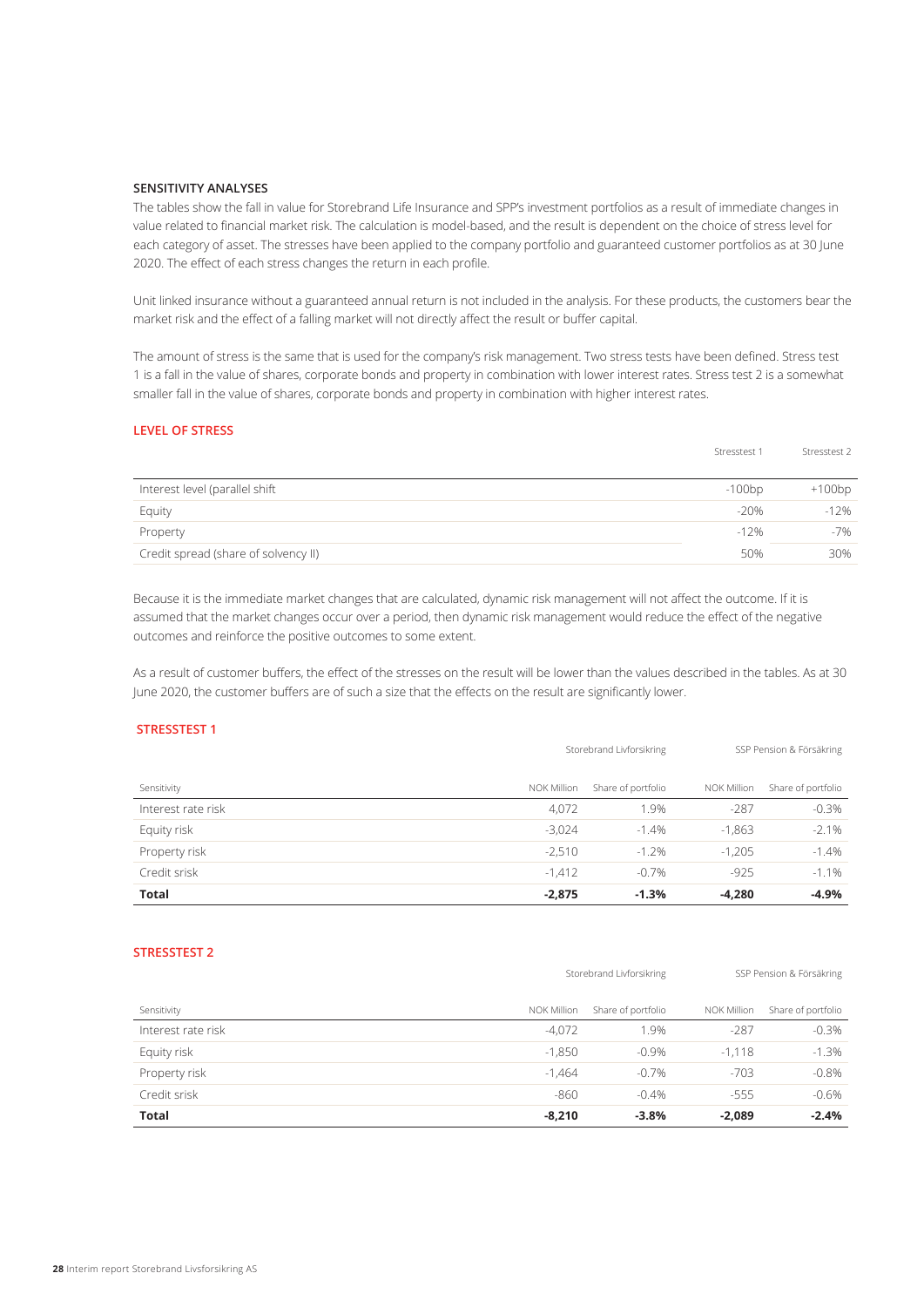#### *Storebrand Livsforsikring*

Stress test 2, which includes an increase in interest rates, makes the greatest impact for Storebrand Livsforsikring. The overall market risk is NOK 8.2 billion (NOK 7.2 billion as at 31 December 2019), which is equivalent to 3.8 (3.4) per cent of the investment portfolio.

If the stress causes the return to fall below the guarantee, it will have a negative impact on the result if the customer buffer is not adequate. Other negative effects on the result are a lower return from the company portfolio and that there is no profit sharing from paid-up policies and individual contracts.

### *SPP Pension & Försäkring*

For SPP it is stress test 1, which includes a fall in interest rates, that creates the greatest impact. The overall market risk is SEK 4.3 billion (SEK 3.5 billion as at 31 December 2019), which is equivalent to 4.9 (3.8) per cent of the investment portfolio.

The buffer situation for the individual contracts will determine if all or portions of the fall in value will affect the financial result. Only the portion of the fall in value that cannot be settled against the customer buffer will be charged to the result. In addition, the reduced profit sharing or loss of the indexing fees may affect the financial result.

### **INSURANCE RISK**

Insurance risk is the risk of higher than expected payments and/or an unfavourable change in the value of an insurance liability due to actual developments deviating from what was expected when premiums or provisions were calculated. Most of the insurance risk for the group is related to life insurance. Changes in longevity is the greatest insurance risk for Storebrand because higher longevity means that the guaranteed benefits must be paid over a longer period. There are also risks related to disability and early death.

The weakening of the Norwegian economy in the first quarter 2020 has led to a substantial increase in unemployment. This increase is possibly temporary due to the containment of the virus. There has historical been correlations between the unemployment rate and the disability levels. The governments are putting in place several measures to support the economy from effects from COVID-19, but the long-term unemployment rate and the outcome of the pandemic is uncertain. Storebrand increased insurance reserves in the first quarter 2020 based on expected effects from the COVID-19 virus. The situation has been closely monitored during the second quarter, without any observed significant effects from COVID-19 on the reserves. The development of the insurance reserves is dependent on future scenarios and currently more uncertain than normal. Storebrand will continue to monitor the development of COVID-19 and effects for the economy. A prolonged situation with high unemployment could lead to higher disability levels and increased reserves. However, the current insurance reserves represent Storebrand's best estimate of the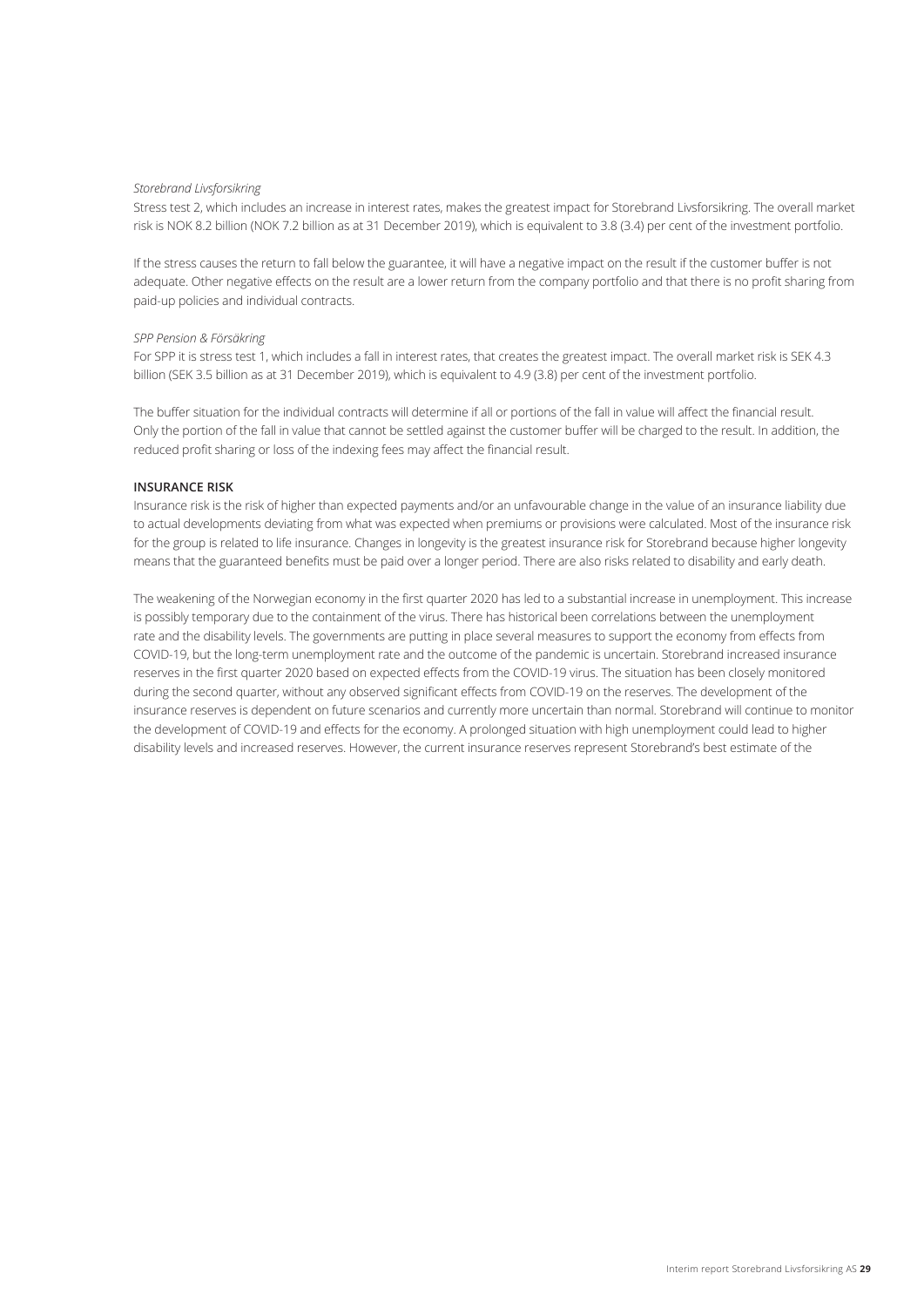Note 05

insurance liabilities. Liquidty risk

## **SPECIFICATION OF SUBORDINATED LOAN CAPITAL**

| (NOK million)                                             | Nominal value | Currency   | Interest rate | Call date | Book value |
|-----------------------------------------------------------|---------------|------------|---------------|-----------|------------|
| Issuer                                                    |               |            |               |           |            |
|                                                           |               |            |               |           |            |
| Perpetual subordinated loan capital                       |               |            |               |           |            |
| Storebrand Livsforsikring AS                              | 1,100         | <b>NOK</b> | Variable      | 2024      | 1,100      |
|                                                           |               |            |               |           |            |
| Dated subordinated loan capital                           |               |            |               |           |            |
| Storebrand Livsforsikring AS                              | 750           | <b>SEK</b> | Variable      | 2021      | 784        |
| Storebrand Livsforsikring AS                              | 1,000         | <b>SEK</b> | Variable      | 2022      | 1,037      |
| Storebrand Livsforsikring AS                              | 900           | SEK.       | Variable      | 2025      | 930        |
| Storebrand Livsforsikring AS                              | 1,000         | <b>SEK</b> | Variable      | 2024      | 1,037      |
| Storebrand Livsforsikring AS                              | 500           | <b>NOK</b> | Variable      | 2025      | 499        |
| Storebrand Livsforsikring AS                              | 300           | <b>EUR</b> | Fixed         | 2023      | 3,444      |
| Total subordinated loan capital and hybrid tier 1 capital |               |            |               |           |            |
| 30.06.2020                                                |               |            |               |           | 8,832      |
| Total subordinated loan capital and hybrid tier 1 capital |               |            |               |           |            |
| 31.12.2019                                                |               |            |               |           | 8,649      |

## Note 06

# Valuation of financial instruments and properties

The Group categorises financial instruments valued at fair value on three different levels. Criteria for the categorisation and processes associated with valuing are described in more detail in note 11 in the annual report for 2019.

The company has established valuation models and gathers information from a wide range of well-informed sources with a view to minimizing the uncertainty of valuations.

## **FAIR VALUE OF FINANCIAL ASSETS AND LIABILITIES AT AMORTISED COST**

|                                           | Fair value | Fair value | Book value | Book value |
|-------------------------------------------|------------|------------|------------|------------|
| (NOK million                              | 30.06.2020 | 31.12.19   | 30.06.2020 | 31.12.19   |
| <b>Financial assets</b>                   |            |            |            |            |
| Loans to customers - corporate            | 6.211      | 6.169      | 6,220      | 6.194      |
| Loans to customers - retail               | 17.195     | 17.542     | 17.195     | 17,542     |
| Bonds held to maturity                    | 14.876     | 14.433     | 13,394     | 13,377     |
| Bonds classified as loans and receivables | 107.363    | 100.588    | 99.425     | 96,909     |
| <b>Financial liabilities</b>              |            |            |            |            |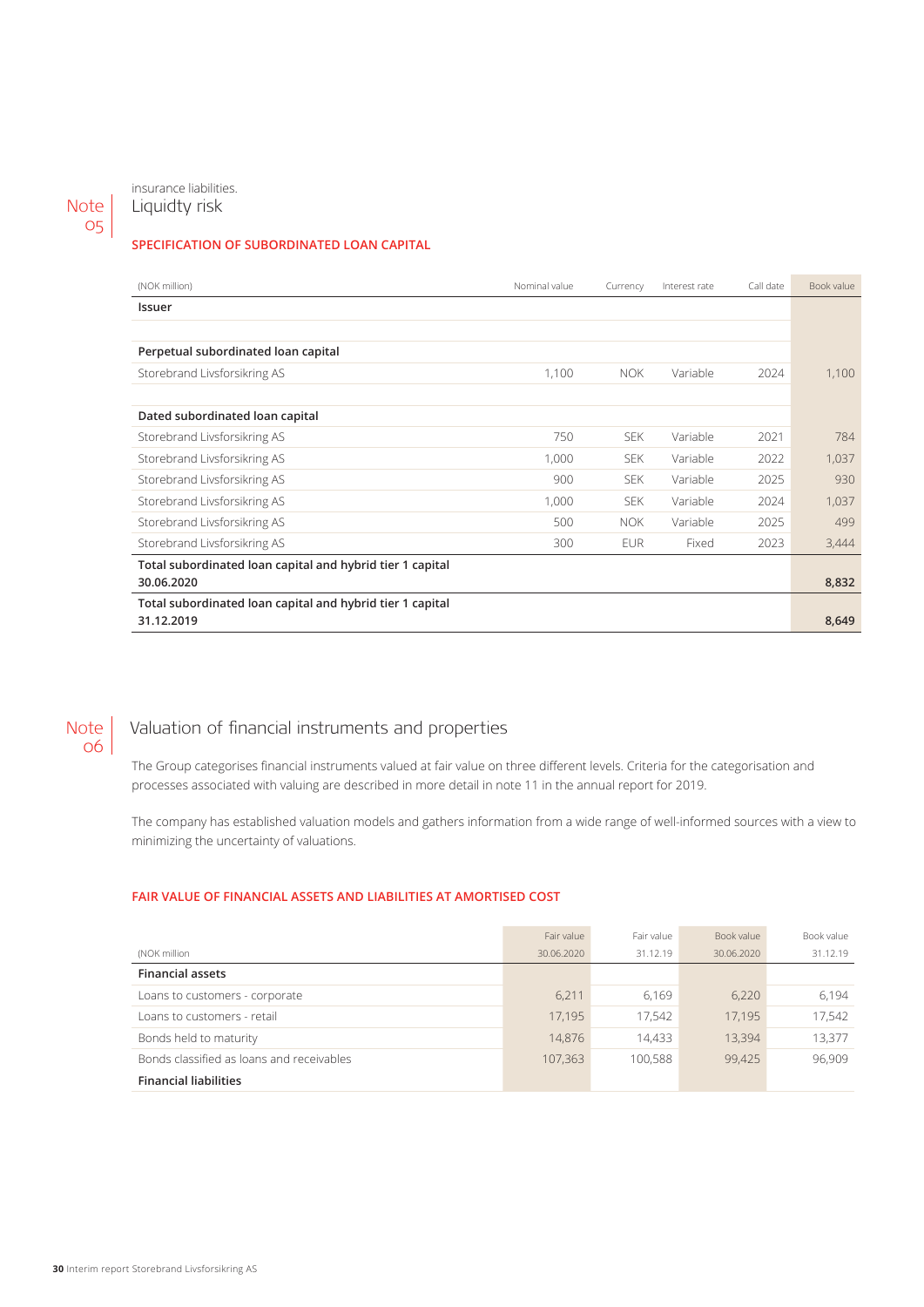|                           | Fair value | Fair value | Book value | Book value |
|---------------------------|------------|------------|------------|------------|
| (NOK million              | 30.06.2020 | 31.12.19   | 30.06.2020 | 31.12.19   |
| Subordinated loan capital | 8.882      | 8.729      | 8.832      | 8.649      |

**VALUATION OF FINANCIAL INSTRUMENTS AND PROPERTIES AT FAIR VALUE**

## **STOREBRAND LIVSFORSIKRING GROUP**

|                                                                    | Level 1 | Level 2     | Level 3        |            |              |
|--------------------------------------------------------------------|---------|-------------|----------------|------------|--------------|
|                                                                    | Quoted  | Observable  | Non-observable | Total      | Total        |
| (NOK million)                                                      | prices  | assumptions | assumptions    | 30.06.2020 | 31.12.2019   |
| Assets                                                             |         |             |                |            |              |
| <b>Equities and fund units</b>                                     |         |             |                |            |              |
| - Equities                                                         | 22,659  | 120         | 482            | 23,261     | 28,673       |
| - Fund units                                                       |         | 163,893     | 9,211          | 173,104    | 165,372      |
| Total equities and fund units 30.06.2020                           | 22,659  | 164,013     | 9,692          | 196,365    |              |
| Total equities and fund units 31.12.2019                           | 28,007  | 156,553     | 9,485          |            | 194,045      |
|                                                                    |         |             |                |            |              |
| <b>Total loans to customers</b>                                    |         |             |                |            |              |
| - Loans to customers - corporate                                   |         |             | 7,788          | 7,788      | 6,736        |
|                                                                    |         |             |                |            |              |
| Bonds and other fixed income securities                            |         |             |                |            |              |
| - Government bonds                                                 | 16,936  | 19,398      |                | 36,334     | 31,416       |
| - Corporate bonds                                                  |         | 62,556      | 12             | 62,568     | 60,055       |
| - Collateralised securities                                        |         | 2,072       |                | 2,072      | 1,219        |
| - Bond funds                                                       |         | 56,125      | 7,898          | 64,023     | 55,350       |
| Total bonds and other fixed income securities                      |         |             |                |            |              |
| 30.06.2020                                                         | 16,936  | 140,150     | 7,910          | 164,997    |              |
| <b>Total bonds and other fixed income securities</b><br>31.12.2019 | 10,638  | 131,898     | 5,505          |            | 148,040      |
| Derivatives:                                                       |         |             |                |            |              |
| - Equity derivatives                                               |         |             |                |            | $\mathbf{1}$ |
| - Interest derivatives                                             |         | 8,493       | $-136$         | 8,357      | 2,539        |
| - Currency derivatives                                             |         | 825         |                | 825        | 1,780        |
| Total derivatives 30.06.2020                                       |         | 9,318       | $-136$         | 9,182      |              |
| - derivatives with a positive market value                         |         | 10,478      |                | 10,478     | 5,253        |
| - derivatives with a negative market value                         |         | $-1,160$    | $-136$         | $-1,297$   | $-932$       |
| Total derivatives 31.12.2019                                       |         | 4,321       |                |            | 4,321        |
| Properties:                                                        |         |             |                |            |              |
| - investment properties                                            |         |             | 30,527         | 30,527     | 29,415       |
| - Owner-occupied properties                                        |         |             | 1,537          | 1,537      | 1,375        |
| Total properties 30.06.2020                                        |         |             | 32,064         | 32,064     |              |
| Total properties 31.12.2019                                        |         |             | 30,790         |            | 30,790       |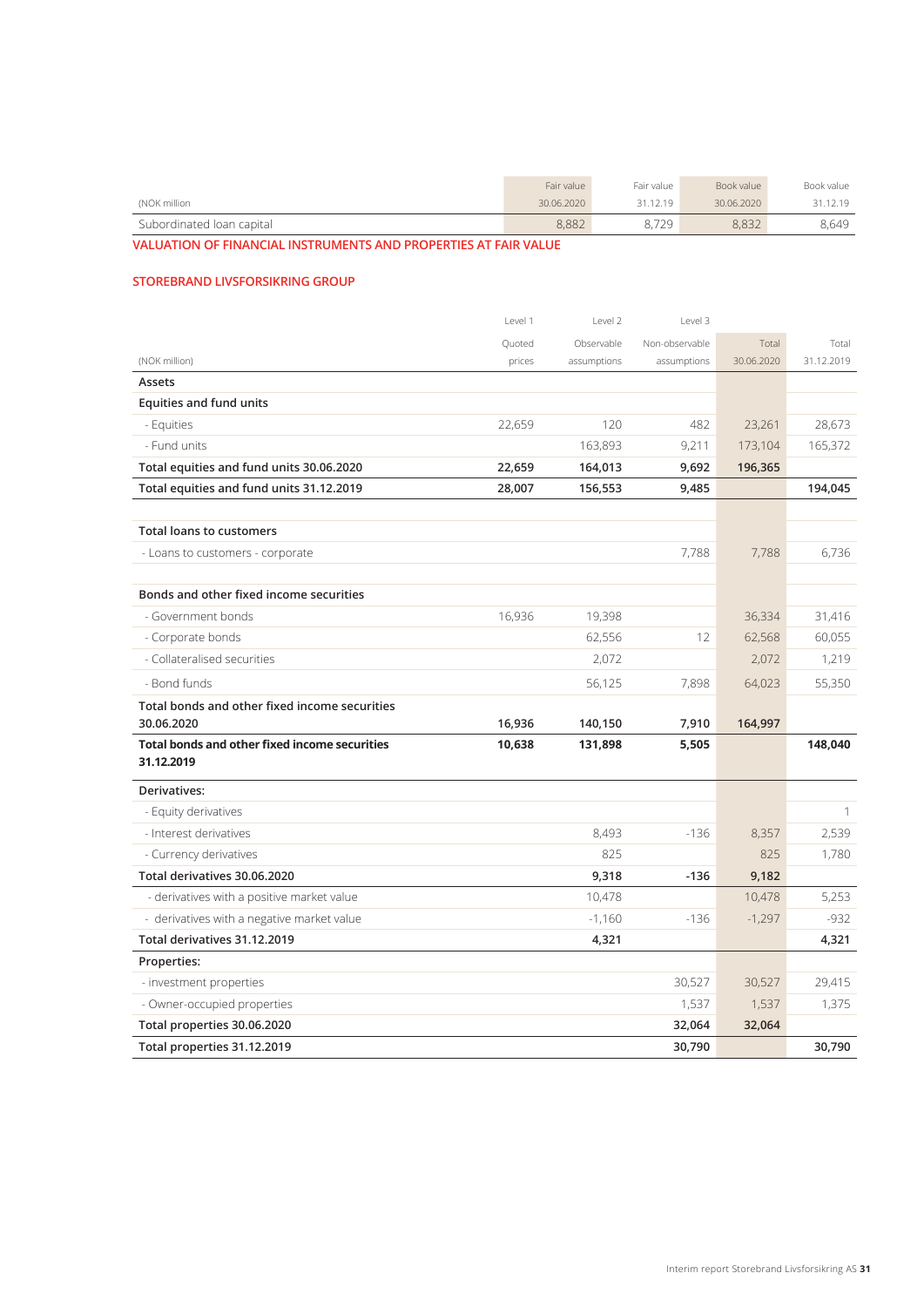# There is no significant movement between level 1 and level 2 in this quarter and year to date.

# **MOVEMENT LEVEL 3**

|                                  |          |        |           |           |            |            | Owner-     |
|----------------------------------|----------|--------|-----------|-----------|------------|------------|------------|
|                                  |          | Fund   | Loans to  | Corporate |            | Investment | occupied   |
| (NOK million)                    | Equities | units  | customers | bonds     | Bond funds | properties | properties |
| Book value 01.01                 | 469      | 9,016  | 6,736     | 15        | 5,490      | 29,415     | 1,375      |
| Net profit/loss                  | 33       | 152    | $-186$    |           | -80        | $-42$      | 16         |
| Supply/disposal                  |          | 468    | 1,120     |           | 2,128      | 665        | 41         |
| Sales/overdue/settlement         | $-20$    | $-650$ | $-542$    | $-4$      | $-127$     |            | $-1$       |
| Currency translation differences |          | 225    | 659       |           | 487        | 1,012      | 105        |
| Other                            |          |        |           |           |            | $-523$     |            |
| Book value 30.06.2020            | 482      | 9,211  | 7,787     | 12        | 7,898      | 30,527     | 1,537      |

As at 30 June 2020, Storebrand Livsforsikring had NOK 5,913 million invested in Storebrand Eiendomsfond Norge KS and Ruseløkkveien 26, Oslo.

The investments are classified as "investment in associated companies and joint ventures" in the Consolidated Financial Statements.

# **SENSITIVITY ASSESSMENTS**

Sensitivity assessments of investments on level 3 are described in note 13 in the 2019 annual report. There are no significant change in sensitivity in this quarter and year to date.

## **STOREBRAND LIVSFORSIKRING AS**

|                                               | Level 1 | Level 2     | Level 3        |            |            |
|-----------------------------------------------|---------|-------------|----------------|------------|------------|
|                                               | Ouoted  | Observable  | Non-observable | Total      | Total      |
| (NOK million)                                 | prices  | assumptions | assumptions    | 30.06.2020 | 31.12.2019 |
| Assets                                        |         |             |                |            |            |
| Equities and fund units                       |         |             |                |            |            |
| - Equities                                    | 1,358   | 80          | 482            | 1,919      | 2,327      |
| - Fund units                                  |         | 51,766      | 7,034          | 58,801     | 60,547     |
| Total equities and fund units 30.06.2020      | 1,358   | 51,846      | 7,516          | 60,720     |            |
| Total equities and fund units 31.12.2019      | 1,685   | 53,883      | 7,306          |            | 62,874     |
| <b>Total loans to customers</b>               |         |             |                |            |            |
| - Loans to customers - corporate              |         |             | 141            | 141        | 343        |
| Bonds and other fixed income securities       |         |             |                |            |            |
| - Government bonds                            | 8,168   |             |                | 8,168      | 4,992      |
| - Corporate bonds                             |         | 27,419      | 8              | 27,427     | 25,794     |
| - Collateralised securities                   |         | 1,117       |                | 1,117      | 732        |
| - Bond funds                                  |         | 41,299      | 996            | 42,296     | 39,467     |
| Total bonds and other fixed income securities |         |             |                |            |            |
| 30.06.2020                                    | 8,168   | 69,836      | 1,004          | 79,008     |            |
| Total bonds and other fixed income securities |         |             |                |            |            |
| 31.12.2019                                    | 4,899   | 65,316      | 771            |            | 70,986     |
| Derivatives:                                  |         |             |                |            |            |
| - Equity derivatives                          |         |             |                |            | 1          |
| - Interest derivatives                        |         | 6,616       |                | 6,616      | 1,238      |
| - Currency derivatives                        |         | 526         |                | 526        | 1,550      |
| Total derivatives 30.06.2020                  |         | 7,142       |                | 7,142      |            |
| - derivatives with a positive market value    |         | 7,882       |                | 7,882      |            |
| - derivatives with a negative market value    |         | $-740$      |                | $-740$     |            |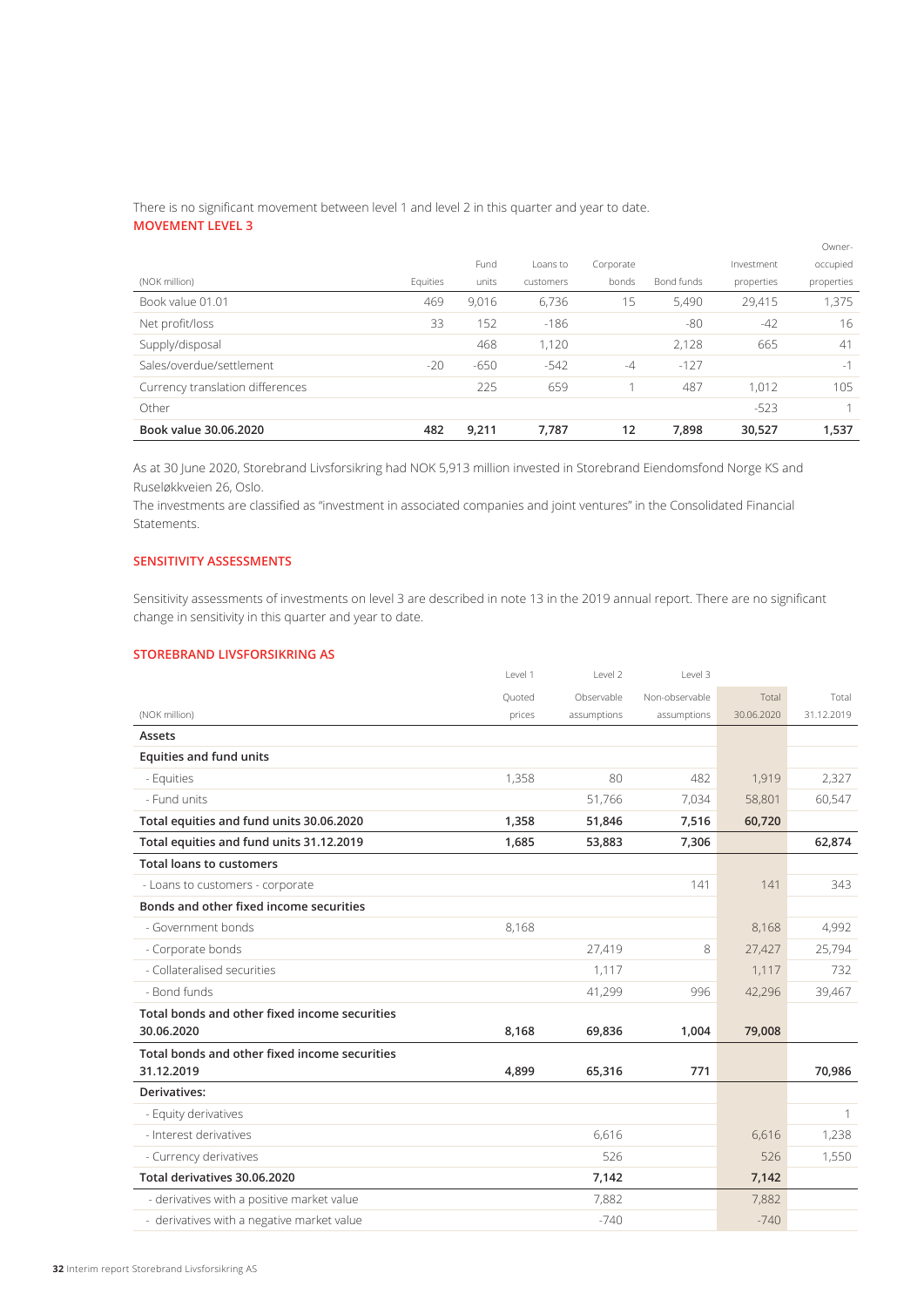| Total derivatives 31.12.2019 |                    | 2,789       |                |            | 2,789      |
|------------------------------|--------------------|-------------|----------------|------------|------------|
| (NOK million)                | prices             | assumptions | assumptions    | 30.06.2020 | 31.12.2019 |
|                              | Ouoted             | Observable  | Non-observable | Total      | Total      |
|                              | Level <sup>*</sup> | Level 2     | Level 3        |            |            |

### **MOVEMENT LEVEL 3**

|                          |          | Fund   | Loans to  | Corporate | Bond  |
|--------------------------|----------|--------|-----------|-----------|-------|
| (NOK million)            | Equities | units  | customers | bonds     | funds |
| Book value 01.01         | 469      | 6.837  | 343       | 8         | 763   |
| Net profit/loss          | 33       | 322    | 27        |           | 25    |
| Supply/disposal          |          | 390    |           |           | 228   |
| Sales/overdue/settlement | $-20$    | $-516$ | $-230$    |           | $-20$ |
| Book value 30.06.2020    | 482      | 7,034  | 140       | 8         | 996   |

## **SENSITIVITY ASSESSMENTS**

## **EQUITIES**

It is primarily investments in forests that are classified under equity at level 3. Forestry investments are characterised by, among other things, very long cash flow periods. There can be some uncertainty associated with future cash flows due to future income and costs growth, even though these assumptions are based on recognised sources. Nonetheless, valuations of forestry investments will be particularly sensitive to the discount rate used in the estimate. The company bases its valuation on external valuations. These utilise an estimated market-related required rate of return.

|                                     | Storebrand Livsforsikring group            |                  | Storebrand Livsforsikring AS               |                  |  |
|-------------------------------------|--------------------------------------------|------------------|--------------------------------------------|------------------|--|
|                                     | Change in value at change in discount rate |                  | Change in value at change in discount rate |                  |  |
| (NOK million)                       | Increase $+25$ bp                          | Decrease - 25 bp | Increase + 25 bp                           | Decrease - 25 bp |  |
| Change in fair value as at 30.06.20 | -19                                        | 18               | -19                                        | 18               |  |
| Change in fair value as at 31.12.19 | $-19$                                      |                  | $-19$                                      |                  |  |

## **FUND UNITS**

Large portions of the portfolio are private equity funds invested in companies priced against comparable listed companies. The valuation of the private equity portfolio will thus be sensitive to fluctuations in global equity markets. The private equity portfolio has an estimated Beta relative to the MSCI World (Net – currency hedged to NOK) of around 0.46.

|                                     | Storebrand Livsforsikring group |                 | Storebrand Livsforsikring AS |                 |  |
|-------------------------------------|---------------------------------|-----------------|------------------------------|-----------------|--|
|                                     | Change MSCI World               |                 | Change MSCI World            |                 |  |
| (NOK million)                       | Increase $+10%$                 | Decrease - 10 % | Increase $+10%$              | Decrease - 10 % |  |
| Change in fair value as at 30.06.20 | 423                             | $-423$          | 328                          | -328            |  |
| Change in fair value as at 31.12.19 | 413                             | $-413$          | 320                          | $-320$          |  |

The valuation of indirect property investments will be sensitive to a change in the required rate of return and the expected future cash flow. Remaining indirect property investments are no longer leveraged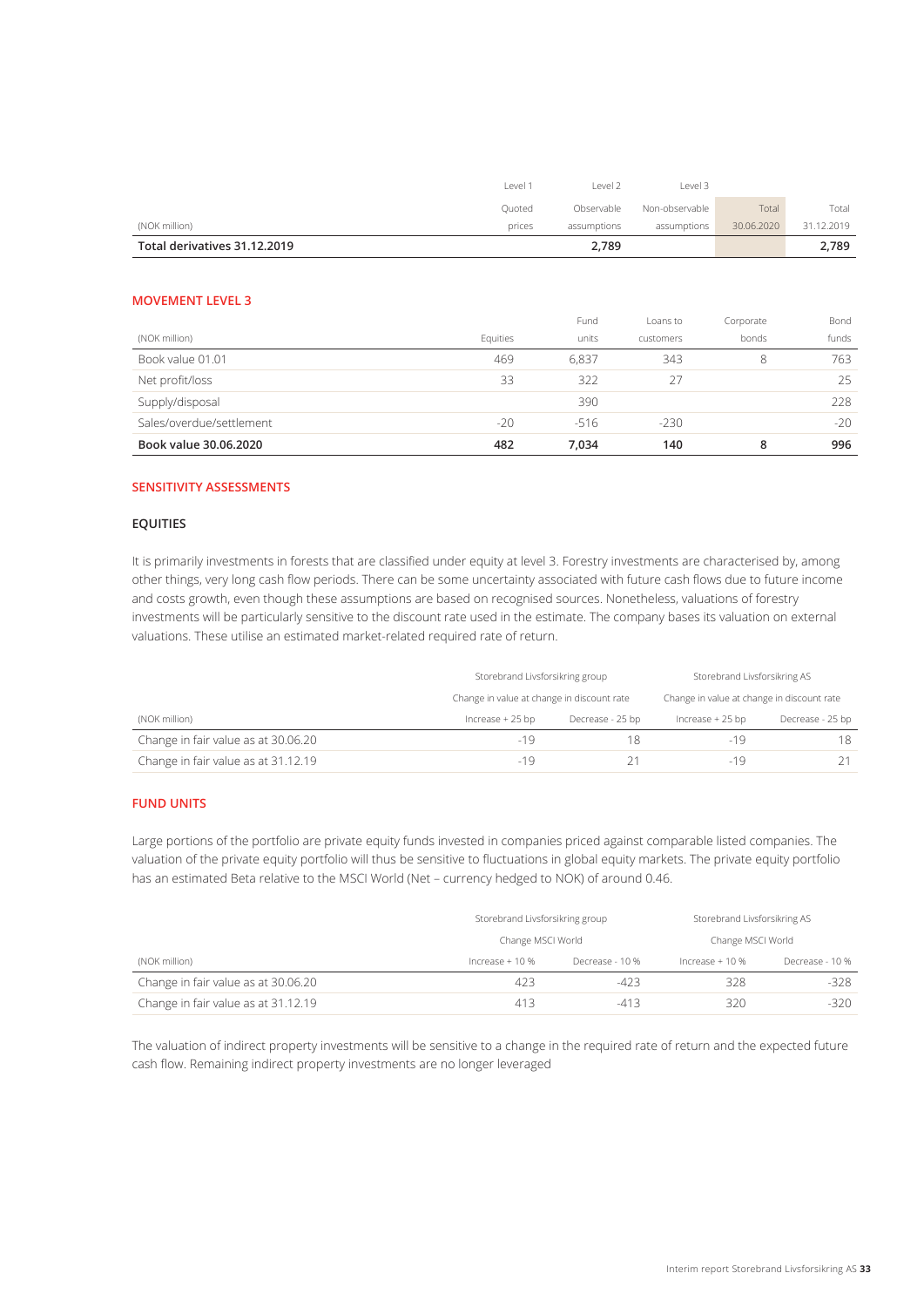|                                     | Storebrand Livsforsikring group      |                 | Storebrand Livsforsikring AS         |                 |  |
|-------------------------------------|--------------------------------------|-----------------|--------------------------------------|-----------------|--|
|                                     | Change indirect property investments |                 | Change indirect property investments |                 |  |
| (NOK million)                       | Increase $+10%$                      | Decrease - 10 % | Increase $+10%$                      | Decrease - 10 % |  |
| Change in fair value as at 30.06.20 |                                      | - 1             |                                      |                 |  |
| Change in fair value as at 31.12.19 |                                      | $-1$            |                                      | $-1$            |  |

### **LOANS TO CUSTOMERS**

Loans are valued at fair value. The fair value is determined by discounting future cash flows with the associated swap curve adjusted for a customer-specific credit spread. Loans from SPP Pension & Försäkring AB are appraised at fair value. The value of these loans is determined by future cash flows being discounted by an associated swap curve adjusted for a customer-specific credit spread.

|                                     | Storebrand Livsforsikring group |                        | Storebrand Livsforsikring AS |         |  |
|-------------------------------------|---------------------------------|------------------------|------------------------------|---------|--|
| (NOK million)                       | Change in marketspread          | Change in marketspread |                              |         |  |
|                                     | $+10$ bp                        | $-10$ bp               | $+10$ bp                     | $-10bp$ |  |
| Change in fair value as at 30.06.20 | $-29$                           | 29                     | $\sim$                       |         |  |
| Change in fair value as at 31.12.19 | $-27$                           |                        |                              | q       |  |

### **CORPORATE BONDS**

Corporate bonds at level 3 are typical non-performing loans and convertible bonds. They are not priced by a discount rate as bonds normally are, and therefore these investments are included in the same sensitivity test as private equity.

|                                     | Storebrand Livsforsikring group |                 | Storebrand Livsforsikring AS |                   |  |
|-------------------------------------|---------------------------------|-----------------|------------------------------|-------------------|--|
|                                     | Change MSCI World               |                 |                              | Change MSCI World |  |
| (NOK million)                       | Increase $+10%$                 | Decrease - 10 % | Increase $+10%$              | Decrease - 10 %   |  |
| Change in fair value as at 30.06.20 |                                 |                 |                              |                   |  |
| Change in fair value as at 31.12.19 |                                 |                 |                              |                   |  |

### **PROPERTIES**

The sensitivity assessment for properties includes investments properties.

The valuation of property is particularly sensitive to a change in the required rate of return and the expected future cash flow. A change of 0.25 per cent in the required rate of return when everything else remains unchanged will result in a change in the value of Storebrand's property portfolio of approximately 5.5 per cent.

|                                     | Storebrand Livsforsikring group   |                                   | Storebrand Livsforsikring AS |          |  |
|-------------------------------------|-----------------------------------|-----------------------------------|------------------------------|----------|--|
|                                     | Change in required rate of return | Change in required rate of return |                              |          |  |
| (NOK million)                       | 0.25%                             | $-0.25%$                          | 0.25%                        | $-0.25%$ |  |
| Change in fair value as at 30.06.20 | $-1.711$                          | 1.914                             | $-1.043$                     | 1.156    |  |
| Change in fair value as at 31.12.19 | -1.560                            | .699                              | $-1.065$                     | .129     |  |

# **Note** 07

The effective tax rate is influenced by the fact that the Storebrand Livsforsikring Group has operations in countries with tax rates that are different from Norway and differences from currency hedging of the Swedish subsidiary SPP. The income tax expense is also influenced by a tax effect relating to previous years. The tax rate for companies' subject to the financial tax is 25 per cent. The Storebrand Livsforsikring Group includes companies that are both subject to and not subject to the financial tax. Therefore, when capitalising deferred tax/deferred tax assets in the consolidated financial statements, the company tax rate that applies for the individual companies is used (22 or 25 per cent).

Tax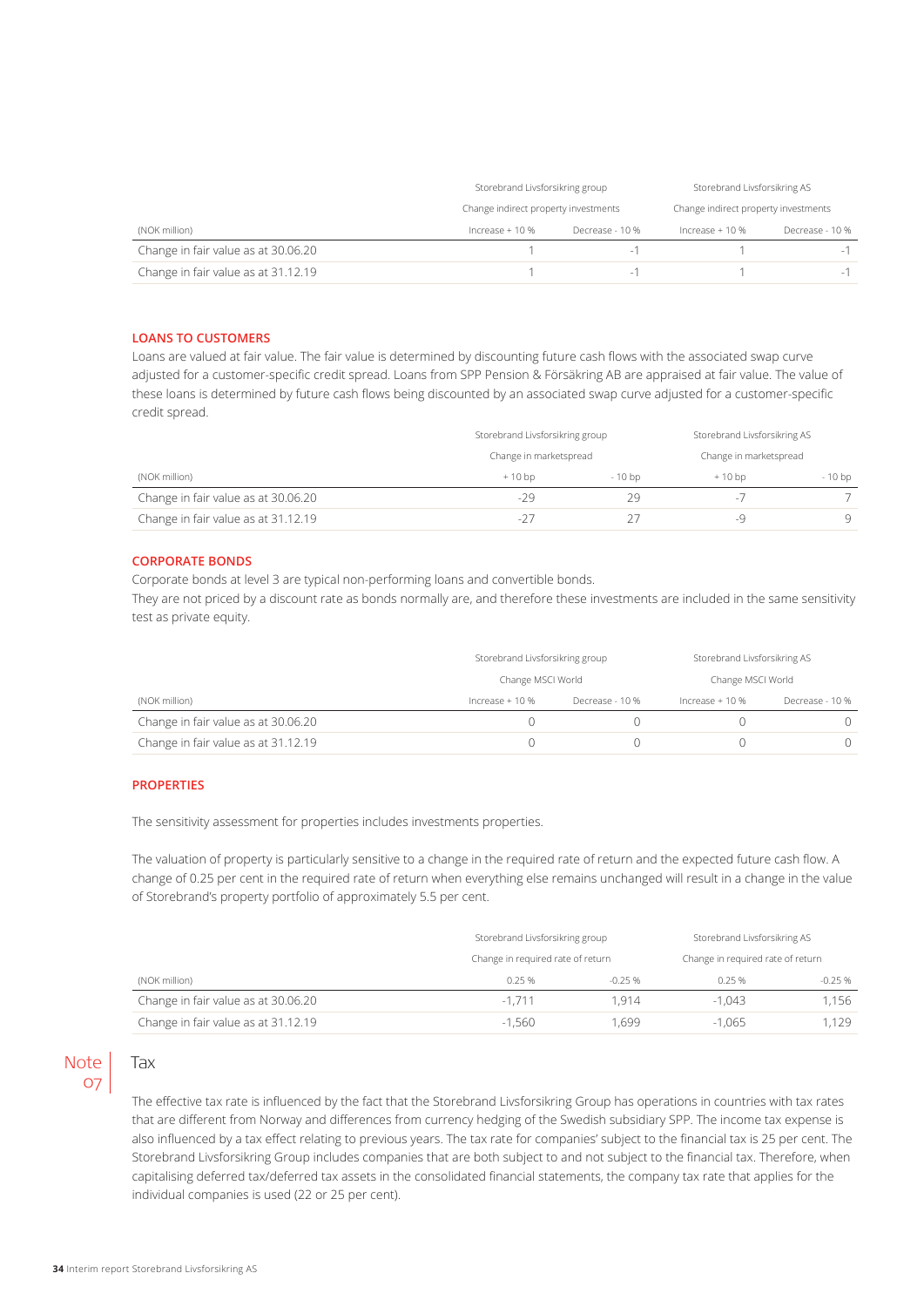The tax rate for companies in Sweden is 21.4 per cent.

In the first quarter there was booked a tax income of NOK 356 million due to new information and revised interpretation of the transition rules of 2018. Due to a substantial weakening of NOK against SEK in the first quarter, the hedging of Swedish subsidiaries had a tax effect which increased the tax income. The NOK increased against SEK during the second quarter and the tax effect was reduced to a tax income of NOK 202 million for the first half of 2020.

### *Uncertain tax positions*

The tax rules for the insurance industry have undergone changes in recent years. In some cases, Storebrand and the Norwegian Tax Administration have had different interpretations of the tax rules and associated transitional rules. As a result of this, uncertain tax positions arise in connection with the recognised tax expenses. Whether or not the uncertain tax positions have to be recognised in the financial statements is assessed in accordance with IAS 12 and IFRIC 23. Uncertain tax positions will only be recognised in the financial statements if the company considers it to be preponderance that the Norwegian Tax Administration's interpretation will be accepted in a court of law. Significant uncertain tax positions are described below.

- A. In 2015, Storebrand Livsforsikring AS discontinued the Norwegian subsidiary, Storebrand Eiendom Holding AS, with a tax loss of approximately NOK 6.5 billion and a corresponding increase in the tax loss carryforward. In January 2018, Storebrand Livsforsikring AS received notice of an adjustment to the tax returns for 2015 which claimed that the calculated loss was excessive but provided no further quantification. Storebrand Livsforsikring AS disagrees with the arguments that were put forward and submitted its response to the Norwegian Tax Administration on 2 March 2018. The notice was unclear, but based on the notice, a provision was made in the 2017 annual financial statements for an uncertain tax position of approximately NOK 1.6 billion related to the former booked tax loss (appears as a reduction in the loss carryforward and, in isolation, gave an associated increased tax expense for 2017 of approximately NOK 0.4 billion). In May 2019, Storebrand Livsforsikring AS received a draft decision from the Norwegian Tax Administration claiming changes in the tax return from 2015. Storebrand disagrees with the notice from the Norwegian Tax Administration and submitted its response in October 2019. The company considers it to be preponderance that Storebrand's understanding of the tax legislation will be accepted by a court of law and thus, no uncertain tax position has been recognised in the financial statements based on the recieved draft decision. If the Norwegian Tax Administration's position is accepted, Storebrand estimates that a tax expense for the company of approximately NOK 1.2 billion will arise. There will also be negative effects for returns on customer assets after tax. The effects are based on best estimates and following a review with external expertise.
- B. New tax rules for life insurance and pension companies were introduced for the 2018 financial year. These rules contained transitional rules for how the companies should revalue/write-down the tax values as at 31 December 2018. In December 2018, the Norwegian Directorate of Taxes published an interpretive statement that Storebrand does not consider to be in accordance with the wording of the relevant act. When presenting the national budget for 2020 in October 2019, the Ministry of Finance proposed a clarification of the wording of the transitional rules in line with the interpretive statement from the Norwegian Directorate of Taxes. The clarification was approved by the Norwegian Parliament in December 2019. Storebrand considers there to be uncertainty regarding the value such subsequent work on a legal rule has as a source of law, and which in this instance only applies for a previous financial year. In the tax return for 2018, Storebrand Livsforsikring AS applied the wording in the original transitional rule, but in October 2019 received a notice of adjustment of tax assessment in line with the interpretive statement from the Norwegian Directorate of Taxes and the clarification from the Ministry of Finance. Storebrand Livsforsikring AS disagrees with the Norwegian Tax Administration's interpretation but considers it uncertain as to whether the company's interpretation will be accepted if the case is decided by a court of law. The uncertain tax position has therefore been recognised in the financial statements. Based on our revised best estimate, the difference between Storebrand's interpretation and the Norwegian Tax Administration's interpretation is approximately NOK 6.3 billion in an uncertain tax position. If Storebrand's interpretation is accepted, a deferred tax expense of approximately NOK 1.6 billion will be derecognised from the financial statements.
- C. C. The outcome of the interpretation of tax rules for group contributions referred to above under (A) will have an impact when calculating the effect from the transitional rules for the new tax rules referred to under point (B). An equivalent interpretation to that described under (A) has been used as a basis in the financial statements when calculating tax input values on property shares owned by customer assets for 2016 and 2017. There is thus an uncertain tax position relating to the effect from the transitional rules described in (B). This effect will depend on the interpretation and outcome of (A). If Storebrand's position is accepted under (A), Storebrand will recognise a tax income of approximately NOK 0.8 billion. If the Norwegian Tax Administration prevails with its argument under point (A), Storebrand will recognise a tax expense of approximately NOK 0.6 billion.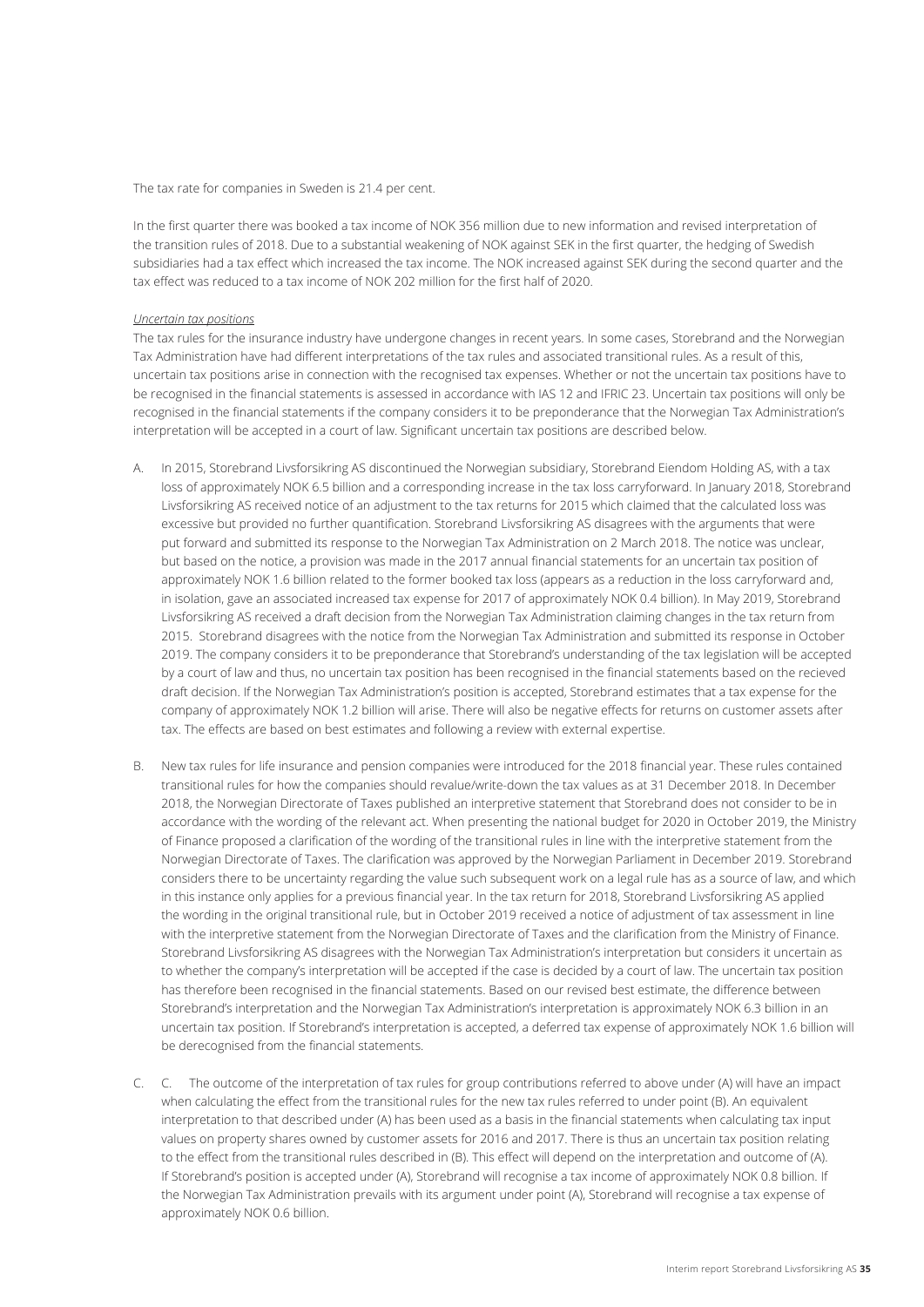The timeline for the continued process with the Norwegian Tax Administration is unclear, but if necessary, Storebrand will seek clarification from the court of law for the aforementioned uncertain tax positions.

## **Note** 08

# Contingent liabilities

|                                                       | Storebrand Livsforsikring |          | Storebrand        |          |
|-------------------------------------------------------|---------------------------|----------|-------------------|----------|
|                                                       | group                     |          | Livsforsikring AS |          |
| (NOK million)                                         | 30.06.20                  | 31.12.19 | 30.06.20          | 31.12.19 |
| Uncalled residual liabilities re limitied partnership | 6.753                     | 7.297    | 6.002             | 6.433    |
| Total contigent liabilities                           | 6.753                     | 7.297    | 6.002             | 6.433    |

Guarantees essentially encompass payment and contract guarantees.

Unused credit facilities encompass granted and any unused credit accounts and credit cards, as well as, any unused flexible mortgage facilities.

Storebrand Group companies are engaged in extensive activities in Norway and abroad, and are subject for client complaints and may become a party in legal disputes, see also note 2 and note 42 in the 2019 annual report.

## Note 09

# Solvency II

Storebrand Livsforsikring is an insurance company with capital requirements in accordance with Solvency II.

The calculations below are for Storebrand Livsforsikring AS when Storebrand Livsforsikring Group no longer entitled to report solvency. The requirement on consolidated level only applies to Storebrand Group.

The solvency capital requirement and minimum capital requirement are calculated in accordance with Section 46 (1) – (3) of the Solvency II Regulations using the standard method.

## **SOLVENCY CAPITAL**

|                                                   | 30.06.20 |           |         |         |         | 31.12.19 |
|---------------------------------------------------|----------|-----------|---------|---------|---------|----------|
|                                                   |          | Group 1   | Group 1 |         |         |          |
| (NOK million)                                     | Total    | unlimited | limited | Group 2 | Group 3 | Total    |
| Share capital                                     | 3,540    | 3,540     |         |         |         | 3,540    |
| Share premium                                     | 9,711    | 9,711     |         |         |         | 9,711    |
| Reconciliation reserve                            | 21,233   | 21,233    |         |         |         | 21,146   |
| Including the effect of the transitional arrange- |          |           |         |         |         |          |
| ment                                              | 10,794   | 10,794    |         |         |         |          |
| Subordinated loans                                | 8,819    |           | 1,133   | 7.686   |         | 7,651    |
| Deferred tax asset                                |          |           |         |         |         |          |
|                                                   |          |           |         |         |         |          |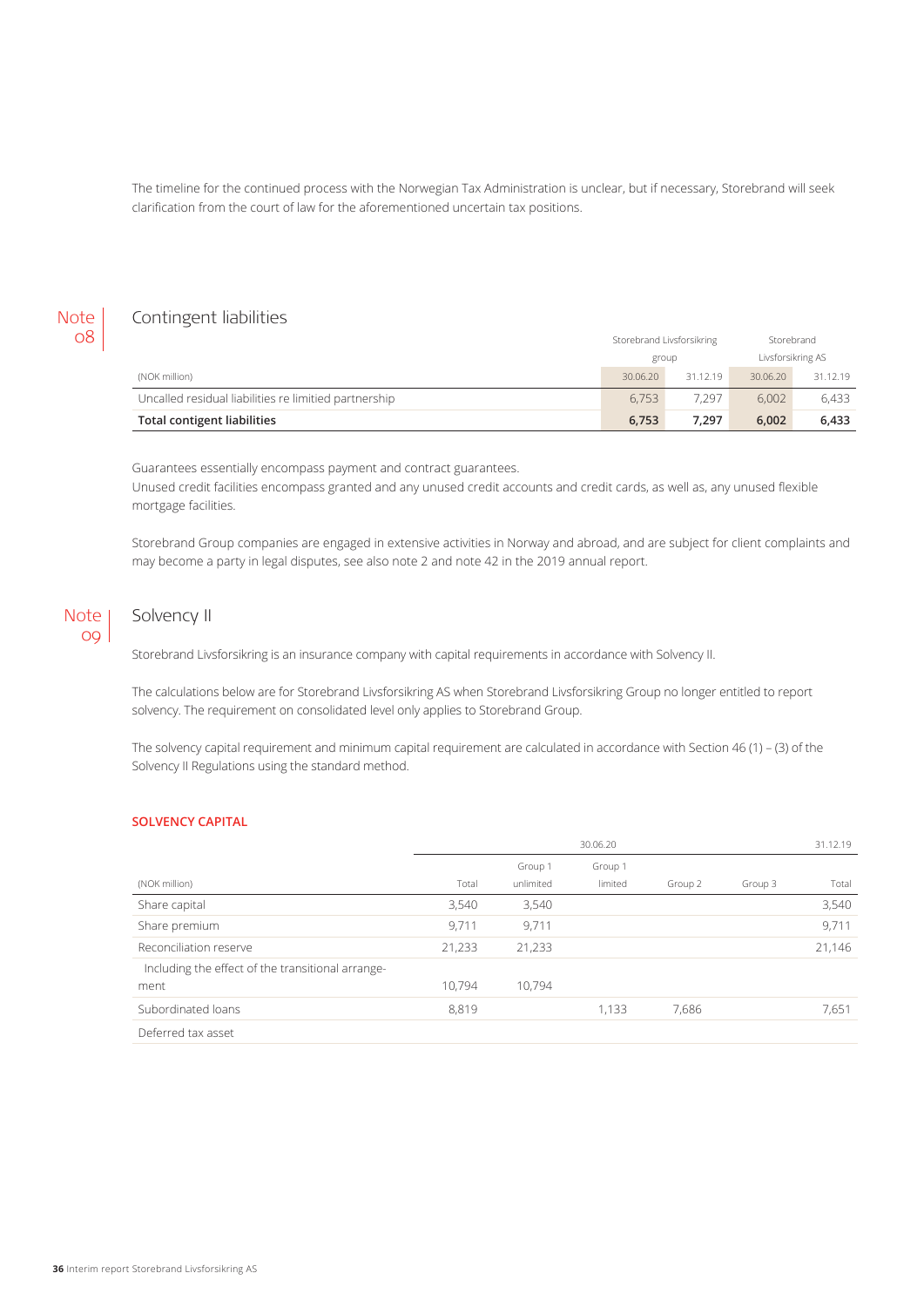|                                                                              | 30.06.20 |           |         |         |         | 31.12.19 |
|------------------------------------------------------------------------------|----------|-----------|---------|---------|---------|----------|
|                                                                              |          | Group 1   | Group 1 |         |         |          |
| (NOK million)                                                                | Total    | unlimited | limited | Group 2 | Group 3 | Total    |
| Risk equalisation reserve                                                    | 459      |           |         | 459     |         | 466      |
| Expected dividend/group distributions                                        | $-1.000$ | $-1.000$  |         |         |         |          |
| Total solvency capital                                                       | 42,761   | 33,484    | 1.133   | 8.144   |         | 40,823   |
| Total solvency capital available to cover the<br>minimum capital requirement | 36.115   | 33,484    | 1.133   | 1,499   |         | 35,124   |

## **SOLVENCY CAPITAL REQUIREMENT AND - MARGIN**

| (NOK million)               | 30.6.19  | 31.12.18 |
|-----------------------------|----------|----------|
| Market                      | 23,789   | 18,583   |
| Counterparty                | 1,241    | 702      |
| Life                        | 7,386    | 7,055    |
| Health                      | 606      | 564      |
| P&C                         |          |          |
| Operational                 | 1,112    | 1,036    |
| Diversification             | $-5,830$ | $-5,043$ |
| Loss-absorbing tax effect   | $-6,074$ | $-4,740$ |
| Total solvency requirement  | 22,229   | 18,156   |
| Solvency margin             | 192.4 %  | 224.8%   |
| Minimum capital requirement | 7,493    | 6,512    |
| Minimum margin              | 482.0%   | 539.3 %  |

#### Information about related parties Note  $10<sup>1</sup>$

Storebrand conducts transactions with related parties as part of its normal business activities. These transactions take place on commercial terms. The terms for transactions with management and related parties are stipulated in notes 22 and 43 in the 2019 annual report.

Storebrand Livsforsikring has not carried out any material transactions other than normal business transactions with related parties during 2020, other than Storebrand Livsforsikring AS having acquired mortgages from the sister company Storebrand Bank ASA. The mortgages were transferred on commercial terms. The portfolio of loans that have been transferred in the 2nd quarter 2020 by NOK 0.7 billion and NOK 1.4 billion year to date. The total portfolio of loans bought as of 1st half year 2020 is NOK 17.0 billion. Storebrand Livsforsikring AS pays management fees to Storebrand Bank ASA for management of the portfolios, the expence for the 2nd quarter 2020 is NOK 17.3 million and NOK 35.1 million year to date.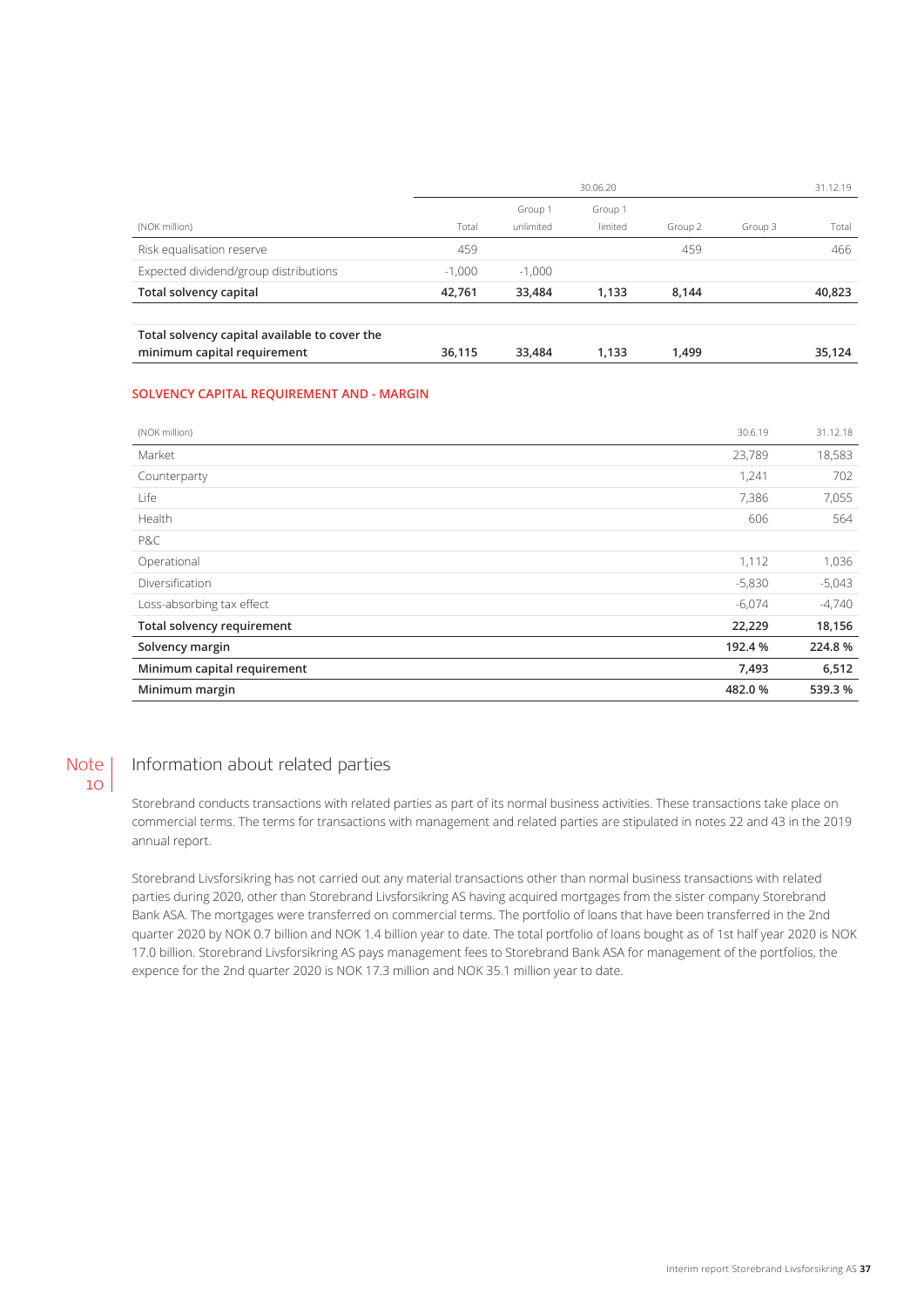# Declaration by the Members of the Board and the CEO

#### **STOREBRAND LIVSFORSIKRING AS AND STOREBRAND LIVSFORSIKRING GROUP**

On this date, the Board and CEO have discussed and approved the annual report and annual financial statements for Storebrand Livsforsikring AS and Storebrand Livsforsikring Group for the first six months of 2020 (Report for the first six months, 2020).

The financial statements are prepared in accordance with the "Regulation on the annual accounts etc. of insurance companies" for the parent company and the consolidated financial statements are presented using EU-approved International Financial Reporting Standards (IFRS) and the additional requirements of the Securities Trading Act.

In the best judgment of the Board and CEO the financial statements and consolidated financial statements for the first six months of 2020 have been prepared in accordance with applicable accounting standards, and the information in the financial statements provides a fair and true picture of the assets, liabilities, financial standing and results as a whole of the parent company and the group as at 30 June 2020. In the best judgment of the Board and CEO the annual report provides a fair and true overview of important events during the accounting period and their effects on the financial statements and consolidated financial statements for the first six months. In the best judgment of the Board and CEO the descriptions of the most important risk and uncertainty factors the group faces in the next accounting period, as well as the descriptions of related parties' significant transactions, also provide a fair and true view.

> Lysaker, 14 July 2020 The Board of Directors of Storebrand Livsforsikring AS

> > Odd Arlid Grefstad - Cairman of the Board -

Martin Skancke

Vibeke Hammer Madsen

Hans Henrik Klouman

Jørn Hilstad

Hanne Feim Grave

Jan Otto Risebrobakken

Geir Holmgren - Chief Executive Officer -